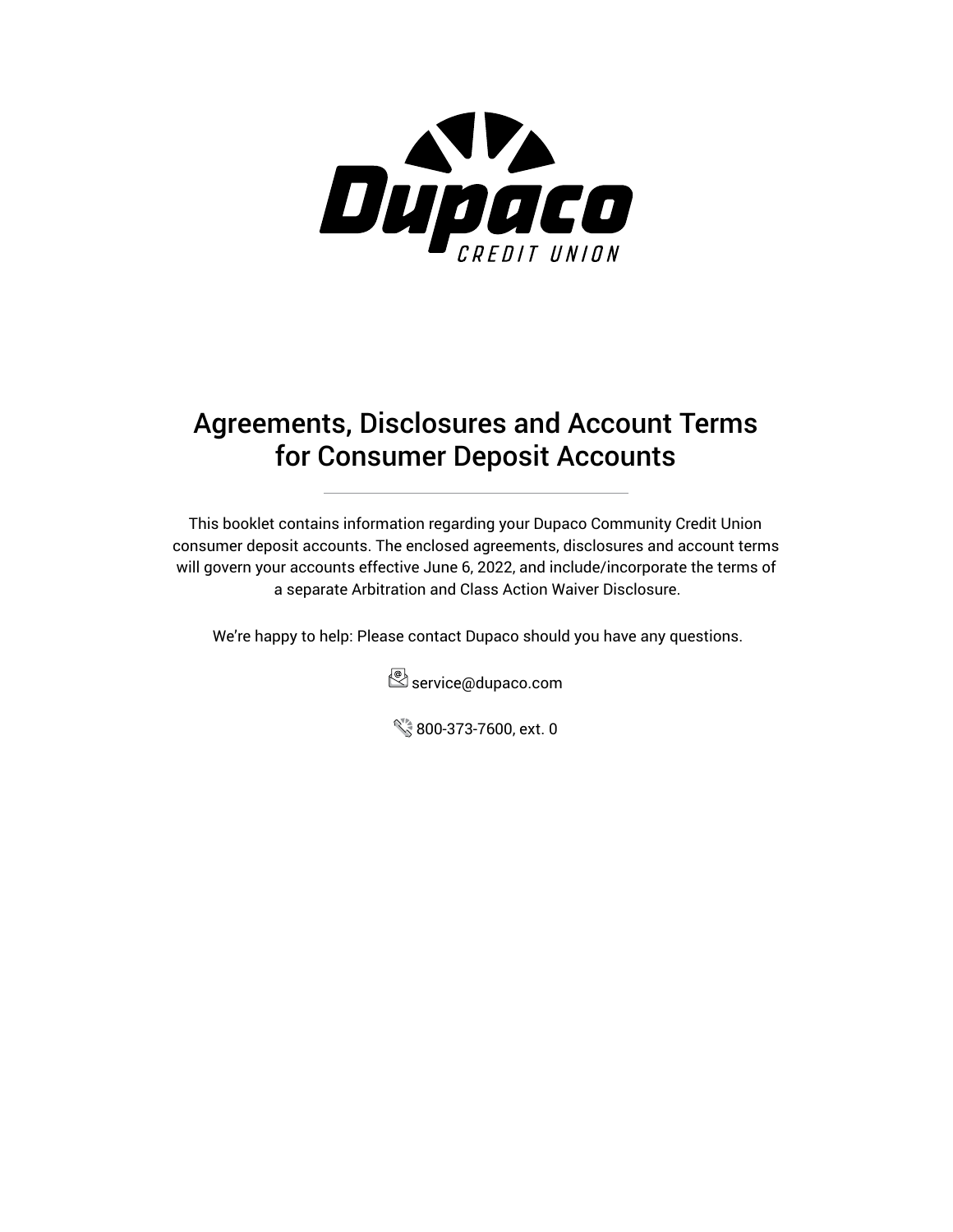

# **Agreements, Disclosures and Account Terms** for Consumer Deposit Accounts

## **Table of Contents**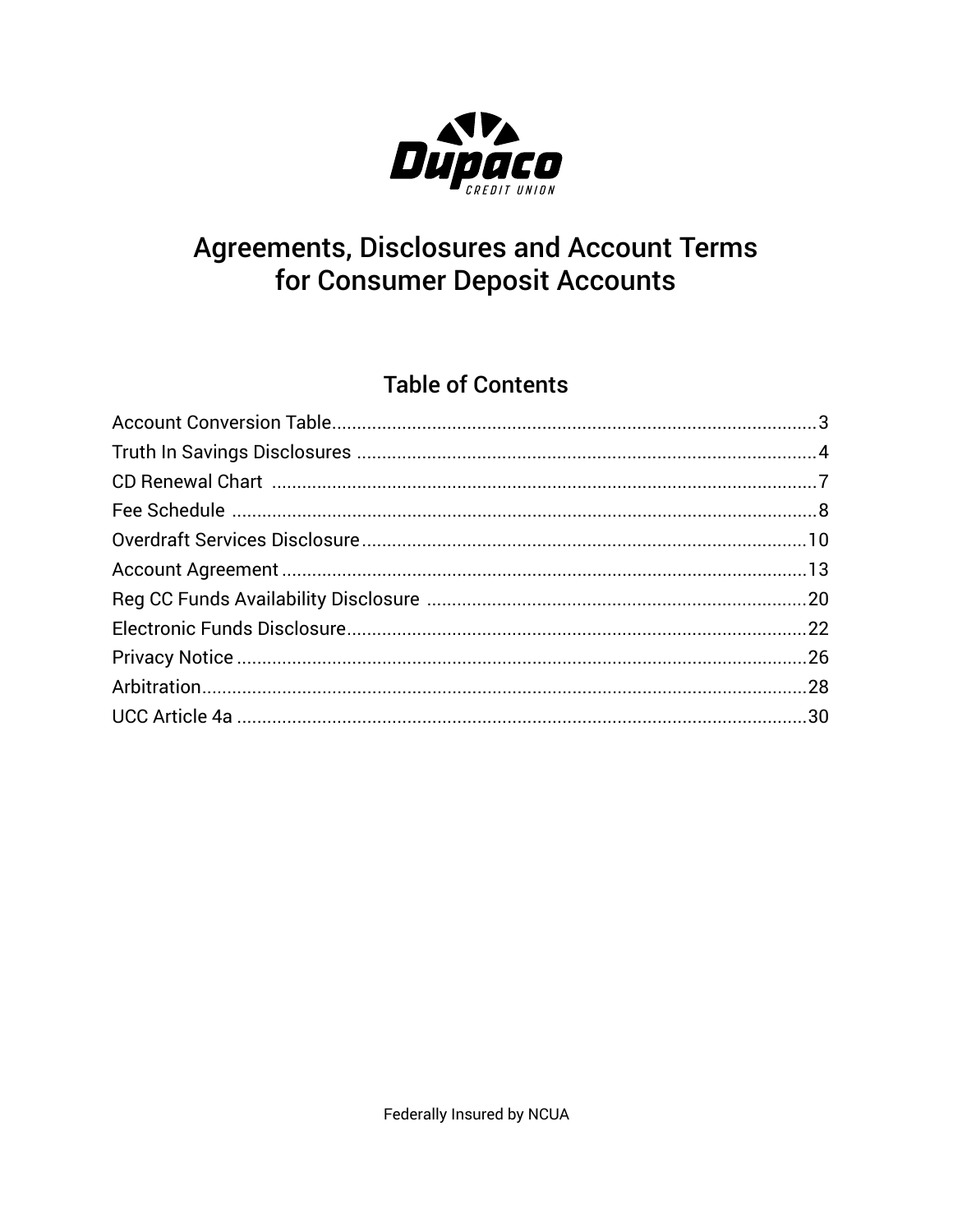## Account Conversion Table

<span id="page-2-0"></span>

| <b>Home Savings Bank Product</b>                                                                                                                             | <b>Statement Name</b>        | <b>Dupaco Product</b>             |  |
|--------------------------------------------------------------------------------------------------------------------------------------------------------------|------------------------------|-----------------------------------|--|
|                                                                                                                                                              | <b>Savings Accounts</b>      |                                   |  |
| <b>Regular Savings</b>                                                                                                                                       | Savings Account              |                                   |  |
| Homer's Club for Kids                                                                                                                                        | Savings Account              |                                   |  |
| Paws Account                                                                                                                                                 | Savings Account              | You-Name-It Savings               |  |
| Executive Savings                                                                                                                                            | Savings Account              |                                   |  |
| Statement Savings with ATM                                                                                                                                   | Savings Account              |                                   |  |
|                                                                                                                                                              | <b>Checking Accounts</b>     |                                   |  |
| <b>Basic Checking Account</b>                                                                                                                                | <b>Basic CHK</b>             |                                   |  |
| Old Checking Account +55                                                                                                                                     | Checking 55+                 |                                   |  |
| Mane Account                                                                                                                                                 | Mane Account                 |                                   |  |
| Old Checking Account                                                                                                                                         | <b>Checking Plus</b>         |                                   |  |
| <b>Associated Checking</b>                                                                                                                                   | <b>Associated Checking</b>   |                                   |  |
| Super Now Checking Account                                                                                                                                   | Super Now                    |                                   |  |
| Old Direct Deposit Checking account                                                                                                                          | Direct Dep                   |                                   |  |
| Old Direct Pay Checking Account                                                                                                                              | Direct Pay                   |                                   |  |
| Home Free Checking Account                                                                                                                                   | Home Free                    |                                   |  |
| Old Home Advantage Checking Accounts                                                                                                                         | Home Advantage               |                                   |  |
| <b>Essential Checking</b>                                                                                                                                    | Essential                    | Free Checking                     |  |
| Home Advantage Checking Account                                                                                                                              | Home Advantage               |                                   |  |
| Home Plus Checking Account                                                                                                                                   | Home Plus                    |                                   |  |
| Home 50 Checking Account                                                                                                                                     | Home 50 Plus                 |                                   |  |
| <b>Preferred Checking</b>                                                                                                                                    | Preferred                    |                                   |  |
| <b>Executive Checking</b>                                                                                                                                    | <b>Excutive PKG</b>          |                                   |  |
| Academic Checking                                                                                                                                            | N.O.W. Account               |                                   |  |
| <b>Investors Checking Account</b>                                                                                                                            | <b>Investor CKG</b>          |                                   |  |
| Connections                                                                                                                                                  | Connections                  |                                   |  |
| Free Checking                                                                                                                                                | Free Checking                |                                   |  |
| Unknown Checking Account                                                                                                                                     | MMDA Negotiated rate         |                                   |  |
| <b>Premier Checking</b>                                                                                                                                      | Premier                      | 1st Rate Checking                 |  |
|                                                                                                                                                              | <b>Money Market Accounts</b> |                                   |  |
| <b>Money Market</b>                                                                                                                                          | Smart MM Gold                |                                   |  |
| <b>MMDA Premium</b>                                                                                                                                          | Market Premium               |                                   |  |
| <b>OLD Basic MMDA</b>                                                                                                                                        | Money MKT                    | Investor's Choice                 |  |
| <b>MMDA Plus</b>                                                                                                                                             | Market Plus                  |                                   |  |
| <b>Best Rate MMDA</b>                                                                                                                                        | Best Rate                    |                                   |  |
| <b>MMDA Special</b>                                                                                                                                          | MMDA Sepcial 46              |                                   |  |
| <b>House Account</b>                                                                                                                                         | The House Acct               | You-Name-it Savings               |  |
| <b>Money Market</b>                                                                                                                                          | Money Market                 |                                   |  |
| MMDA-High Yield                                                                                                                                              | High Yield MMDA              | <b>High Yield Savings Account</b> |  |
| <b>Bonus Rate MMDA</b>                                                                                                                                       | <b>Bonus Rate MMDA</b>       |                                   |  |
| <b>Brokered MMDA</b>                                                                                                                                         | <b>Brokered MMDA</b>         | First Rate Checking               |  |
| <b>Bonus MMDA - Negotiated Rate</b>                                                                                                                          | <b>Bonus MMDA</b>            | Free Checking                     |  |
| <b>Certificates and Individual Retirement Accounts</b>                                                                                                       |                              |                                   |  |
| Your account will transfer to Dupaco and will be administered in accordance with the most recent disclosures provided. For more information on certificates, |                              |                                   |  |
| please see CD Renewal Chart in this booklet.                                                                                                                 |                              |                                   |  |
| <b>Loans and Lines of Credit</b>                                                                                                                             |                              |                                   |  |
| The terms of your loan or line of credit and charges assessed in accordance with your existing contract will not change, unless you receive a separate       |                              |                                   |  |
| notification stating otherwise.                                                                                                                              | <b>Credit Cards</b>          |                                   |  |
|                                                                                                                                                              |                              |                                   |  |

Home Savings Bank credit cards are not being purchased by Dupaco.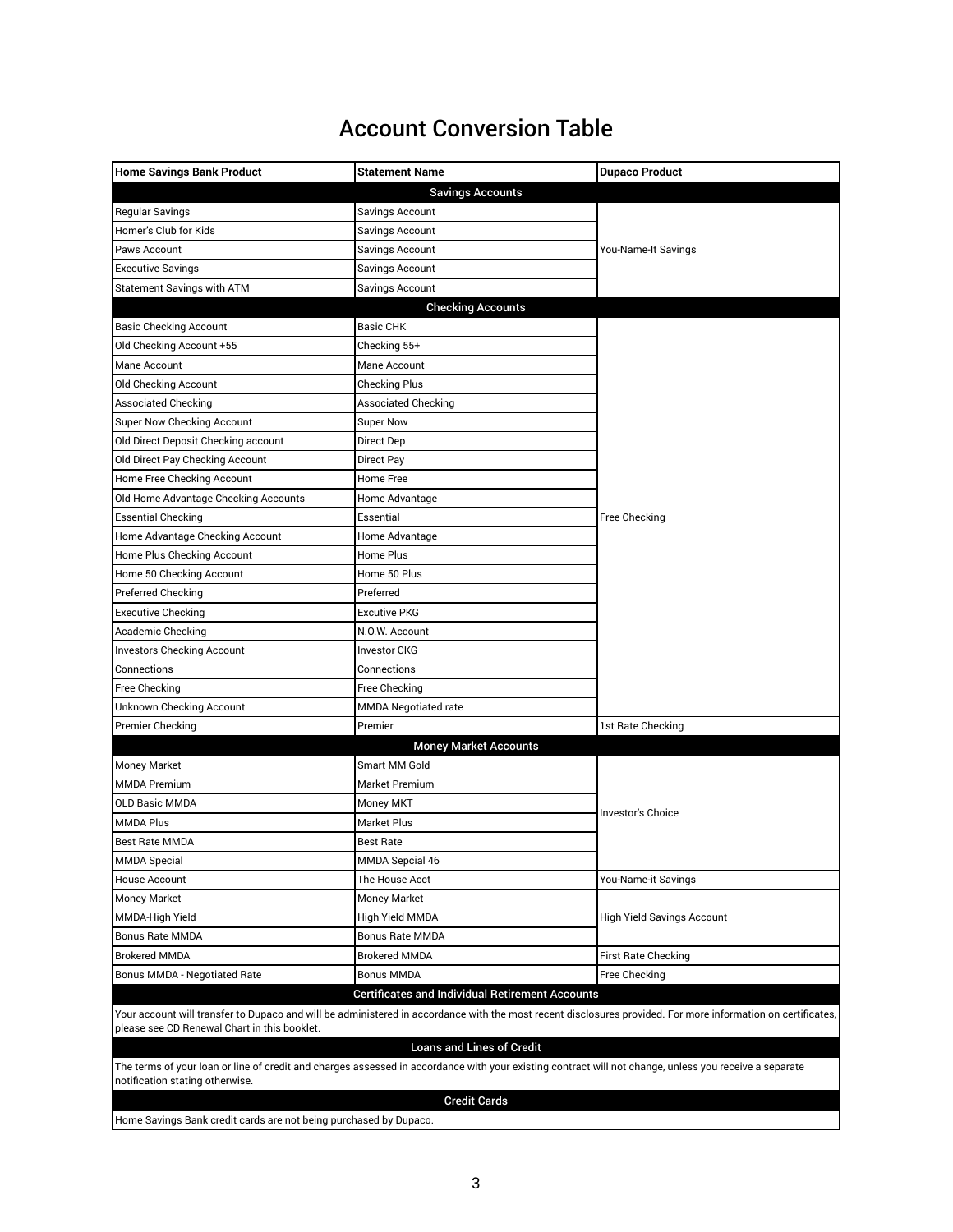### **TRUTH IN SAVINGS DISCLOSURES**

<span id="page-3-0"></span>This disclosure contains information about terms, fees, and dividend rates for some of the accounts we offer.

**Dividend Rates and Annual Percentage Yields are current as of April 14, 2022. For current rate information call (563) 557-7600.**

#### **100 SAVINGS/ASSET BUILDER This disclosure contains information about terms, fees, and dividend rates for some of the accounts we offer.**

Rate Information: This Account is a dividend bearing account. As of the last dividend declaration date, 01-01-2022, if the daily balance was more than \$99.99, but less than \$2,500.00, the dividend rate paid on the entire balance in the account was 0.07% with an annual percentage yield of 0.07%. As of the last dividend declaration date, 01-01-2022, if the daily balance was more than \$2,499.99, but less than \$10,000.00, the dividend rate paid on the entire balance in the account was 0.10% with an annual percentage yield of 0.10%. As of the last dividend declaration date, 01-01-2022, if the daily balance was more than \$9,999.99, but less than \$25,000.00, the dividend rate paid on the entire balance in the account was 0.10% with an annual percentage yield of 0.10%. As of the last dividend declaration date, 01-01-2022, if the daily balance was more than \$24,999.99 the dividend rate paid on the entire balance in the account was 0.15% with an annual percentage yield of 0.15%.  $\mu$ ield of 0.15%.  $\mu$ 

The dividend rate and annual percentage yield may change. At our discretion, we may change the dividend rate on the account quarterly, as determined by the credit union board of directors. Dividends begin to accrue on the business day you deposit noncash items (for example, checks). Dividends will be compounded quarterly and will be credited to the account quarterly.

Dividend Period: For this account type, the dividend period is Quarterly, for example, the beginning date of the first dividend period of the calendar year is 10-01-2021 and the ending date of such dividend period is 12-31-2021. All other dividend periods follow this same pattern of dates. The dividend declaration date follows the ending date of a dividend period, and for the above example is 04-01-2022. **Dividend Period:** For this account type, the dividend period is Quarterly, for example, the beginning date of the first dividend period of the

Balance Information: We use the daily balance method to calculate the dividends on the account. This method applies a daily periodic rate to the principal in the account each day. You must maintain a minimum balance of \$100.00 in the account each day to obtain the disclosed annual percentage yield. **Balance Information:** We use the daily balance method to calculate the dividends on the account. This method applies a daily periodic rate to

annaa percentage jiera.<br>Limitations: You must deposit \$25.00 to open this account. You may make six (6) transfers from your account each four (4) week or similar period, if by preauthorized or automatic transfer, or telephone (including data transmission) agreement, order or instruction or by check, draft, debit card or similar order (including POS transactions), if applicable, made by the account owner(s) and payable to third parties. Transfers and withdrawals made in person, by messenger, by mail or at an ATM are unlimited. **Limitations:** You must deposit \$25.00 to open this account. You may make six (6) transfers from your account each four (4) week or similar the randical induction policies, by microcontegers, by must characterize of any to obtain the account each day to obtain the disclosed of  $\alpha$ 

### **110 YOU NAME IT SAVINGS**

Rate Information: This Account is a dividend bearing account. As of the last dividend declaration date, 01-01-2022, if the daily balance was more than \$99.99, but less than \$2,500.00, the dividend rate paid on the entire balance in the account was 0.07% with an annual percentage yield of 0.07%. As of the last dividend declaration date, 01-01-2022, if the daily balance was more than \$2,499.99, but less than \$10,000.00, the dividend rate paid on the entire balance in the account was 0.10% with an annual percentage yield of 0.10%. As of the last dividend declaration date, 01-01-2022, if the daily balance was more than \$9,999.99, but less than \$25,000.00, the dividend rate paid on the entire balance in the account was 0.10% with an annual percentage yield of 0.10%. As of the last dividend declaration date, 01-01-2022, if the daily balance was more than \$24,999.99 the dividend rate paid on the entire balance in the account was 0.15% with an annual percentage yield of 0.15%.  $\mu$ ield of 0.15%.  $\mu$ 

The dividend rate and annual percentage yield may change. At our discretion, we may change the dividend rate on the account quarterly, as determined by the credit union board of directors. Dividends begin to accrue on the business day you deposit noncash items (for example, checks). Dividends will be compounded quarterly and will be credited to the account quarterly.

Dividend Period: For this account type, the dividend period is Quarterly, for example, the beginning date of the first dividend period of the calendar year is 10-01-2021 and the ending date of such dividend period is 12-31-2021. All other dividend periods follow this same pattern of dates. The dividend declaration date follows the ending date of a dividend period, and for the above example is 01-01-2022. Dividend Period: For this account type, the dividend period is Quarterly, for example, the beginning date of the first dividend period of the

Balance Information: We use the daily balance method to calculate the dividends on the account. This method applies a daily periodic rate to the principal in the account each day. You must maintain a minimum balance of \$100.00 in the account each day to obtain the disclosed annual percentage yield. **Balance Information:** We use the daily balance method to calculate the dividends on the account. This method applies a daily periodic rate to

annaarperoemage yiera.<br>Limitations: You must deposit \$25.00 to open this account. You may make six (6) transfers from your account each four (4) week or similar period, if by preauthorized or automatic transfer, or telephone (including data transmission) agreement, order or instruction or by check, draft, debit card or similar order (including POS transactions), if applicable, made by the account owner(s) and payable to third parties. Transfers and withdrawals made in person, by messenger, by mail or at an ATM are unlimited. **Limitations:** You must deposit \$25.00 to open this account. You may make six (6) transfers from your account each four (4) week or similar the randicipal induction policies, by microconteger, by mainter at any trivial are disclosed.

### **130 HOLIDAY CLUB**

Rate Information: This Account is a dividend bearing account. As of the last dividend declaration date, 01-01-2022, the dividend rate was 0.15% with an annual percentage yield of  $0.15$ %.

The dividend rate and annual percentage yield may change. At our discretion, we may change the dividend rate on the account quarterly, as determined by the credit union board of directors. Dividends begin to accrue on the business day you deposit noncash items (for example, checks). Dividends will be compounded quarterly and will be credited to the account quarterly. At the end of the club account period October 31, 2022, the funds in the account will be credited to another account.

Dividend Period: For this account type, the dividend period is Quarterly, for example, the beginning date of the first dividend period of the calendar year is 10-01-2021 and the ending date of such dividend period is 12-31-2021. All other dividend periods follow this same pattern of dates. The dividend declaration date follows the ending date of a dividend period, and for the above example is 01-01-2022. **Dividend Period:** For this account type, the divident determined by the credit union basiness and dividing determined by a directors, and to the deposit on any you deposite  $\alpha$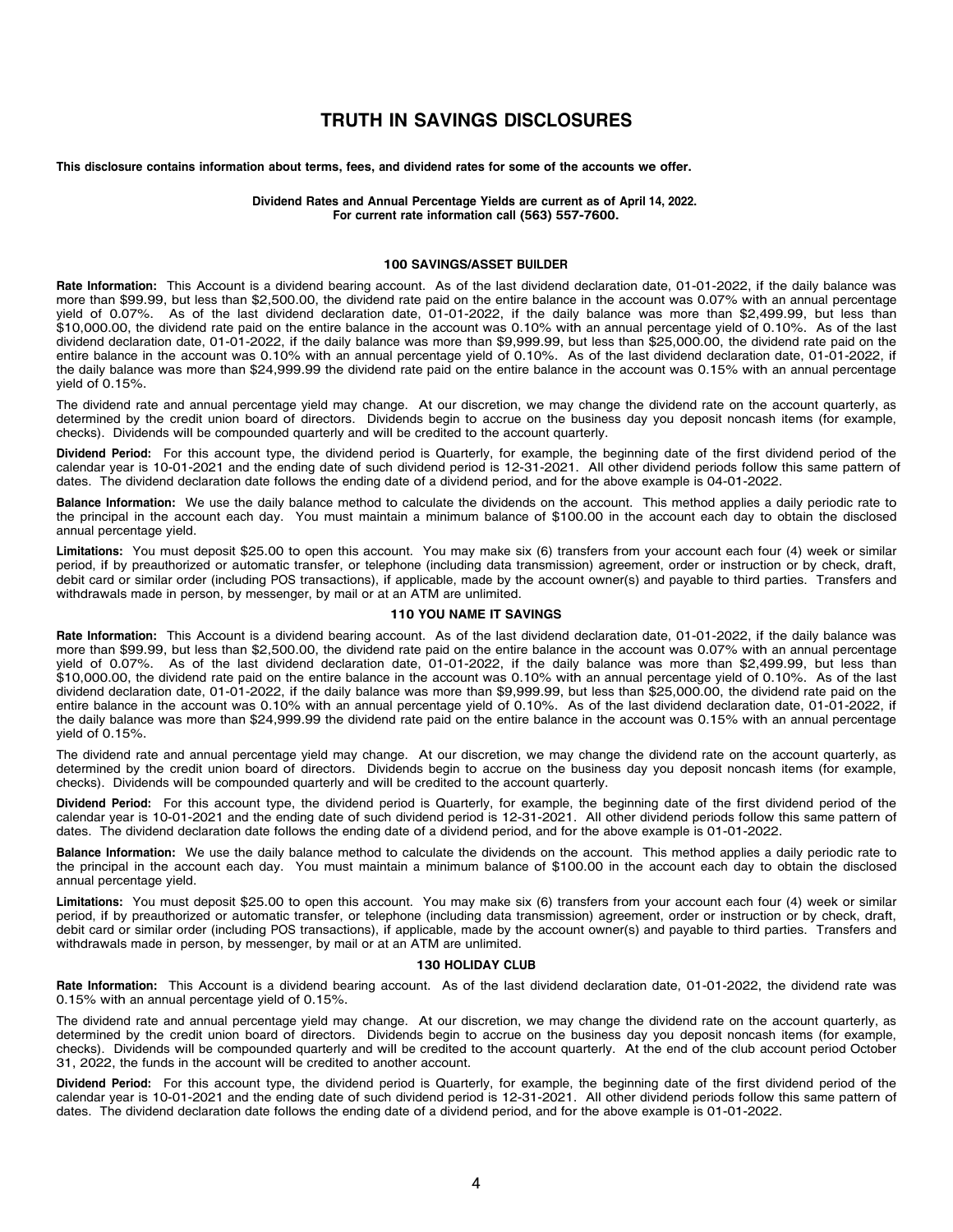**Balance Information:** We use the daily balance method to calculate the dividends on the account. This method applies a daily periodic rate to the principal in the account each day.

**Limitations:** You must deposit \$25.00 to open this account. You may not make withdrawals from your account until the maturity date.

### **140 LAUNCHPAD SAVINGS**

**Rate Information:** This Account is a dividend bearing account. As of the last dividend declaration date, 01-01-2022, the dividend rate was 0.15% with an annual percentage yield of 0.15%.

The dividend rate and annual percentage yield may change. At our discretion, we may change the dividend rate on the account quarterly, as determined by the credit union board of directors. Dividends begin to accrue on the business day you deposit noncash items (for example, checks). Dividends will be compounded quarterly and will be credited to the account quarterly.

**Dividend Period:** For this account type, the dividend period is Quarterly, for example, the beginning date of the first dividend period of the calendar year is 10-01-2021 and the ending date of such dividend period is 12-31-2021. All other dividend periods follow this same pattern of dates. The dividend declaration date follows the ending date of a dividend period, and for the above example is 01-01-2022.

**Balance Information:** We use the daily balance method to calculate the dividends on the account. This method applies a daily periodic rate to the principal in the account each day.

**Limitations:** You must deposit \$5.00 to open this account. If there is no deposit to this account in any 90-day period, this account will be closed and the funds will be deposited, less the \$5 fee, into your Share Savings. Once this balance reaches \$1000 you have 90-days to move the funds into a Dupaco, DFS, or FCT IRA. If the funds are not moved into one of those accounts within 90-days of reaching the \$1000 balance, the account will be closed and the funds will be deposited, less the \$5 fee, into your Share Savings. A \$5.00 penalty applies for each withdrawal from this account. The penalty is waived if the funds are transferred to a Dupaco IRA account or invested with Dupaco Financial Services or First Community Trust. This is not a retirement account and there are no tax benefits on this account.

### **150 INVESTORS CHOICE**

**Rate Information:** This Account is a dividend bearing account. As of the last dividend declaration date, 03-01-2022, if the daily balance was less than \$2,500.00, the dividend rate paid on the entire balance in the account was 0.10% with an annual percentage yield of 0.10%. As of the last dividend declaration date, 03-01-2022, if the daily balance was more than \$2,499.99, but less than \$10,000.00, the dividend rate paid on the entire balance in the account was 0.12% with an annual percentage yield of 0.12%. As of the last dividend declaration date, 03-01-2022, if the daily balance was more than \$9,999.99, but less than \$25,000.00, the dividend rate paid on the entire balance in the account was 0.15% with an annual percentage yield of 0.15%. As of the last dividend declaration date, 03-01-2022, if the daily balance was more than \$24,999.99, but less than \$100,000.00, the dividend rate paid on the entire balance in the account was 0.25% with an annual percentage yield of 0.25%. As of the last dividend declaration date, 03-01-2022, if the daily balance was more than \$99,999.99 the dividend rate paid on the entire balance in the account was 0.35% with an annual percentage yield of 0.35%.

The dividend rate and annual percentage yield may change. At our discretion, we may change the dividend rate on the account Monthly, as determined by the credit union board of directors. Dividends begin to accrue on the business day you deposit noncash items (for example, checks). Dividends will be compounded monthly and will be credited to the account monthly.

**Dividend Period:** For this account type, the dividend period is Monthly, for example, the beginning date of the first dividend period of the calendar year is 02-01-2022 and the ending date of such dividend period is 02-28-2022. All other dividend periods follow this same pattern of dates. The dividend declaration date follows the ending date of a dividend period, and for the above example is 03-01-2022.

**Balance Information:** We use the daily balance method to calculate the dividends on the account. This method applies a daily periodic rate to the principal in the account each day. You must maintain a minimum balance of \$0.01 in the account each day to obtain the disclosed annual percentage yield.

**Limitations:** You must deposit \$2,500.00 to open this account. Available to individual and small business member accounts, only. Maximum deposits limits may apply. You may make six (6) transfers from your account each four (4) week or similar period, if by preauthorized or automatic transfer, or telephone (including data transmission) agreement, order or instruction. Three (3) of these transfers may be made by check, draft, debit card or similar order (including POS transactions), if applicable, made by the account owner(s) and payable to third parties. Transfers and withdrawals made in person, by messenger, by mail or at an ATM are unlimited. There is a required minimum withdrawal of either \$250 or the remaining account balance, whichever is less.

### **170 HIGH YIELD SAVINGS ACCOUNT**

**Rate Information:** This Account is a dividend bearing account. As of the last dividend declaration date, 03-01-2022, if the daily balance was less than \$50,000.00, the dividend rate paid on the entire balance in the account was 0.10% with an annual percentage yield of 0.10%. As of the last dividend declaration date, 03-01-2022, if the daily balance was more than \$49,999.99, but less than \$100,000.00, the dividend rate paid on the entire balance in the account was 0.50% with an annual percentage yield of 0.50%. As of the last dividend declaration date, 03-01-2022, if the daily balance was more than \$99,999.99, but less than \$150,000.00, the dividend rate paid on the entire balance in the account was 0.55% with an annual percentage yield of 0.55%. As of the last dividend declaration date, 03-01-2022, if the daily balance was more than \$149,999.99, but less than \$200,000.00, the dividend rate paid on the entire balance in the account was 0.60% with an annual percentage yield of 0.60%. As of the last dividend declaration date, 03-01-2022, if the daily balance was more than \$199,999.99 the dividend rate paid on the entire balance in the account was 0.75% with an annual percentage yield of 0.75%.

The dividend rate and annual percentage yield may change. At our discretion, we may change the dividend rate on the account Monthly, as determined by the credit union board of directors. Dividends begin to accrue on the business day you deposit noncash items (for example, checks). Dividends will be compounded monthly and will be credited to the account monthly.

**Dividend Period:** For this account type, the dividend period is Monthly, for example, the beginning date of the first dividend period of the calendar year is 02-01-2022 and the ending date of such dividend period is 02-28-2022. All other dividend periods follow this same pattern of dates. The dividend declaration date follows the ending date of a dividend period, and for the above example is 03-01-2022.

**Balance Information:** We use the daily balance method to calculate the dividends on the account. This method applies a daily periodic rate to the principal in the account each day. You must maintain a minimum balance of \$0.01 in the account each day to obtain the disclosed annual percentage yield.

**Limitations:** You must deposit \$50,000.00 to open this account. Current rates will apply. Available to individual member accounts only, commercial deposits are not accepted in the High Yield Savings Account. Maximum deposits limits may apply. You may make six (6) transfers from your account each four (4) week or similar period, if by preauthorized or automatic transfer, or telephone (including data transmission) agreement, order or instruction. Three (3) of these transfers may be made by check, draft, debit card or similar order (including POS transactions), if applicable, made by the account owner(s) and payable to third parties. Transfers and withdrawals made in person, by messenger, by mail or at an ATM are unlimited. There is a required minimum withdrawal of either \$250 or the remaining account balance, whichever is less.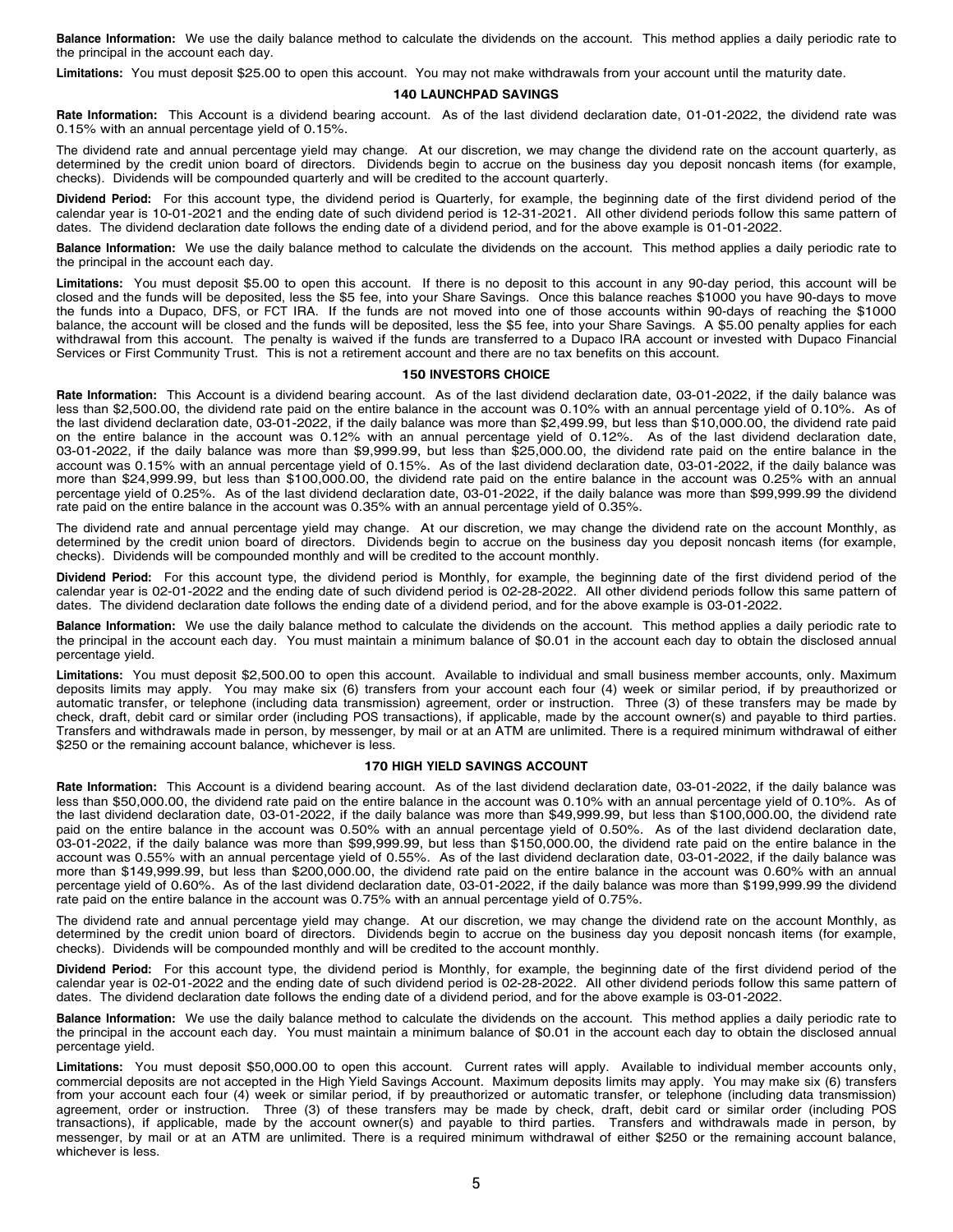### **200 FREE CHECKING**

There is no minimum balance required to open this account.

### **210 1ST RATE CHECKING ACCOUNT**

**Rate Information:** This Account is a dividend bearing account. As of the last dividend declaration date, 03-01-2022, if the daily balance was more than \$4,999.99, but less than \$25,000.00, the dividend rate paid on the entire balance in the account was 0.05% with an annual percentage yield of 0.05%. As of the last dividend declaration date, 03-01-2022, if the daily balance was more than \$24,999.99, but less than \$100,000.00, the dividend rate paid on the entire balance in the account was 0.10% with an annual percentage yield of 0.10%. As of the last dividend declaration date, 03-01-2022, if the daily balance was more than \$99,999.99 the dividend rate paid on the entire balance in the account was 0.10% with an annual percentage yield of 0.10%.

The dividend rate and annual percentage yield may change. At our discretion, we may change the dividend rate on the account Monthly, as determined by the credit union board of directors. Dividends begin to accrue on the business day you deposit noncash items (for example, checks). Dividends will be compounded monthly and will be credited to the account monthly.

**Dividend Period:** For this account type, the dividend period is Monthly, for example, the beginning date of the first dividend period of the calendar year is 02-01-2022 and the ending date of such dividend period is 02-28-2022. All other dividend periods follow this same pattern of dates. The dividend declaration date follows the ending date of a dividend period, and for the above example is 03-01-2022.

**Balance Information:** We use the daily balance method to calculate the dividends on the account. This method applies a daily periodic rate to the principal in the account each day. You must maintain a minimum balance of \$5,000.00 in the account each day to obtain the disclosed annual percentage yield.

There is no minimum balance required to open this account.

**Account Fees:** 5000.00. The following fees apply to this account: 1st Rate Checking Service Fee: \$10.00 when the minimum average balance falls below \$5,000 for the calendar month; and Per Item Fee\*: \$0.20 per check or item deposited item over 125 per month..

### **OTHER ACCOUNT FEES**

**The following fee applies to 150 Investors Choice; and 170 High Yield Savings Account Accounts:**

\$250.00 minimum withdrawal

### **COMMON FEATURES**

**Bylaw Requirements.** You must complete payment of one share in a Savings (Share) account as a condition of admission to membership.

**Par Value of Shares.** The par value of a share in the credit union is \$25.00.

**Nature of Dividends.** Dividends are paid from current income and available earnings, after required transfers to reserves at the end of a dividend period. Not applicable to term share or share certificate accounts.

**National Credit Union Share Insurance Fund.** Member accounts in this credit union are federally insured by the National Credit Union Share Insurance Fund.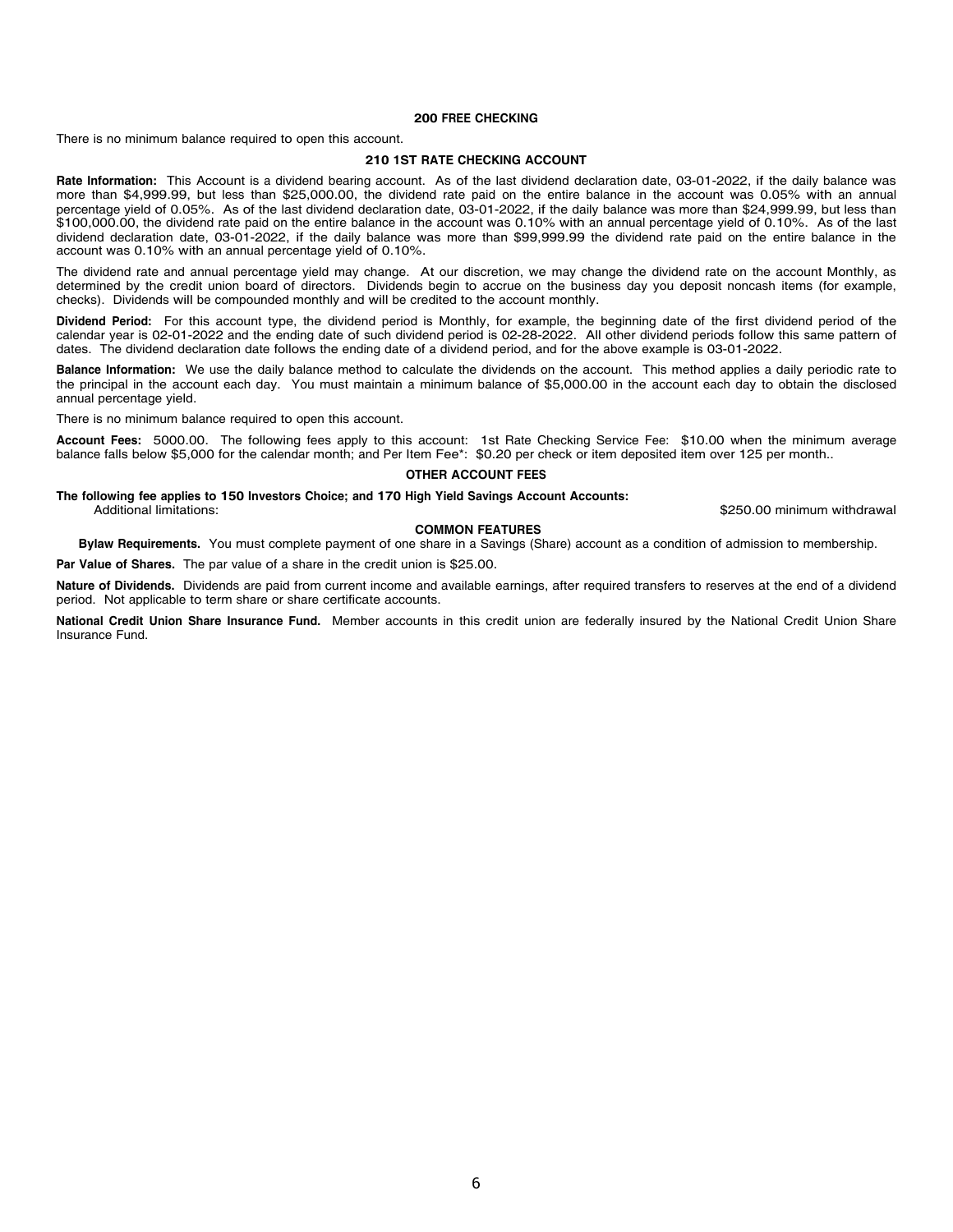# CD Renewal Chart

<span id="page-6-0"></span>

| If your HSB certificate is:  | At Dupaco, your certificate<br>will become: | Upon renewal, your certificate<br>will renew into: |
|------------------------------|---------------------------------------------|----------------------------------------------------|
| 6 month Certificate          | 6 month Certificate                         | 6 month Certificate                                |
| 31 month Certificate Special | 25 month Certificate Special                | 24 month Certificate                               |
| 91 Day Certificate           | 6 month Certificate                         | 6 month Certificate                                |
| 1 year Certificate           | 12 month Certificate                        | 12 month Certificate                               |
| 15 month Certificate Special | 15 month Certificate Special                | 12 month Certificate                               |
| 1 1/2 year Certificate       | 18 month Certificate                        | 18 month Certificate                               |
| 2 year Certificate           | 24 month Certificate                        | 24 month Certificate                               |
| 2 1/2 year Certificate       | 30 month Certificate                        | 30 month Certificate                               |
| 31 month Certificate Special | 25 month Certificate Special                | 24 month Certificate                               |
| 36 month Certificate         | 36 month Certificate                        | 36 month Certificate                               |
| 48 month Certificate         | <b>48 month Certificate</b>                 | 48 month Certificate                               |
| 60 month Certificate         | 60 month Certificate                        | 60 month Certificate                               |
| 72 month Certificate         | 60 month Certificate                        | 60 month Certificate                               |

| If your HSB IRA certificate is: | At Dupaco, your IRA certificate<br>will become: | Upon renewal, your IRA<br>certificate will become: |
|---------------------------------|-------------------------------------------------|----------------------------------------------------|
| 6 month Certificate IRA         | 18 month IRA Certificate                        | 18 month IRA Certificate                           |
| 1 year Certificate IRA          | 18 month IRA Certificate                        | 18 month IRA Certificate                           |
| 15 month Certificate IRA        | 15 month IRA Certificate Special                | 18 month IRA Certificate                           |
| 1 1/2 year contrib fixed IRA    | IRA Variable Share Savings                      | IRA Variable Share Savings                         |
| 1 1/2 year Certificate IRA      | 18 month IRA Certificate                        | 18 month IRA Certificate                           |
| 2 year Certificate IRA          | 18 month IRA Certificate                        | 18 month IRA Certificate                           |
| 21/2 year Certificate IRA       | 18 month IRA Certificate                        | 18 month IRA Certificate                           |
| 31 month Certificate IRA 43     | 25 month IRA Certificate Special                | 18 month IRA Certificate                           |
| 31 month Certificate IRA        | 25 month IRA Certificate Special                | 18 month IRA Certificate                           |
| 36 month Certificate IRA        | 36 month IRA Certificate                        | 36 month IRA Certificate                           |
| 48 month Certificate IRA        | 36 month IRA Certificate                        | 36 month IRA Certificate                           |
| 60 month Certificate IRA        | 60 month IRA Certificate                        | 60 month IRA Certificate                           |
| 72 month Certificate IRA        | 60 month IRA Certificate                        | 60 month IRA Certificate                           |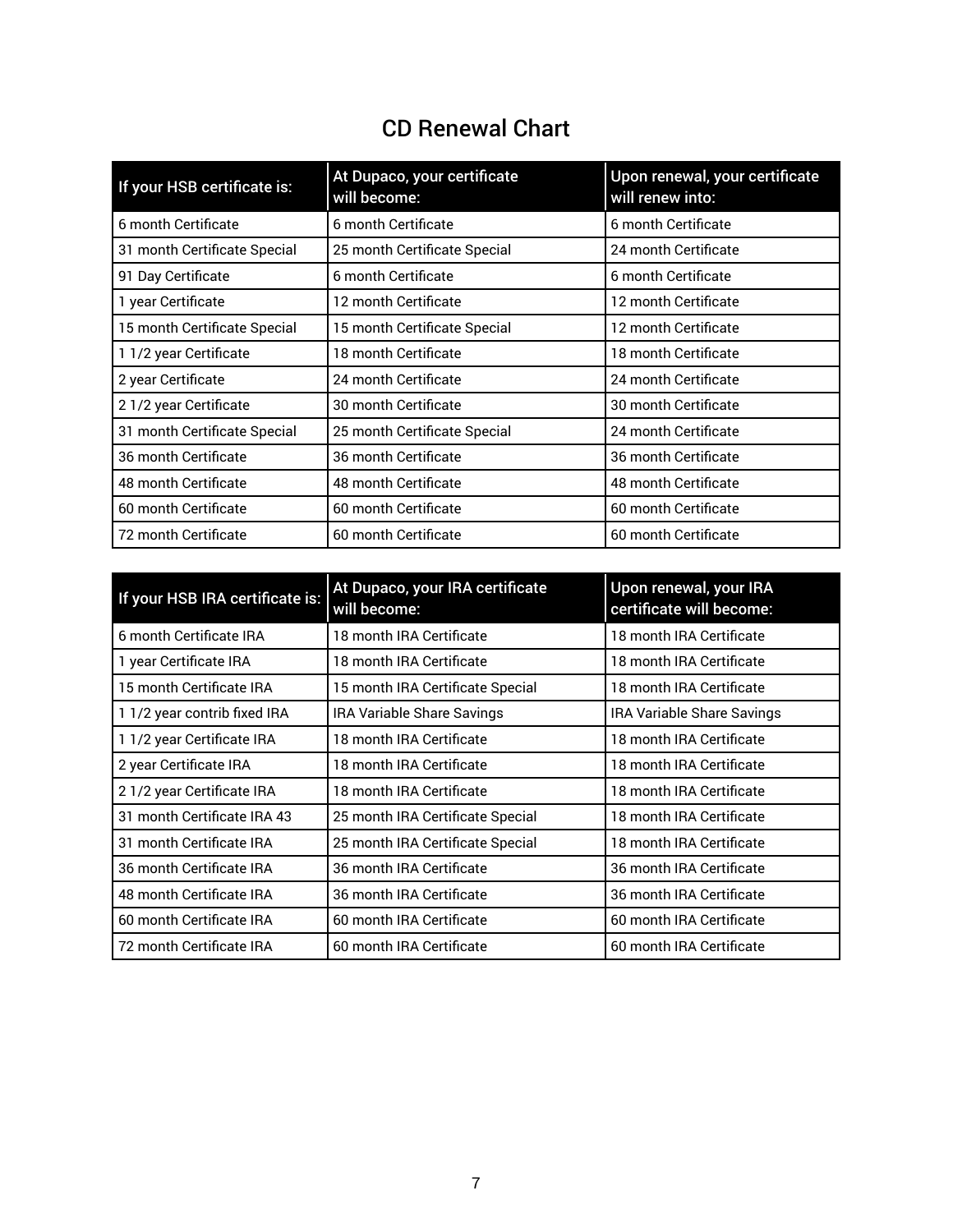### **MISCELLANEOUS FEES**

<span id="page-7-0"></span>The following fees are for Share Accounts, Share Draft Accounts, VISA® Check Cards, and miscellaneous services offered by Dupaco Community Credit Union. This fee schedule is non-inclusive and is subject to change by approval from the Board of Directors. Please check with a loan officer regarding fees for mortgage and consumer loans. Please let us know if you have any questions or concerns about our fees and **charges.**

### **MISCELLANEOUS FEES AND CHARGES**

**Deposit Services Consumer** Membership - reopening within six months of closing: \$25.00 Inactive account (Dupaco closed, send check): \$25.00 Abandoned account fee - Unclaimed share fee before escheating to the state: \$50.00 New account closed prior to six months from open date: \$25.00 Stop Payment (check, ACH, & bill pay): \$28.00\* per item MICR unreadable drafts (not ordered through Dupaco): \$28.00 per item Overdrafts (Paid Items): : \$28.00 per item \*You will not be charged an overdraft fee if we pay an overdraft transaction that is less than \$5.00 Returned Item Non-Sufficient Funds or NSF: \$28.00 per presentment \*Note, we may charge <sup>a</sup> Returned Item (NSF) or Overdraft Fee each time a transaction is presented to us for payment, even if the same transaction was previously rejected and a Returned Item (NSF) fee was charged. Temporary drafts : \$3.00\* each Investor's Choice/High Yield Savings: Transfers/withdrawals exceeding over 6 withdrawals per month \$5.00 per withdrawal Savings Transfer withdrawals (Excessive Transfer Fee): Over 6 withdrawals per month \$3.00 per withdrawal Identity Theft Protection: \$1.95 per month **Deposit Services Business** Special statement handling: \$3.00\* each Dupaco deposit zipper bag: \$3.00 Locked Zipper Bag: \$35.00 Business stamp - self inking: \$16.00\* Business Stamp - rubber: \$9.00\* Rolled Coin : \$0.10 per roll Return deposit item: \$5.00\* for commercial accounts only Sweep Fee: \$5.00\* per month Analysis Checking Monthly Fee: \$8.00\* per month Analysis Checking Per Item Fee for checks paid and items deposited: \$0.15\* per item Analysis Checking Per Item Fee for ACH: \$0.10\* per item Merchant Visa Processing Fees: Price varies Remote Capture Fees: Price varies ACH Origination (Dupaco ACH): \$20.00 per month, \$0.25 per item **Teller and Cash Handling Service Charges** Self Service Coin Counting: Free for Members, 5%\* of total for non-members or not deposited Money Orders: \$3.00\* each Certified draft: \$3.00\* each Official Check: \$3.00\* each Incoming Wire Transfer: \$5.00 Domestic Wire: \$20.00 each International Wire Transfer: \$55.00 each Foreign currency exchange fee (includes Canadian checks): \$30.00 Telephone transfer handled by staff: \$2.00\* Staff Assisted Phone Balance Inquiry: 8 free per month - \$2.00\* per inquiry after 8 per month Check-cashing fee (non member): \$5.00 each **Visa and Money Card Service Charges** ATM/Money Card transactions at Dupaco ATMs: Free Non-Dupaco ATM's over eight transactions per month: \$0.50\* each Late-payment fee: \$15.00 Replacement fee for ATM/MoneyCard and Credit Cards: \$10.00\* Copy of receipt or Visa Statement: \$11.00 Cash advance fee from VISA - 1.5% of advance amount (Min. \$3 - Max. \$15): 1.5% of advance minimum \$100.00 increment to available limit Immediate Visa credit availablility: \$5.00 Rush fee for ATM/Visa: \$50.00\* Foreign Transaction Fee: 1% of Amount Stop Payment (Visa): \$30.00 Card Processing Fee (Phone): \$15.00 Card Processing Fee (Online): \$9.00

### **Online Service Charges**

Per bill paid or attempted to pay (Free if signed up for e-statements): \$0.50\*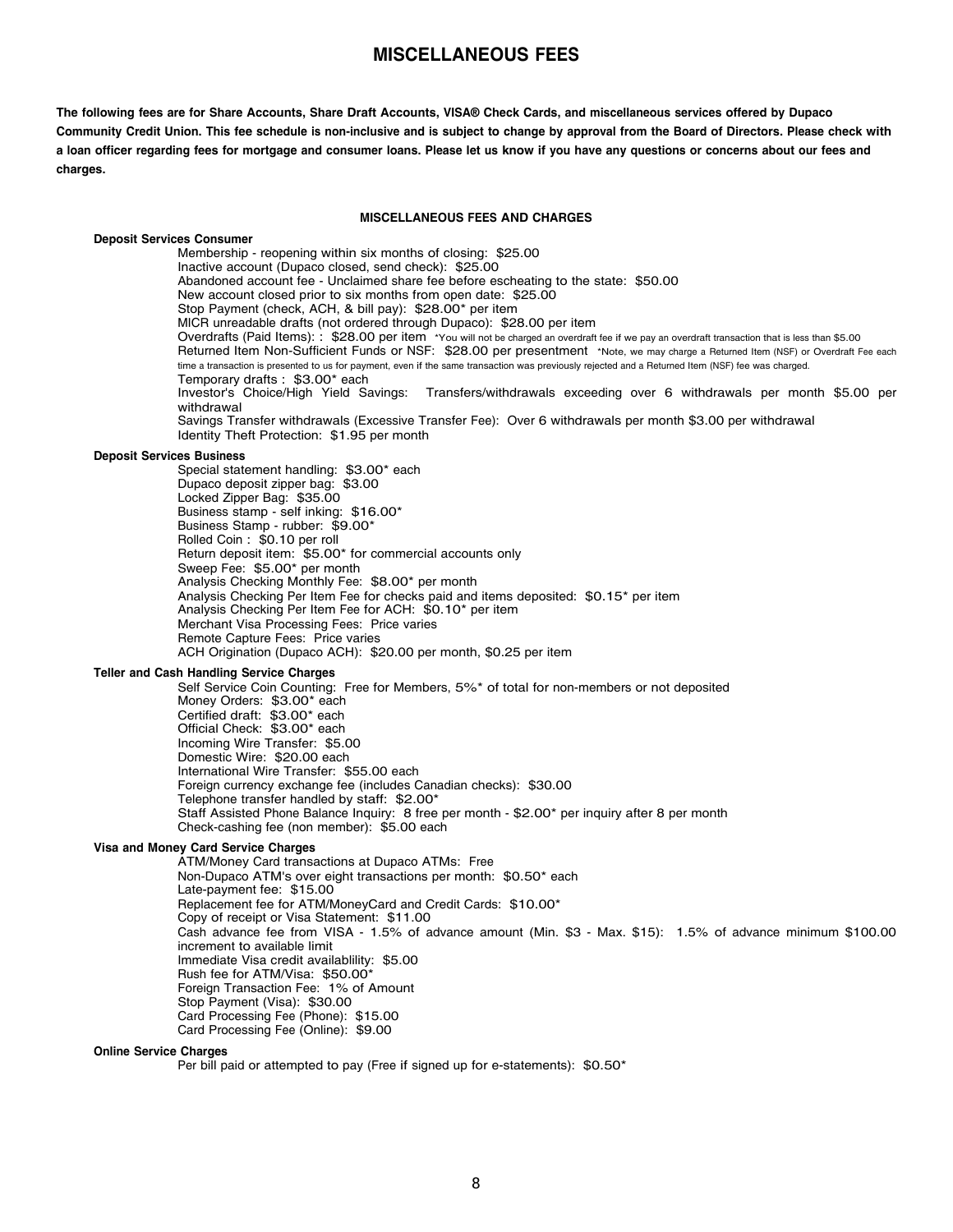### **Research Fees**

Account research or reconciliation fee : \$25.00\* per hour Undeliverable statement fee/address correction: \$5.00 Fax (inside continental U.S.): \$5.00\* Document Copy Fee: \$1.00\*

**Other Service Charges**

Signature Guarantee: Available at no charge for members only Notary Services: \$5.00 for Non-Members Garnishment: \$50.00 Levy Fee: \$25.00 Child Support Fee: \$10.00

**Safe-Deposit Box**

Safe Deposit Box Past Due Late Fee: \$10.00 Re-Key Box Due to Lost Key: \$100.00 Drill box open: \$175.00 Safe Deposit Box 3 X 5 X 21: \$22.00 Safe Deposit Box 5 X 5 X 21: \$30.00 Safe Deposit Box 3 X 10 X 21: \$35.00 Safe Deposit Box 5 X 10 X 21: \$55.00 Safe Deposit Box 10 X 10 X 21: \$100.00

**\* All fees marked with an asterisk (\*) are subject to Iowa state sales tax of 6.000%.**

**\*\* All fees marked with two asterisk (\*\*) are subject to Iowa local sales tax of 1.000%.**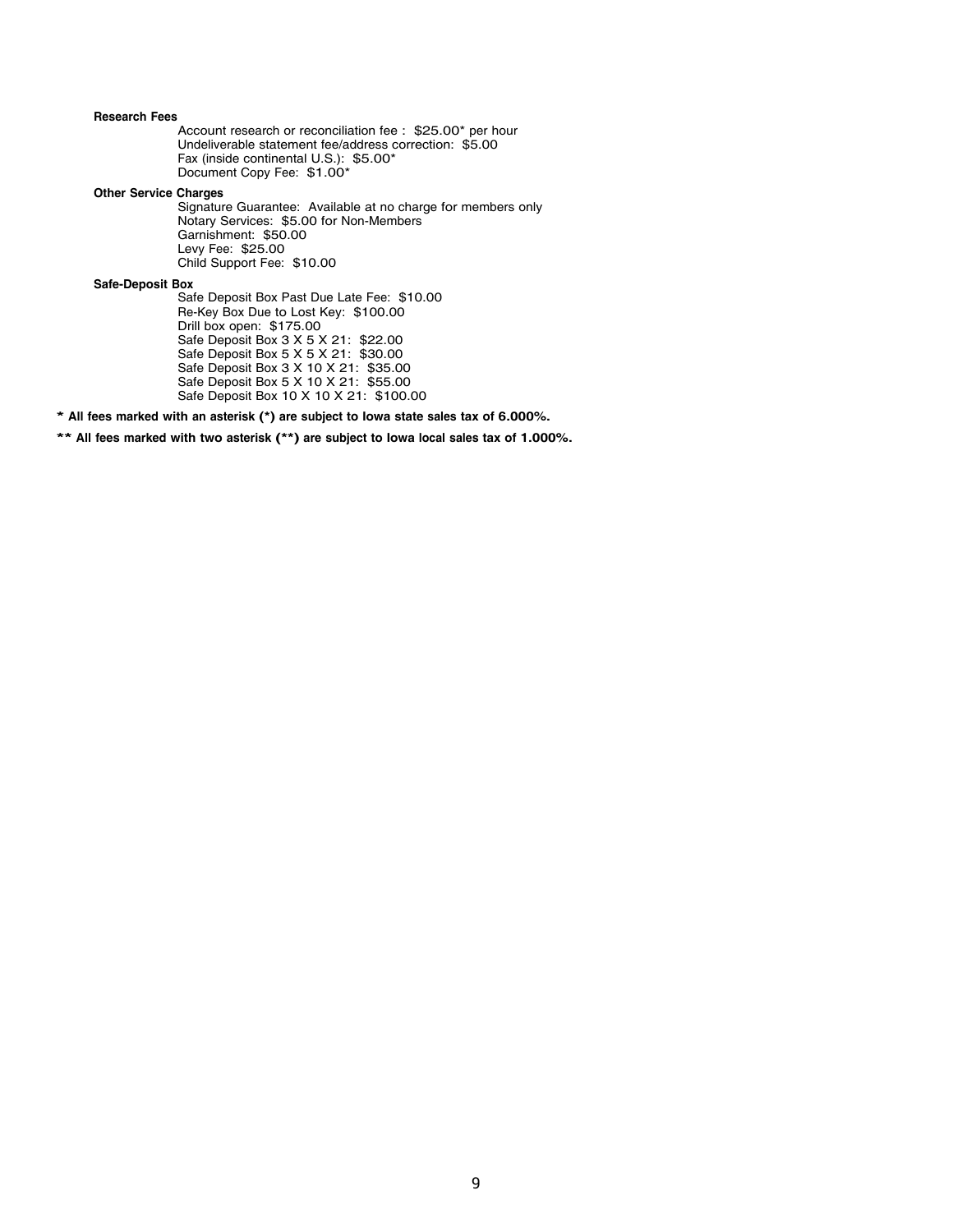# **OVERDRAFT PRIVILEGE SERVICE Dubuque, IA 52002**

<span id="page-9-0"></span>**Ilege Service** Dupaco Community Credit Union ("we, us or our") offers Overdraft Privilege Service to its members. If your account qualifies for Overdraft Privilege, then we will consider, without obligation on our part, paying overdrafts instead of returning them unpaid. This document explains Overdrafts and how our Overdraft Privilege Service works.

### **Transactions that May Qualify for Overdraft Privilege**

payment. Although there are many reasons why your account might become overdrawn, most overdrafts result from the following: An overdraft occurs when you do not have enough money in your available balance to cover a transaction at the time it is presented to us for

a) You write a check, use your debit card, or initiate an electronic funds transfer in an amount that exceeds the amount of funds in the available balance in your account; with a straige of returning them unpaid. This document explains in your account;

b) You deposit a check or other item into your account and the item is returned unpaid, which causes a negative balance in your account once your balance is reduced by the amount of the returned check;

**Transactions that May Qualify for Overdraft Privilege** c) You have inadequate funds in your account when we assess a fee or service charge; or

c) Tou have inadequate funds in your account when we assess a fee or service charge; or<br>d) You initiate a transaction before funds deposited into your account are "available" or "finally paid" according to our Funds Availa a) Tod inhidie a transaction before funds deposited into your account are available of inflang paid according to our Funds Availability Policy.<br>For example, if you deposit a check into your account, the proceeds of that ch deposit the check. If you do not have sufficient funds in your account—independent of the check—to cover the transaction, you will incur an<br>overdraft. overdraft.

Our Overdraft Privilege Service applies to a variety of transactions, including checks and other transactions made using your checking account Our Overdraft Frivilege Service applies to a variety of transactions, including checks and other transactions made using your checking account<br>number, automatic bill payments, ATM transactions and recurring debit card tran number, adiomatic bili payments, ATM transactions and recurring debit card transactions, nowever, we will not pay overdraits for ATM<br>withdrawals and everyday debit card payment transactions with our Overdraft Privilege Ser with diate and every depute and payment transactions with our Overdal Finally paid the without instituted into the policy paid independent and into the policy paid independent of the policy. The state of the policy policy to do so. Absent your affirmative consent, ATM withdrawals and everyday debit card transaction payments generally will not be paid under<br>Overdraft Priviloge deposit the check of the check—to not have sufficient funds in your account—independent of the transaction, you will include the transaction, you will include the transaction, you will include the transaction, you will inc Overdraft Privilege.

Overdraft Privilege applies automatically for eligible accounts, but it is not mandatory. You may opt-out of the service any time by notifying one Our Overdraft Privilege Service applies to a variety of transactions, including checks and other transactions made using your checking account card payment transactions considered for payment under Overdraft Privilege without removing other items from the service. Simply inform us of with dependence over the payment transactions with our Overdraft Privilege Service with our Overdraft Privilege Service with  $\alpha$ of our member service representatives. Furthermore, you may revoke your affirmative consent to have ATM withdrawals and everyday debit your preference.

As noted above, we retain full discretion to decline to pay any item under the Overdraft Privilege Program. This means we can refuse to pay any overdraft for any reason. Even if we decide to pay an overdraft item, such payment does not create any duty to pay future overdrafts. If we do not authorize and pay an overdraft, your transaction will be returned or in the case of a debit card payment or ATM withdrawal, it will be<br>declined  $\alpha$ ecurices. Furthermore, you may revolut to have  $\alpha$ declined.

### **Fees**

card payment transactions considered for payment under Overdraft Privilege without removing other items from the service. Simply inform us of If we pay an Overdraft, then you will be charged an Overdraft Fee as set forth in the fee schedule applicable at the time the fee is assessed. If a debit card payment of ATM withdrawal is decimed, you will not be charged any rees. However, if a crieck, bill pay transaction of other type or<br>electronic payment is returned, then we may charge you a Returned Item (NSF) fe electronic payment is returned, then we may charge you a neturned hem (NSP) lee in accordance with our lee schedule. Please note that we<br>may charge you an NSF or Overdraft fee each time a transaction is presented to us for may charge you an NSF or Overdran lee each lime a transaction is presented to us for payment, even if the transaction was previously<br>submitted and rejected. There is a business day combined maximum of five (5) Overdraft fe submitted and rejected. There is a business day combined maximum of live (5)<br>charged an overdraft fee if we pay an overdraft transaction that is less than \$5. debit card payment or ATM withdrawal is declined, you will not be charged any fees. However, if a check, bill pay transaction or other type of

**Fees** We have no obligation to notify you if we pay or return overdrafts but we will typically attempt to do so. You will get a summary of Overdraft we have no obligation to holliy you if we pay or return overuralis but we will typically attempt to do so. You will get a summary of Overuran<br>Fees and Returned Item (NSF) fees for your account statement period and the year debit card payment of the payment of the control of the charged and the year-to-date on your penduct statements. Should we elect to pay the charged and the charged and the check of the condition of the condition of the con an overdraft, the amount of the overdraft plus the applicable fee must be paid immediately.

We may terminate or suspend Overdraft Privilege Service at any time in our sole and absolute discretion without prior notice.

## charged an overdraft fee if we pay an overdraft transaction that is less than \$5. **Accounts Eligible for Overdraft Privilege**

Overdraft Privilege is a discretionary service and is generally limited to a \$700 overdraft (negative) balance for eligible personal checking accounts. Please note that <u>overdraft fees</u> count toward your Overdraft Privilege Limit. We may in our sole discretion limit the number of accounts eligible for Overdraft Privilege to one account per household or per taxpayer identification number. Further, Overdraft Privilege is usually extended only to accounts in good standing. An account in good standing exhibits, but is not limited to, the following characteristics:

- a) The account has been open for at least thirty (30) days;<br>b) The account has deposits totaling at least \$300 or more
- b) The account has deposits totaling at least  $$300$  or more within each thirty (30) day period;<br>c) The account demonstrates consistent deposit activity:
- **Account in the account demonstrates consistent deposit activity;**
- c) The account demonsitates consistent deposit activity,<br>d) The account owner is current on all loan obligations with us; and
- account while the countries of the count of the overlap in our operations. While the number of the number of the number of the number of the number of the number of the number of the number of the number of the number of t e) The account is not subject to any legal or administrative order or levy, such as bankruptcy or tax lien.<br>f) The primary account owner must be 18 years of age
- f) The primary account owner must be 18 years of age.

Overdrafts should not be used to pay ordinary or routine expenses and you should not rely on Overdrafts Privilege as a means to cover these<br>cynonees  $\mathsf{exp}(\mathsf{max}(\mathsf{max}(\mathsf{max}(\mathsf{max}(\mathsf{max}(\mathsf{max}(\mathsf{max}(\mathsf{max}(\mathsf{max}(\mathsf{max}(\mathsf{max}(\mathsf{max}(\mathsf{max}(\mathsf{max}(\mathsf{max}(\mathsf{max}(\mathsf{max}(\mathsf{max}(\mathsf{max}(\mathsf{max}(\mathsf{max}(\mathsf{max}(\mathsf{max}(\mathsf{max}(\mathsf{max}(\mathsf{max}(\mathsf{max}(\mathsf{max}(\mathsf{max}(\mathsf{max}(\mathsf{max}(\mathsf{max}(\mathsf{max}(\mathsf{max}(\mathsf{max}(\mathsf{$ expenses

### **C Overdraft Protection**

In addition to our Overdraft Privilege Service, We offer Overdraft Protection services. These services include transfers from another account, such as a savings account, or a line of credit from which funds can be drawn to cover Overdrafts. We will try to cover your overdrafts with these services before we use Overdraft Privilege. Overdraft Protection services are less expensive than our Overdraft Privilege Service.

### Overdrafts should not be used to pay ordinary or routine expenses and you should not rely on Overdrafts Privilege as a means to cover these **Understanding Your Account Balances**

To determine whether a transaction may cause an overdraft, it is important to understand that your checking account has two kinds of **Overdraft Protection** balances: the Available Balance and the Balance.

Balance (sometimes called Current Balance) is the full amount of all deposits into your account without regard to money on hold until deposits clear, less any payment transactions that have actually posted to the account. The Current Balance does NOT include pending payment transactions that have been authorized but may not have been posted to your account (Transactions such as checks and electronic transactions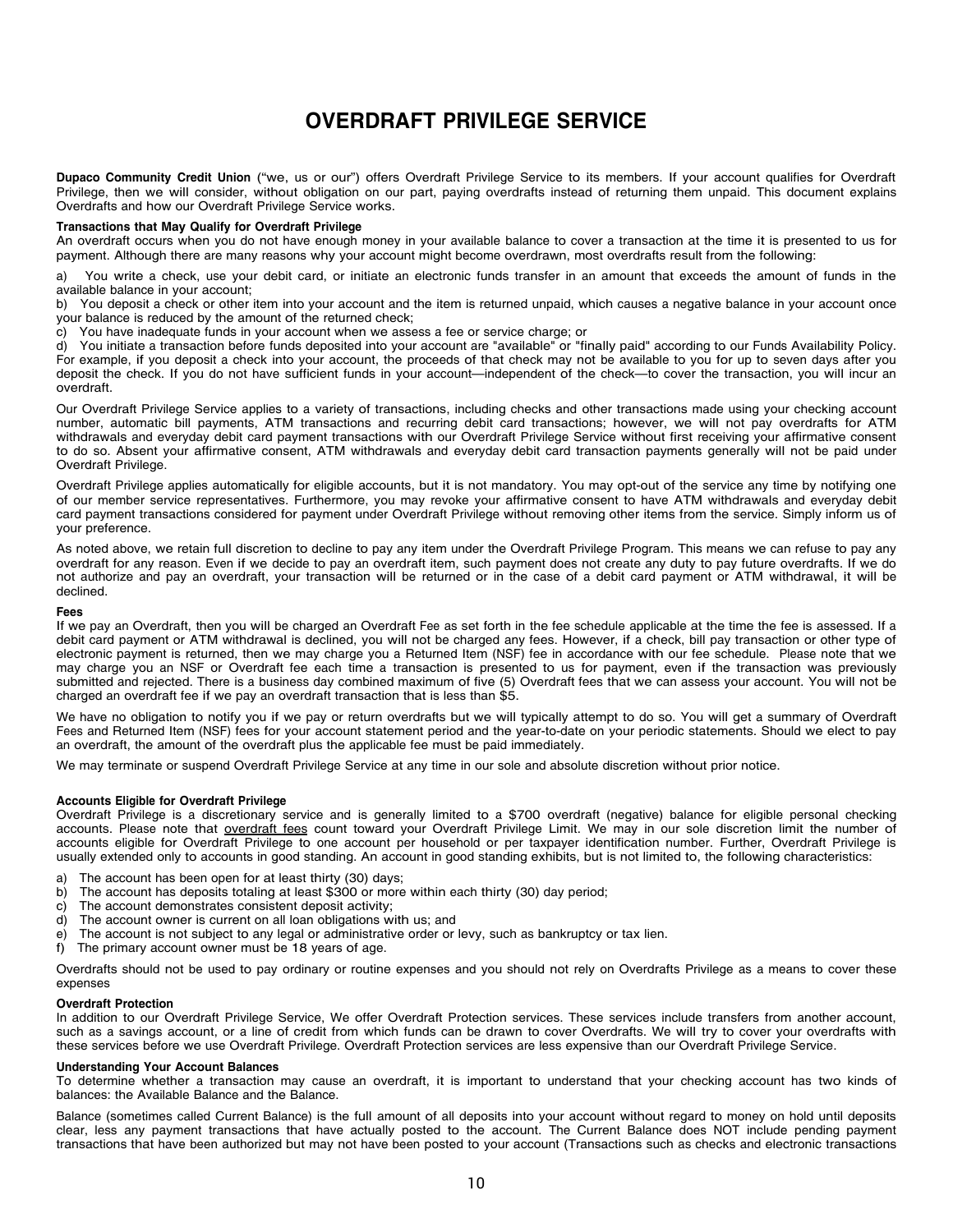that have been authorized but not yet cleared). The Balance is reflected on your account statements.

Available Balance is the amount of funds available for you to withdrawal or use at that moment in time. The Available Balance is the Current Balance less holds on check deposits and less any pending debit card payment transactions that have been authorized but may not yet have been posted to your account. In other words, the Available Balance takes transactions that have been authorized, but not yet settled, and subtracts them from the Balance.

This can happen with certain debit card purchases when a merchant asks us to pre-authorize a payment. In these situations, we will reduce your Available Balance by the amount we authorize because once we authorize a transaction, we are obligated to pay it.

We use the "available balance" in your account at the time transactions are presented to us to determine whether to authorize them for payment. We also use Available Balance at the time payments (other than signature debit card payments as described below) are posted to and actually paid from your account to decide whether to charge Overdraft Fees. The following example illustrates how this works:

Assume your Balance and your Available Balance are both \$100, and you swipe your debit card at a restaurant for \$60 and the restaurant asks us to authorize the payment. If we do, then your Available Balance will be reduced by \$60 so your Available Balance is only \$40. Your Balance is still \$100. Before the restaurant charge is sent to us for payment, a check that you wrote for \$50 clears. Because you have only \$40 available (you have committed to pay the restaurant \$60), your account will be overdrawn by \$10, even though your Balance is still \$100. We may reject the check, in which case you will be charged a Returned Item (NSF) fee. If you are eligible for Overdraft Privilege, then we may pay the \$50 check, but you will be charged an Overdraft fee because your Available Balance was not sufficient at the time of payment to cover the check. When the \$60 restaurant charge is later submitted to the Credit Union and posted to your account, you will not have enough money in your Available Balance because of the intervening check. However, in most situations, you will not be charged a fee for the restaurant payment because you had sufficient Available Balance at the time that transaction was authorized.

It is very important to understand that you may still overdraw your account even though the Available Balance appears to show there are sufficient funds to cover a transaction that you want to make. This is because your Available Balance may not reflect all the outstanding checks you have written and all the automatic bill payments that you have authorized, or other outstanding transactions that have not been paid from your account. In the example above, the outstanding check will not be reflected in your Available Balance until it is presented to us and posted to your account.

In addition, your Available Balance may not reflect all of your debit card transactions. For example, if a merchant obtains our prior authorization but does not submit an everyday or one-time debit card transaction for payment within three (3) business days after authorization (or for up to thirty (30) business days for certain types of debit card transactions), then we must release the authorization hold on the transaction. The Available Balance will not reflect this transaction once the hold has been released until the transaction has been received by us and paid from your account.

### **How Transactions Are Posted To Your Account**.

There are basically two types of transactions in your account: credits or deposits of money into your account, and debits or payments out of your account. It is important to understand how each is applied to your account so that you know how much money is available to you at any given time. This section explains generally how and when we post transactions to your account.

Credits. Most deposits are added to your account on the day and at the time we receive them. For some checks you deposit, only a portion will be made available at the time of deposit; the balance typically will be available up to three business days later. For details on the availability for withdrawal of your deposits, see the Funds Availability section of your Account Agreement and Disclosure.

Debits. There are several types of debit transactions. The most frequent types of debit transactions are described generally below. Keep in mind that there are many ways transactions are presented for posting to your account by merchants, and we are not necessarily in control of how and when they are received.

Checks. When you write a check to someone, it is generally processed through the Federal Reserve System (unless it is presented to us to be cashed at a branch). We receive data files of cashed checks from the Federal Reserve each day. The checks drawn on your account are compiled from these data files and posted to your account each day in the order they are presented to us.

ACH Payments. We receive data files every day from the Federal Reserve with Automated Clearing House or ACH transactions. These include, for example, automatic bill payments you have signed up for or payments you authorize by giving a merchant your checking account number. For each ACH file we receive, we post credits first in the order presented, then debits in the order presented.

Point of Sale (POS) Debit Card PIN Transactions. These are transactions where you use your debit card and you enter your PIN number at the time of the sale. They are similar to ATM withdrawals because money is usually deducted from your account immediately at the time of the transaction. However, some PIN purchase transactions are not presented for payment immediately; it depends on the merchant.

Signature Debit Card Transactions. These are transactions where you make a purchase with your debit card and the payment is processed through the VISA or MasterCard networks similar to a credit card purchase. As described above, in these situations, the merchant may seek prior authorization for the transaction. When that happens, we will reduce your Available Balance by the amount authorized. We refer to this as an "authorization hold." Authorization holds are deducted from your Available Balance but not your Balance as they are received by us throughout each day. At some point after you sign for the transaction, it is processed by the merchant and submitted to us for posting to your account. This can happen hours or sometimes days after you signed for it, depending on the merchant and its processing company. These payment requests are received in real time throughout the day and are posted to your account as they are received. Please note: the amount of an authorization hold may differ from the actual payment because the final transaction amount may not yet be known to the merchant when the authorization request is submitted. For example, if you use your card at a restaurant, then we may be asked to authorize a payment in the amount of the bill presented to you, but when the transaction posts it will include any tip that you may have added to the bill. In some cases, the merchant may ask us to authorize more than the actual bill. When this happens, we reduce your available balance by the amount authorized and this may cause you to incur Overdraft or Returned Item (NSF) fees for subsequent transactions even though you would have had sufficient available balance had the authorization been equal to the actual payment request. We cannot control how much a merchant asks us to authorize, when a merchant submits a transaction for payment, or how transactions are coded or described by merchants or their processing companies. The fact that we put an authorization hold on your Available Balance does not mean the amount of authorization is set aside and made available to pay the specific transaction authorized. The hold is simply a reduction in your Available Balance based on the fact that we have authorized a transaction and the Credit Union is therefore obligated to pay it when presented.

Debit card transactions can be recurring or nonrecurring. Recurring transactions are where you use your debit card to set up a recurring monthly payment, such as a gym membership. Nonrecurring or everyday debit card transactions are one time transactions that are authorized each time you use your debit card. Using your debit card at a restaurant is an example of a one-time or nonrecurring transaction. We will rely on how the merchant characterizes the transaction for purposes of processing it and your only recourse for an improperly coded transaction is with the merchant who submitted it to us.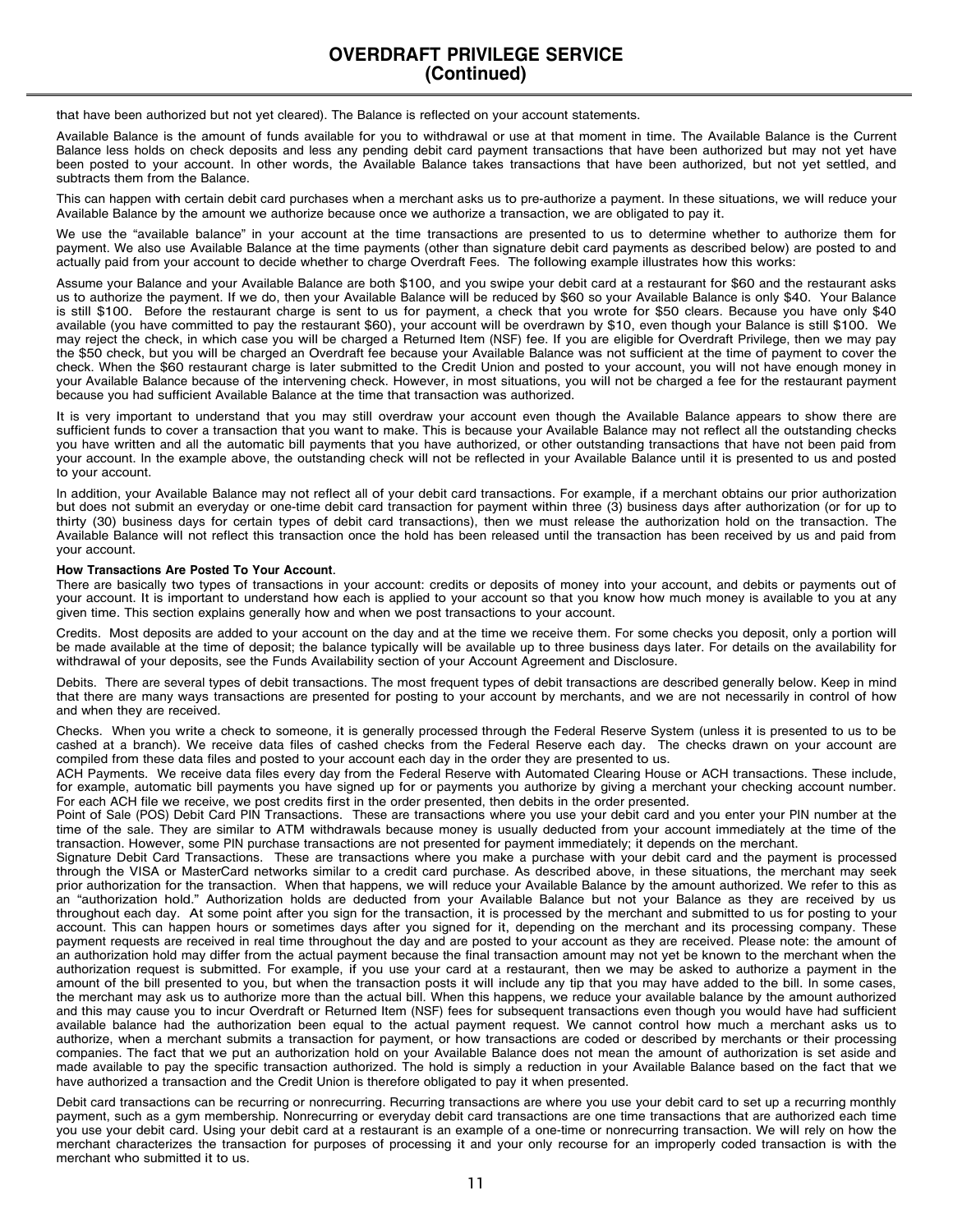### **OVERDRAFT PRIVILEGE SERVICE (Continued) Page 3**

This is a general description of how certain types of transactions are posted. These practices may change and we reserve the right to pay items in any order we choose as permitted by law.

We may receive multiple deposit and withdrawal transactions on your account in many different forms throughout each business day. This means that you may be charged more than one Overdraft or Returned Item (NSF) fee if we pay or reject multiple transactions when your account is overdrawn. There is a limit of five (5) Overdraft fees you can be assessed per day.

The best way to know how much money you have and avoid paying Overdraft and Returned Item (NSF) fees is to record and track all of your transactions closely and don't spend more than you have in your account.

If you have any questions about Overdraft Privilege or you feel you need help with your financial obligations, please visit a branch or contact one of our member service representatives at 563-557-7600, Ext. 202 or 1-800-373-7600, Ext. 202.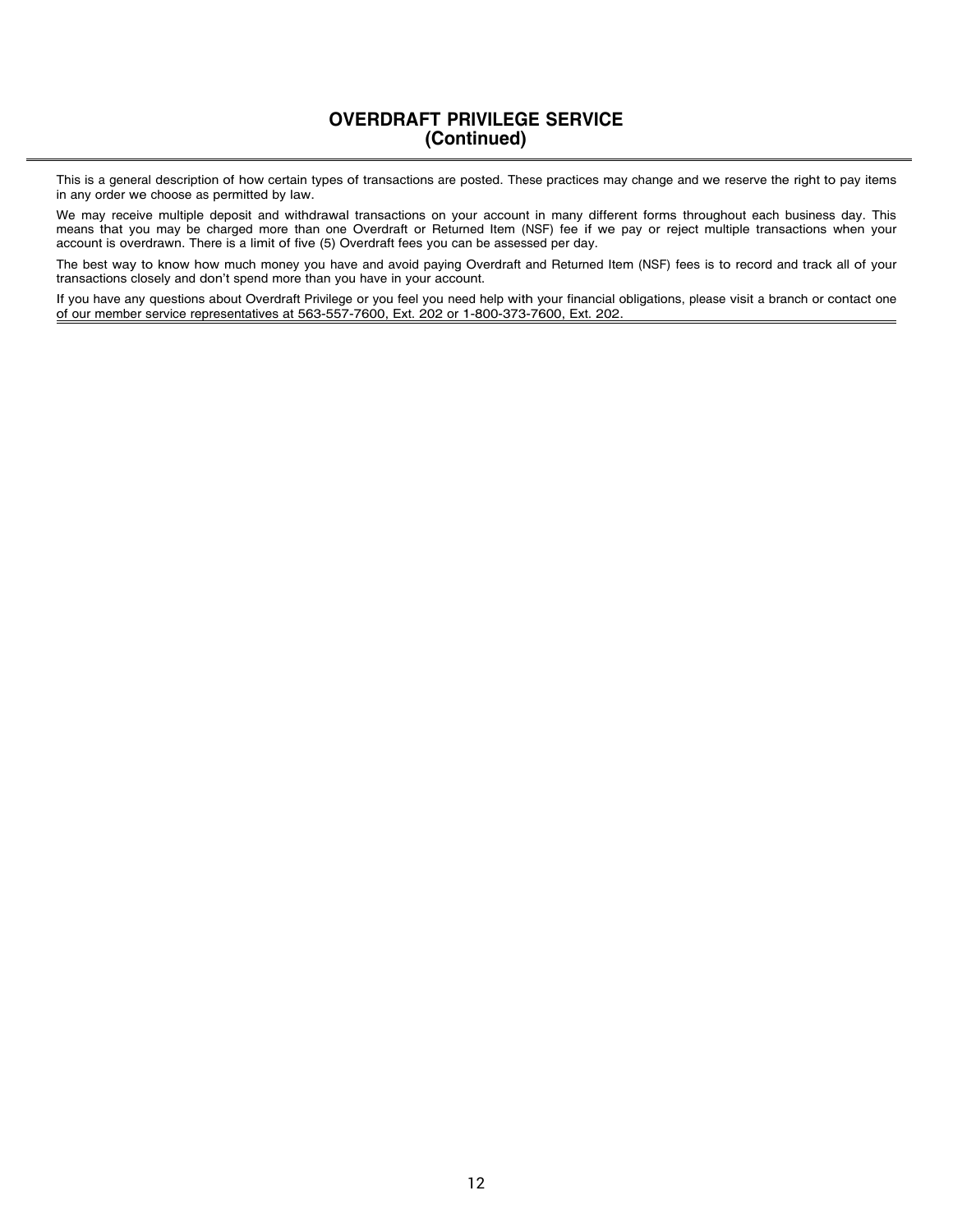## <span id="page-12-0"></span>**Balance Information:** We use the daily balance method to calculate the dividends on the account. This method applies a daily periodic rate to **ACCOUNT AGREEMENT AND DISCLOSURE**

This disclosure southing information shout towns. *foco and dividend when fou some of the secounts we offer* This disclosure contains information about terms, fees and dividend rates for some of the accounts we offer.

debit card or similar or sensors resulting our longuese line semines you may reach out to the lowe Credit Union Division at (E15) If you have any complaints or concerns regarding our language line services you may reach out to the Iowa Credit Union Division at (515) **725-0505.**

**INTRODUCTION.** In this Membership Account Agreement and Disclosure, each and all of the members are referred to as "you" and "your." The Credit Union is referred to as "we," "our," and "us." This Membership and Account Agreement contains the terms and conditions governing certain of your share, share draft, money market, term share, and share certificate accounts with us. As used in this document, the term "Agreement" means this document, the signature card, a rate and fee schedule (which may be in the form of a Rate and Fee Schedule, Share Certificate, or Confirmation of Term Share Account, hereinafter called the "Schedule"), Truth in Savings disclosures, a Funds Availability Policy Disclosure, and an Electronic Funds Transfer Agreement and Disclosure, if applicable. Each of you signing the signature card for an account acknowledges receipt of this Agreement, and agrees to the terms set forth in the Agreement, as amended from time to time. You agree that we may waive, in our sole discretion, any fee, charge, term, or condition set forth in this Agreement at the time the Account is opened or subsequent thereto, on a one-time basis or for any period or duration, without changing the terms of the Agreement or your obligation to be bound by the Agreement, and we are not obligated to provide similar waivers in the future or waive our rights to enforce the terms of this Agreement. dividend rate on the account the account of dividend to provide binning waivers in the rature on wave our rights to emblook including or this

Agreement.<br>**MEMBERSHIP ELIGIBILITY**. To be eligible for membership in the Credit Union you must be an individual or entity qualifying within the Credit Union's field of membership and must purchase and maintain at least one share (the "membership share") in the Credit Union, pay any applicable membership fee and meet any other conditions as required by the Credit Union Bylaws.

applicable incriberemptice and meet any other conditions as required by the erectional bytaws.<br>ACCOUNTS. From time to time, we may offer or you may open a variety of share accounts. Each such share account (the "Account") subject to the general terms and conditions and any specific terms and conditions relating to that type of account that may be set forth in this Agreement. If you open multiple Accounts, you may receive Schedule information for each Account, but this Agreement will cover all your Accounts with us. Each of you will be jointly and severally liable to us for debit balances in the Account, including without limitation overdrafts and Account charges, and jointly and severally promise to pay, upon demand, any and all debit balances, all fees and charges, and our reasonable attorneys' fees and costs and expenses of collection, including but not limited to those incurred at trial and on any appeal.

**DIVIDENDS.** If your Account earns dividends, the following information applies: **(A) Dividends.** DIVIDENDS ARE BASED ON THE CREDIT UNION'S EARNINGS AT THE END OF A DIVIDEND PERIOD AND CANNOT BE GUARANTEED. Dividends paid on a Credit Union account represent a distribution of Credit Union earnings to members. The Board of Directors authorize dividends based on available current and prior earnings, after provisions for required reserves. In no event may dividends be paid in excess of available earnings. The specified rate for each reflect rates the Credit Union anticipates will be available for dividend distribution. However, these are not guaranteed rates. (B) Payment of Dividends. We will pay dividends at the annual rate specified on the Schedule, which does not reflect compounding ("Interest Rate"). The Schedule also sets forth the frequency of dividend payments, the frequency of any compounding and crediting, the dividends accrual basis, the balance on which dividends will be paid, and any minimum balance requirements. (C) Minimum Balance Requirements. The Schedule may specify a minimum balance that you are required to maintain balance requirements. (b) minimum balance requirements. The schedule may period, we, at our option, may not pay dividends on your Account and/or may charge a fee for that period. You should review any minimum balance requirements on the Schedule. (D) Initial Dividend Rate. The initial dividend rate is the current annual rate of dividends that we will pay on the specified balance in your Account. We reserve the right to pay dividends at different rates, depending on the amount in the Account and/or the type of member. **(E) Dividend Compounding and Accrual.** The Schedule will indicate the dividend compounding and crediting frequency for your Account (if any). Compounding generally means that dividends are being accrued on earned dividends. Dividends may be compounded more frequently than dividends are credited to your Account. **(F) Dividend Accrual.** We may accrue dividends on your Account Agreement. more frequently than we pay or credit dividends. The dividends that have been calculated, but not paid to the Account, are called accrued unpaid dividends. Your disclosures will indicate compounding and accrual information. (G) Changes. Except for any share certificates or Account in which the rate is expressly fixed until maturity, we do not guarantee any particular rate or method for more than one (1) month. We reserve the right to change any rate, term or condition upon reasonable notice to you. DIVIDENDS If your Account earns dividends, the following information applies: (A) Dividends. DIVIDENDS ARE BASED ON THE CREDIT BIMBENDS: in your Account came annual messenger increming in an Application application.  $\mu$ opened or subsequent there is  $\mu$  or  $\mu$  or  $\mu$  or  $\mu$  or  $\mu$  and  $\mu$  or  $\mu$  and  $\mu$  and  $\mu$  and  $\mu$  and  $\mu$  and  $\mu$  and  $\mu$  and  $\mu$  and  $\mu$  and  $\mu$  and  $\mu$  and  $\mu$  and  $\mu$  and  $\mu$  and  $\mu$  and  $\mu$  $t_{\text{F6}}$  obligated to be bound by the  $\epsilon$  and  $\epsilon$  and  $\epsilon$  are not obtained to provide the similar measurement of the future of the future of the terms of the terms of the terms of the terms of the terms of this terms

or any part of the amounts so paid in by them. Shares paid in under an accumulated payroll deduction plan may not be withdrawn until credited BYLAW REQUIREMENTS. If you fail to complete payment of one share within at least six (6) months of your admission to membership, or within at least six (6) months from the increase in the par value in shares, or you reduce your share balance below the par value of one share and do not increase the balance to at least the par value of one share within at least six (6) months of the reduction, you may be terminated from membership at the end of a dividend period. Termination of membership shall not relieve you from liability to the Credit Union. Shares may be transferred only from one member to another, by written instrument in such form as the Credit Union may prescribe. The Credit Union to the member's account. No member may withdraw shareholdings that are pledged as required security on loans without the written approval of the credit committee or a loan officer, except to the extent that such shares exceed the member's total primary and contingent liability to the Credit Union. You may not withdraw any shareholdings below the amount of your primary or contingent liability to the Credit Union if you are delinquent as a borrower, or if borrowers for who you are comaker, endorser, or guarantor are delinquent, without the written approval of the **Dividends at Schedule, on the annual rate of the annual rate secondary, englished at the annual rate interest approval or the credit committee or loan officer.** Schedule also sets forth the frequency of dividend payments, the frequency of any compounding and crediting, the dividends accrual basis, the reserves the right, at any time, to require members to give, in writing, not more than sixty (60) days notice of intention to withdraw the whole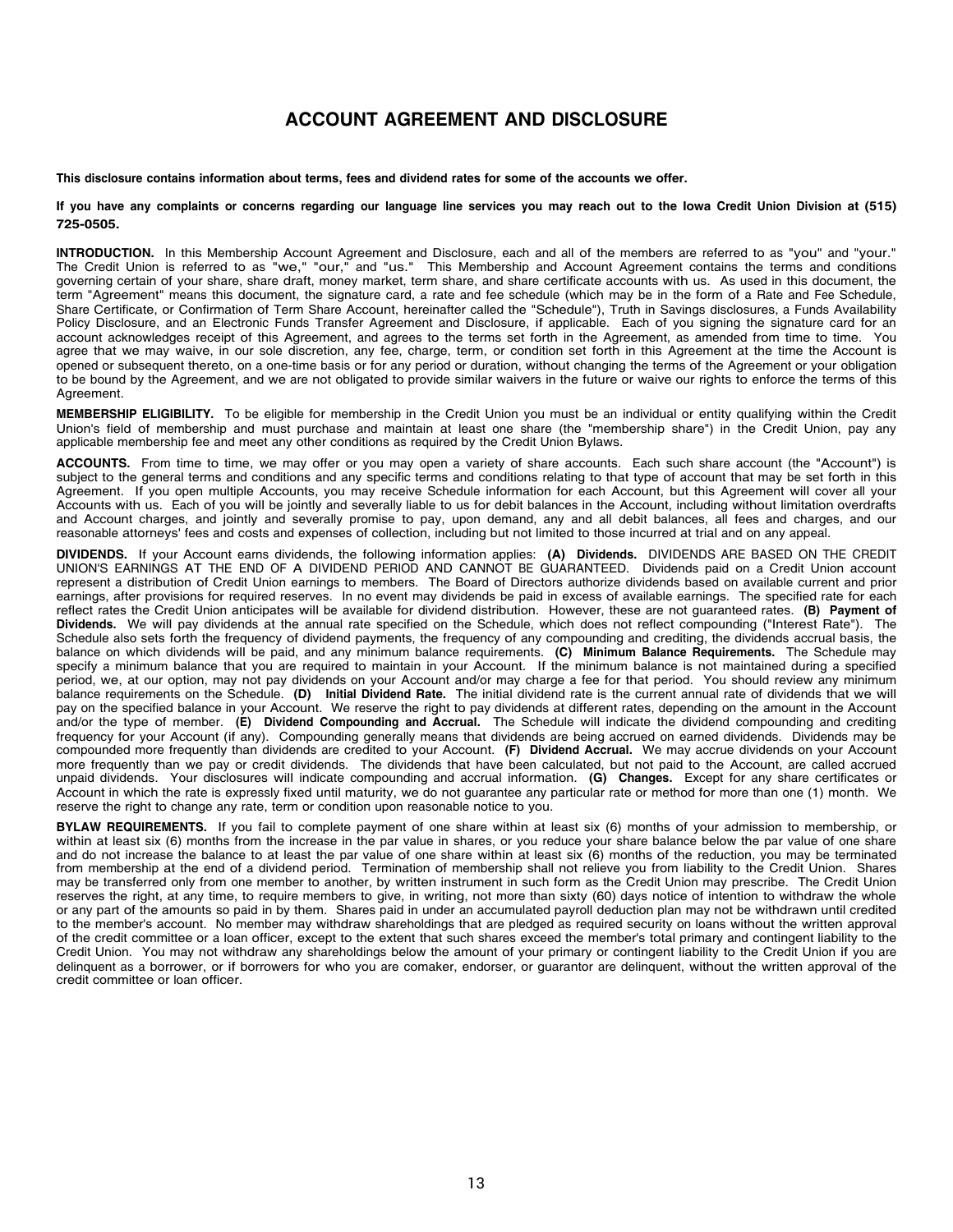**FEES AND CHARGES.** Subject to applicable law, you agree to pay us, or have deducted from your Account, the fees and charges shown in the Schedules as are applicable to your Account or for other services performed by us. You agree the fees and charges may be changed by us from time to time and authorize us to charge your account for their payment whether or not each charge results in an overdraft of your account. Existing and future charges may be based upon the overall costs of providing account services and may or may not be based upon the direct cost or expense associated with providing the particular service involved. The charges may be based on consideration of profit, competitive position, deterrence of misuse of account privileges by members, and the safety and soundness of the Credit Union. We will notify you of the changes, to the extent required by law.

**BALANCE METHODS.** As used in this Agreement, the "average daily balance" method means "the application of a periodic rate to the average daily balance in the account for the period, determined by adding the full amount of principal in the account for each day of the period and dividing that figure by the number of days in the period." The "daily balance" method means "the application of a daily periodic rate to the full amount of principal in the account each day."

**DEPOSIT RULES.** The following terms apply to deposits made to your Account: **(A) Endorsements.** You authorize us, in our discretion, to accept transfers, drafts, checks, and other items for deposit into any of your Accounts if they are made payable to, or to the order of, any one or more of you, whether or not they are endorsed by you. You authorize us to supply missing endorsements, and you warrant that all endorsements are genuine. All drafts, checks and other items deposited to your Account should be endorsed payable to the order of us for deposit only, followed by your signature and Account number. We may permit you to deposit an electronic image or other electronic information related to a paper check through a service we provide that allows you to use a device, such as a mobile phone, to create and send to us such electronic image or information electronically. Before capturing an electronic image or electronic information of a paper check, you must endorse the check payable to the order of us "for mobile deposit only", followed by your signature and Account number, or any alternative restrictive endorsement we may allow and communicate to you. All endorsements must appear on the back of the drafts, check or other item within the first 1-1/2 inches from the left side of the item when looking at it from the front. Endorsements should be in black ink. While we may accept non-conforming endorsements, you will be responsible for any loss incurred by us due to the delay in processing or returning the item for payment. **(B) Final Payment.** All non-cash items (for example, drafts or checks) deposited to your Account are provisional and subject to our receipt of final payment by the payor bank. Upon receipt of final payment, the item becomes a collected item. If final payment is not received or if any item you have deposited or cashed is charged back to us for any reason, you authorize us to charge any of your Accounts, without prior notice and at any time, for the amount of the returned item, our returned item fee, any dividends paid on that item, and any other fee we pay or incur. If an item to be charged back is lost in the process of collection or unavailable for return, we may rely upon a photocopy of the item or upon any other generally accepted notification of return of the item, in charging you or any of your Accounts for the amount of the returned item. We reserve the right to refuse any item for deposit into your Account. **(C) Notice of Stop Payment, Legal Process, or Setoff.** A draft or check received by us before the close of the banking day may be subject to any stop payment order received, legal process served upon, or setoff exercised by us prior to 5:00 PM of the next banking day. Any knowledge, notice, stop payment order, legal process, or setoff comes too late to affect our right or duty to pay a draft or check if it is received after that time. Additional limitations regarding stop payment orders, the right of setoff, or other legal process may be found elsewhere in this Agreement. **(D) Direct Deposits.** If we offer direct deposit services for automatic preauthorized deposits to your Account of Social Security payments or automatic transfers from your other accounts with us, you must notify us at least 30 days prior to the next scheduled direct deposit or preauthorized transfer if you wish to cancel the direct deposit or transfer service. If any amount deposited must be returned to the government for any reason, you authorize us to deduct the amount from your Account as provided in the Final Payment paragraph above. **(E) Crediting of Deposits.** The Funds Availability Policy Disclosure provided to you reflects our policies relating to the availability of deposited funds. **(F) Substitute Checks and Electronic Files Pertaining to Original Checks.** If you deposit a "substitute check" (as defined in Regulation CC § Section 229.2(aaa)) or a purported substitute check into your Account, you agree to reimburse us for losses, costs and expenses we may pay or incur associated with the item not meeting applicable substitute check standards and/or from duplicate payments associated with the item. If you provide us with an electronic representation of a substitute check for deposit into your account instead of an original check, you agree to reimburse us for losses, costs and expenses we may pay or incur associated with the substitute check resulting from the electronic representation not meeting applicable substitute check standards and/or from duplicate payments associated with the item. If you provide us with an electronic image or electronic information related to a paper check for deposit into your Account, you agree to reimburse us for losses, costs, and expenses we may pay or incur associated with the electronic image or information not meeting applicable standards for such images and/or from duplicate payment associated with the check. **(G) Deposit Discrepancies.** When you make a deposit to your account, we will credit your account for the amount stated on your deposit slip and we may provide you with a deposit receipt. We reserve the right to review the deposit and confirm the amount of funds you deposited but are not required to do so. If after any review we determine that the amount credited to your account is incorrect, we may adjust your account for the amount of the discrepancy but reserve the right not to do so if the discrepancy would not be a disadvantage to you. This may be the case, for example, if the amount credited to your account was more than the amount actually deposited by you. Notwithstanding the foregoing, we are not required to adjust your account unless within 60 days of the date of your account statement that shows the deposit either you notify us of the discrepancy or we discover it on our own. If you do not notify us of the error or we do not discover it on our own during this notice period, the amount credited to the account will be considered final.

**WITHDRAWAL RULES.** The following terms apply to withdrawals from your Account: **(A) Manner of Withdrawal.** You may make withdrawals from your Account in any manner that is permitted by us for the type of Account that you have opened. Withdrawals by mail will be posted to your Account as of the day the transaction is processed by us. We may refuse to accept any draft or check other than standard drafts or checks provided by us, or approved by us in advance. Withdrawals and transfers from your Account may be restricted as provided in the Agreement, or in the Schedule, or by applicable law. **(B) Withdrawal Restrictions and Overdrafts.** We do not have to allow you to make a withdrawal from your Account if you don't have sufficient available funds in the Account to cover the full amount of the withdrawal. **If there** are available funds to cover some, but not all, of the withdrawals or other debits to your Account on a single business day, we will post the drafts for which there are sufficient available funds in the order in which the drafts are received by us. We may pay other withdrawals or debit items (such as charges) prior to paying any drafts, and we may post those other withdrawals or debit items in the order in which the items are received by us. If there are insufficient funds available in your Account to cover a withdrawal or debit presented against your Account, this is called an "overdraft". We will handle each overdraft in accordance with our Standard Overdraft Policy (described below) or in accordance with any other agreement you may have with us (such as an overdraft protection agreement). Even if we choose to pay one or more overdrafts, we are not obligated to cover any future overdrafts. When we determine whether payment of an item will create an overdraft, we may determine the balance of your account at any time between the time we receive the item and the deadline for us to take action on the item. We are not required to determine your account balance more than one (1) time during this period. **(C) Standard Overdraft Policy.** Unless we have agreed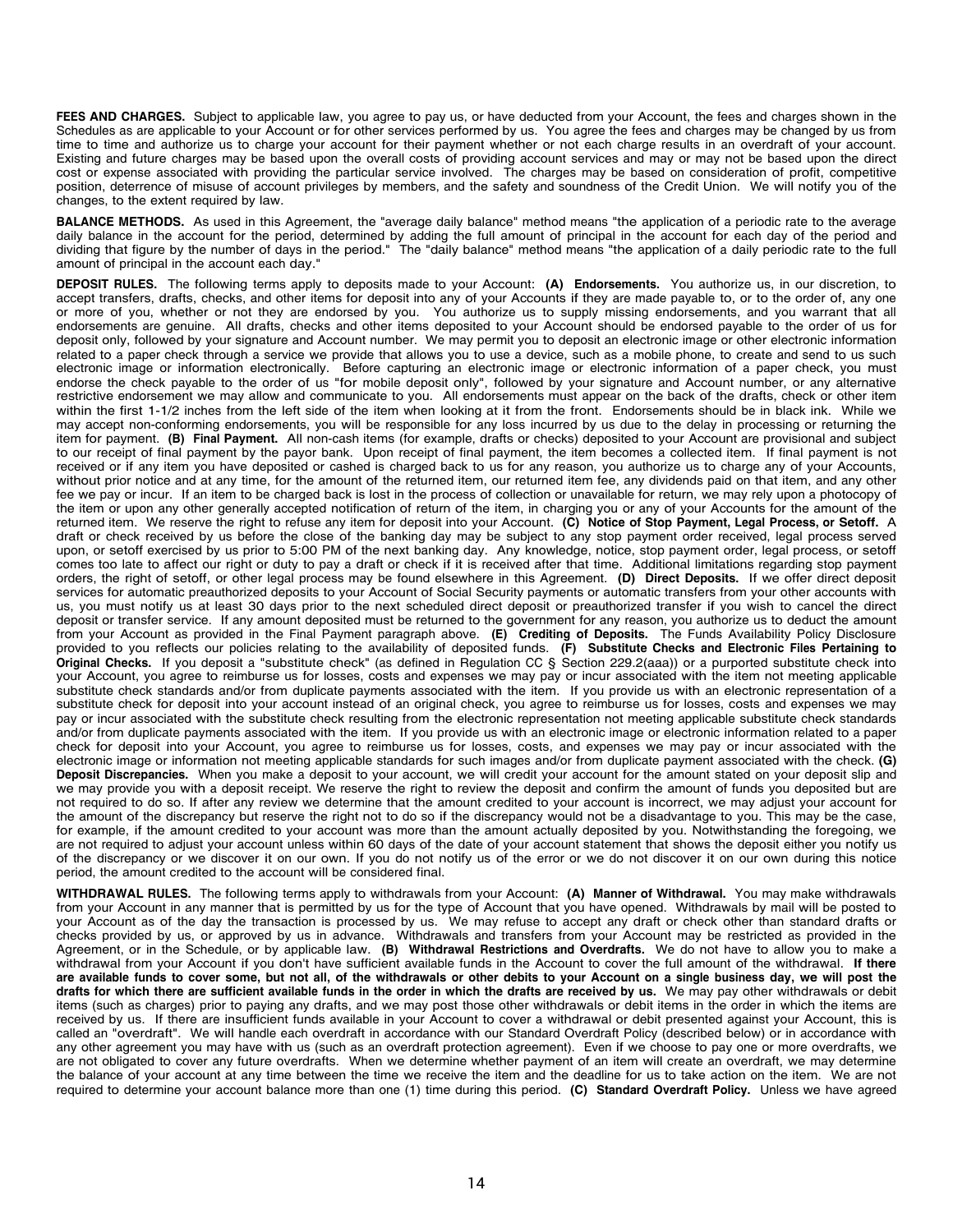to a separate overdraft protection agreement with you, the following rules apply. We are not obligated to pay any overdraft. Subject to the special rules discussed below for transactions at an ATM and one-time debit card transactions, we may assess a service charge on any withdrawal created by check, in-person withdrawal, ATM withdrawal, or other electronic means that results in an overdraft, whether we pay the overdraft or not. If we pay the overdraft, you agree, immediately upon notice from us, to deposit funds sufficient to cover the overdraft plus any service charge we impose. For consumer accounts, we may not impose a service charge in connection with an overdraft that results from a transaction at an ATM or a one-time debit card transaction unless you have given us your consent to pay service charges in connection with overdrafts that result from these transactions and we have sent written confirmation of that consent to you. You may revoke that consent at any time. **(D) Notice Requirements.** Federal regulations require us to reserve the right to require you to give at least seven (7) days notice in writing prior to any intended withdrawal from a share, negotiable order of withdrawal ("NOW"), or money market account. Although we usually pay withdrawals or drafts without notice on these accounts, doing so does not mean that we give up this right. **(E) Postdated Items.** You agree that when you write a draft, you will not date the draft in the future. If you do and the draft is presented for payment before the date of the draft, we may pay it or return it unpaid. You agree that if we pay the draft, the draft will be posted to your Account on the date we pay the draft, even though the posting date is prior to the date of the draft. You further agree that we are not responsible for any loss to you in doing so. We will not honor a postdated draft or check if we receive advance notice from you at such a time and in such a manner as to afford us reasonable opportunity to act. The notice must be in writing, and it must specify the date, amount, and number of the draft, along with the name of the payee. Notices are effective for the time periods stated under STOP PAYMENT ORDERS. You agree that we may return a postdated draft to the presenter. **(F) Power of Attorney.** The person executing a power of attorney will be referred to as the principal and the person acting for the principal as the agent. We may refuse to comply with a power of attorney for reasonable cause, or until we receive an affidavit from the agent stating that the Power of Attorney presented is a true copy and that, to the best of the agent's knowledge, the principal is alive and that the relevant powers of the agent have not been altered or terminated. **(G) Signatures.** You recognize that we have adopted automated collection and payment procedures so that we can process the greatest volume of items at the lowest possible cost to our members. In light of this, you agree that we do not fail to exercise ordinary care in paying an item solely because our procedures do not provide for the sight examination of items with a face amount below an amount specified by us from time to time. You authorize us to store and use Signature Card information in any reasonable form we deem necessary, including any digitized signature capture process. If you use a facsimile signature or other form of mechanically reproduced signature (such as, but not limited to, desktop publishing, digitized, or computer software generated signature), you agree you shall have the sole responsibility for maintaining security of the facsimile or mechanically reproduced signature and the device by which the facsimile or mechanically reproduced signature is affixed and you shall bear the entire risk for unauthorized use thereof whether or not you are negligent. You agree that no facsimile or mechanically reproduced signature we have been authorized to honor may be considered a forgery or an unauthorized signature, but that such facsimile or mechanically reproduced signature shall be effective as your signature or endorsement whether or not you have been negligent. You further agree to indemnify and hold us harmless from and against any and all loss, costs, damage, liability, or exposure (including reasonable attorney's fees) we or you may suffer or incur as a result of the unlawful use, unauthorized use, or misuse by any person of any such facsimile or mechanically reproduced signature or the device by which it is affixed. If you use any form of facsimile or mechanically reproduced signature device, you agree to deliver a sample to us if we request it. **(H) Preauthorized Drafts.** If we are unable to enforce presentment and transfer warranties on remotely created checks under Regulation CC, then if you voluntarily give information about your Account (such as our routing number and your account number) to a party who is seeking to sell you goods or services, and you do not physically deliver a draft to the party, any debit to your account initiated by the party to whom you gave the information is deemed authorized by you. **(I) Electronic Draft Conversion.** You may authorize a merchant or other payee to make a one-time electronic payment from your account using information from your draft to pay for purchases or pay bills. The merchant or other payee uses the draft information, along with the transaction amount, to initiate an ACH debit transaction. The transaction is electronically transferred through the ACH system and the funds will be debited directly from your account and deposited automatically into the merchant or payee's account. When information from your draft is used to make an electronic fund transfer, funds may be withdrawn from your account as soon as the same day you make your payment. A description of the transaction will appear on your statement from us. Drafts used in these types of transactions will not be returned with your statement. This type of electronic funds transfer from a consumer account is governed by the Electronic Funds Transfer Act and subject to the Electronic Funds Transfer Agreement and Disclosure(s). **(J) Re-presented Drafts.** If a merchant electronically re-presents a draft returned due to insufficient or uncollected funds, that transaction is not covered by the Electronic Funds Transfer Act. Drafts involved in this type of transaction will not be included with your statement. You may authorize a merchant to electronically collect a fee associated with the re-presentment of a draft. If a merchant electronically collects a fee associated with the re-presentment of a draft, the fee transaction is covered by the Electronic Funds Transfer Act and subject to the Electronic Funds Transfer Agreement and Disclosures if the fee is debited as an electronic funds transfer from a consumer account. A description of the transaction will appear on your statement. **(K) Legends.** We may disregard information on any check, draft or item other than the signature of the drawer, the identification of the drawee financial institution and payee, the amount, the endorsements, and any other information that appears on the MICR line. In addition, we are not responsible to take action on, or for failure to notify you of restrictive language placed on checks or other items, including but not limited to terms such as, "Void after 90 Days," "Paid in Full," "Two Signatures Required," "Void Over \$100" or similar statements. In accordance with reasonable banking standards, most checks and other items are processed through automated processing and, except in limited circumstances and in our discretion, most items are not individually examined. You agree that we act within reasonable banking standards by processing most checks and other items through automated processing systems. We may agree to adhere to extraneous legends if you notify us of such legends and we have agreed in writing to honor such legends.

**STALE DRAFTS.** We reserve the right to pay or dishonor a draft more than six (6) months old without prior notice to you.

**SHARE DRAFT ACCOUNTS.** If your account is a share draft account, the following terms may apply. If we offer NOW accounts, the account must consist solely of funds in which the entire beneficial interest is held by one or more individuals in an individual capacity, a sole proprietor, or a governmental unit, but not professional corporations or business partnerships. A NOW account may also be held by a for profit organization serving in a fiduciary or trustee capacity for an entity that is itself permitted to hold a NOW account. Otherwise, an organization may hold a NOW account only if it is operated primarily for religious, philanthropic, charitable, educational, or other similar purpose.

**Interest Checking (NOW) Sub-Accounts.** If you have an interest bearing checking account, your account represents a Master Account consisting of a transaction sub-account and a savings sub-account. We may periodically transfer funds in the Master Account between the two sub-accounts. This process will not affect your available balance, service charges, NCUA insurance, interest earnings, your statement, or any of the other features of your account.

**SHARE ACCOUNTS.** If your account is a dividend earning account and is not a NOW account or share certificate, the following terms may apply. **(A) Transfers and Withdrawals.** If your Account is a share or money market account, you may make no more than six (6) transfers and/or withdrawals during any one (1) calendar month or statement cycle (the period from one statement to the next) or similar period of at least four weeks, to another of your accounts with us or to a third party by means of a preauthorized or automatic transfer, or telephonic (including data transmission) agreement, order or instruction or by check, draft, debit card, or similar order made by you and payable to third parties. A "preauthorized transfer" includes any arrangement by us to pay a third party from your account upon written or oral instruction (including an order received through an automated clearing house (ACH) or any arrangement by us to pay a third party from your account at a predetermined time or on a fixed schedule.) **(B) Excess Transactions.** If you have more than the allowable preauthorized transfers or preauthorized checks or drafts (for money market accounts) in any one period, your Account may be subject to closure by us and the funds placed in another account that you are eligible to maintain, or we may take away the transfer and draft capabilities of the account. In addition to the above preauthorized transfers, you may make unlimited withdrawals (payments directly to you or transfers of funds from your Account to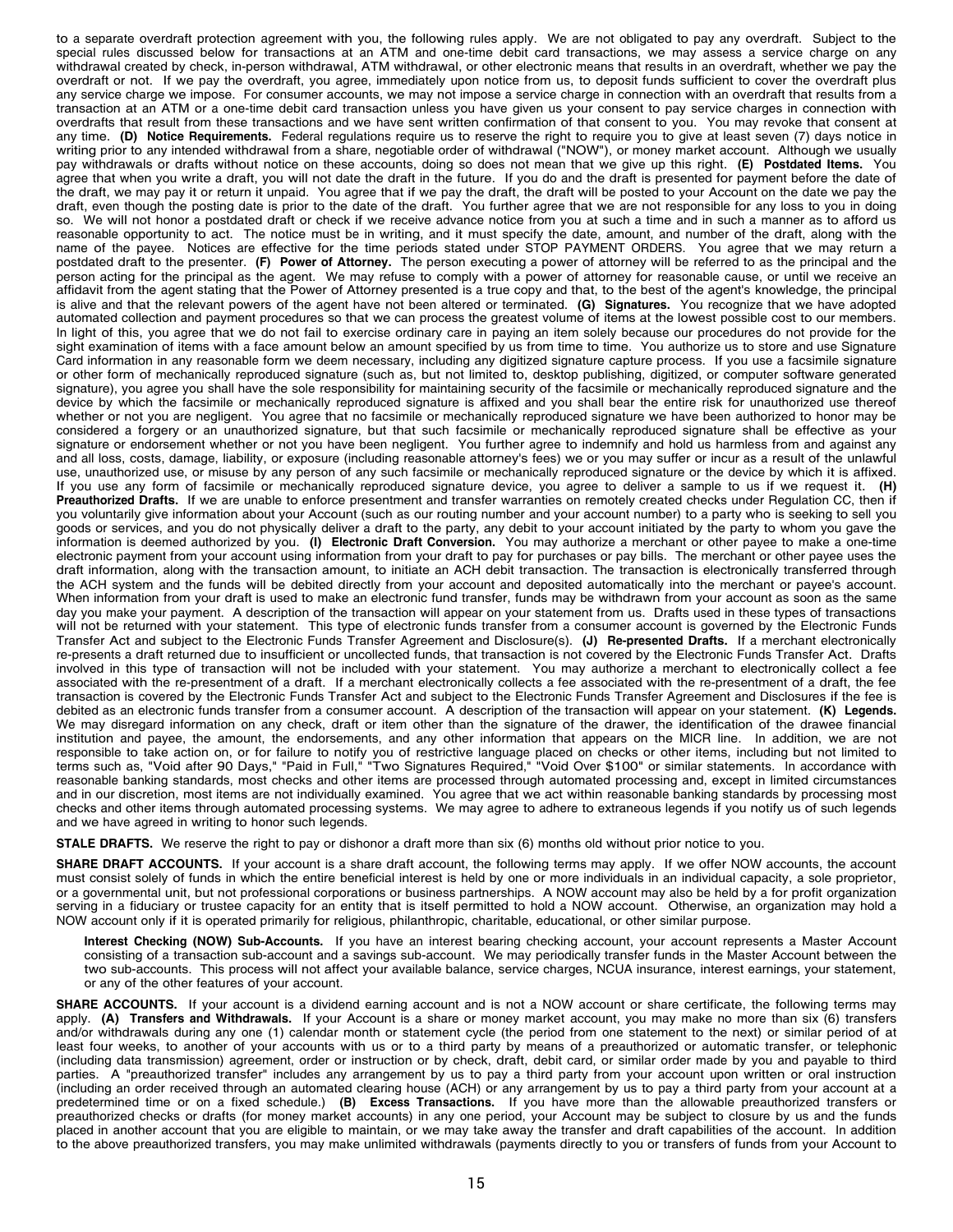any of your other accounts or loan accounts with us), either in person at our locations, by mail, messenger, telephone (via draft or check mailed to you), or use of an ATM card (if applicable).

**TERM SHARE ACCOUNTS.** If your Account is a term share account, you have agreed to keep the funds on deposit until the maturity of your Account. If your Account has not matured, any withdrawal of all or part of the funds from your Account may result in an early withdrawal penalty. We will consider requests for early withdrawal and, if granted, the penalty provided in the Schedule will apply. **(A) Penalty.** The early withdrawal penalty is calculated as a forfeiture of part of the accrued dividends that have or would be earned on the Account. If your Account has not yet earned enough dividend so that the penalty can be deducted from earned dividend, or if the dividends already have been paid, the difference will be deducted from the principal amount of your Account. For fixed rate Accounts, we will use the rate in effect for your account. **(B) Exceptions.** We may let you withdraw money from your Account before the maturity date without an early withdrawal penalty: (1) when one or more of you dies or is determined legally incompetent by a court or other administrative body of competent jurisdiction; or (2) when the Account is an Individual Retirement Account (IRA) established in accordance with 26 USC 408 and the money is paid within seven (7) days after the Account is opened; or (3) when the Account is a Keogh Plan (Keogh), if you forfeit at least the dividends earned on the withdrawn funds; or (4) if the term share account is an IRA or Keogh Plan established pursuant to 26 USC 408 or 26 USC 401, when you reach age 59 1/2 or become disabled; or (5) within an applicable grace period (if any).

**STOP PAYMENT ORDERS.** Subject to certain limitations, you may order us to stop payment on any draft, automated clearing house/pre-authorized electronic funds transfer ("ACH/EFT"), or other item payable from your Account, whether drawn or authorized by you or any other account owner, as follows:

**Stop Payment Against a Check, Draft, or Other Item.** A stop payment request against a draft or other item payable from your Account will be effective if we receive the order at such time and in such manner as to afford us a reasonable opportunity to act upon the order. A stop payment order against a draft or other item payable from your Account is effective for six (6) months, but it lapses after fourteen (14) calendar days if the original order was oral and was not confirmed in writing within that period. A stop payment order against a draft or other item payable from your Account may be renewed for additional six (6) month periods if renewed during a period within which the stop payment order is effective.

**Stop Payment Against an ACH/EFT.** A stop payment order against an ACH/EFT may be honored if received at least three (3) banking days before the scheduled date of the transfer. If we honor a stop payment request against an ACH/EFT received on or within three (3) banking days of the scheduled transfer, we do so without any liability or responsibility to any party having any interest in the entry. A stop payment order against an ACH/EFT is effective until the earlier of: (i) you withdraw the stop payment order, or (ii) the debit entry is returned, or, where a stop payment order is applied to more than one debit entry under a specific authorization involving a specific party, all such debit entries are returned. We may require you to provide us written confirmation of a verbal stop order request against an ACH/EFT within fourteen (14) calendar days. Additionally, if you request us to stop all future payments pursuant to a specific ACH/EFT authorization involving a particular party, we may require you to confirm in writing that you have revoked such authorization.

All stop payment order requests will require you to provide the date, the amount, and the number of the item or authorization, together with the name of the payee. If you give us incorrect information, we will not be liable for failing to stop payment on the item or authorization. Our acceptance of a stop payment order will not constitute a representation that the item or authorization has not already been paid or that we have a reasonable opportunity to act upon the order. You may not stop payment on an official, certified, cashier's, or teller's check issued by us, or request us to stop payment if we have otherwise become accountable for the item or authorization. In addition, you may not stop payment on drafts governed by a separate agreement, such as a check guaranty agreement. Further you may not stop payment on an item or authorization after acceptance of the same by us.

Based upon the type of account ownership that you have designated, the following terms and conditions apply.

**INDIVIDUAL ACCOUNTS.** An Individual Account is an account in the name of one member only. Only that person may write drafts or checks against the Account or withdraw money, regardless of who actually owns the funds.

**MULTIPLE-PARTY ACCOUNTS.** This section pertains to multiple party accounts:

**(A) Joint Account Ownership.** An account with two or more Account Owners is a joint account. Unless you designate otherwise on the Signature Card, joint Account Owners will be considered joint tenants with right of survivorship.

- **(1) Joint Tenants With Right of Survivorship.** If your Account is a joint account with right of survivorship, upon the death of one of the joint Account Owners, that person's ownership interest in the Account will immediately pass to the other joint Account Owner(s).
- **(2) Joint With No Right of Survivorship.** If your Account is a joint account with no right of survivorship (Joint as Tenants in Common), upon the death of one of the joint Account Owners, that person's proportionate ownership interest will pass to the estate of the deceased Account Owner.

Each joint Account Owner, without the consent of any other Account Owner, may, and hereby is authorized by every other joint Account Owner, to make any transaction permitted under the Agreement, including without limitation: to withdraw all or any part of the account funds; to pledge the account funds as collateral to us for any obligation, whether that of one or more Account Owners or of a third party; to endorse and deposit checks and other items payable to any joint Account Owner; to give stop payment orders on any check or item, whether drawn by that Account Owner or not; to consent to or revoke consent to payment of service charges on overdrafts that result from ATM transactions or one-time debit card transactions under the Standard Overdraft Policy; and, to close the account, with the disbursement of account proceeds as instructed by the joint Account Owner. Each joint Account Owner is authorized to act for the other Account Owner(s) and we may accept orders and instructions regarding the account from any joint Account Owner. If we believe there to be a dispute between joint Account Owners or we receive inconsistent instructions from the Account Owners, we may suspend or close the account, require a court order to act, and/or require that all joint Account Owners agree in writing to any transaction concerning the account.

Your obligations under the Agreement are joint and several. This means that each joint Account Owner is fully and personally obligated under the terms of the Agreement, including liability for overdrafts and debit balances as set forth above, irrespective of which joint Account Owner benefited from the withdrawal. If you establish a joint account without the signature of the other joint Account Owner(s), you agree to hold us harmless for our reliance upon your designation of the other joint Account Owner(s) listed on our documents. Further, the Account is subject to the right of setoff as set forth below.

**(B) Totten Trust Account.** A Totten Trust Account is an informal trust account, reflected on our records, but without a written trust agreement, where the Account is owned by the trustee. The beneficiaries have no right to any funds in the Account during the trustee's lifetime. As the owner of the Account, the trustee may withdraw money from the Account and may, by written direction to us, change the beneficiary under the Account. When the trustee dies, the Account is owned by the named beneficiary or beneficiaries. If the Totten Trust Account is held by more than one trustee, the trustees will be subject to the rules pertaining to joint account ownership as set forth above. If there is no surviving beneficiary upon the death of the last trustee, state law will determine ownership of the funds in the Account.

**(C) P.O.D. Account.** A Payable on Death (P.O.D.) Account is an account payable to the Account Owner during his or her lifetime. As the owner of the Account, you may withdraw money from the Account and may, by written direction to us, change the P.O.D. payee(s) under the Account. When the Account Owner dies, the Account is owned by the P.O.D. payee(s). If the P.O.D. Account is held by more than one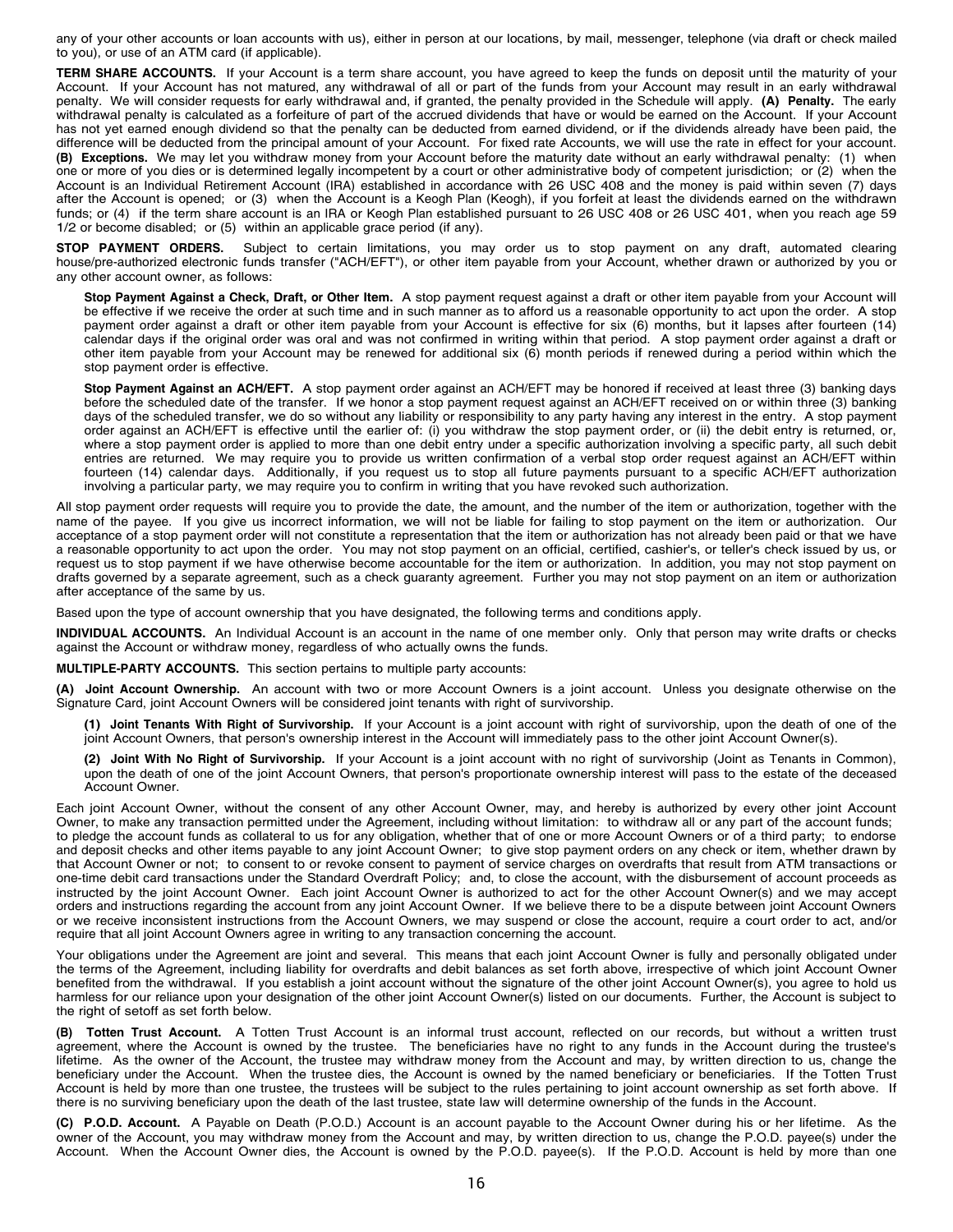person, each Account Owner will be subject to the rules pertaining to joint account ownership as set forth above. If there is more than one surviving P.O.D. payee, the respective interest of each shall be deemed to be in equal shares, unless otherwise stated in the Financial Institution's deposit account records and as allowed by applicable state law. If there is no surviving P.O.D. payee upon the death of the last owner, state law will determine ownership of the funds in the Account.

Please Note Special Instructions Concerning Distribution of Funds to P.O.D. Beneficiaries and Payees. Notwithstanding anything contained in **Section (C) P.O.D. Account.**, above, in the event there is more than one beneficiary or payee under a P.O.D. Account, the P.O.D Account shall be deemed jointly owned, without rights of survivorship, by all beneficiaries or payees on the P.O.D. Account as of the date of death of Account Owner. Furthermore, and notwithstanding the language in **Section (C) P.O.D. Account,** above, regarding rights of a beneficiary or payee under a jointly owned P.O.D. Account, following the death of the Account Owner any individual beneficiary or payee on a P.O.D. Account shall be entitled to access, transfer, and/or withdraw the entire balance of the P.O.D. Account (not just his or her respective share) without any prior notice to any other payee or beneficiary. We are not obligated to notify any beneficiary or payee under any P.O.D. Account of either (1) the existence of a P.O.D. Account or (2) the vesting of the beneficiary or payee's interest in a P.O.D. Account, except as may otherwise be required by law. The Account Owner agrees that, in the event an individual beneficiary or payee of the P.O.D. Account withdraws some or the entire balance to the detriment of any other individual beneficiary or payee, such other individual beneficiary or payee shall have no claim or cause of action against Us for any amount they may claim may be due to them. This paragraph does not apply to an account held on behalf of or in the name of a trust.

**ADDITIONAL ACCOUNT TYPES.** This section applies to other account types:

**(A) Formal Trust Account.** A Formal Trust Account is an account held by one or more trustees for the benefit of one or more beneficiaries according to a written trust agreement. Upon our request, the trustee(s) will supply to us a copy of any trust agreement covering the account. We act only as custodian of the trust funds and are under no obligation to act as a trustee or to inquire as to the powers or duties of the trustee(s). The trustee(s) and/or any person opening the Account, in their individual capacity and jointly and severally, agree to indemnify and hold us harmless from and against any and all loss, costs, damage, liability, or exposure, including reasonable attorney's fees, we may suffer or incur arising out of any action or claim by any beneficiary or other trustee with respect to the authority or actions taken by the trustee(s) in handling or dealing with the Account.

**(B) Uniform Transfer to Minors.** If you have established the account as a custodian for a minor beneficiary under our state version of the Uniform Transfers to Minors Act or the Uniform Gifts to Minors Act, your rights and duties are governed by the Act. You will not be allowed to pledge the account as collateral for any loan to you. Deposits in the account will be held by us for the exclusive right and benefit of the minor. The custodian and/or any person opening the Account, in their individual capacity, agree to indemnify and hold us harmless from and against any and all loss, costs, damage, liability, or exposure, including reasonable attorney's fees, we may suffer or incur arising out of any action or claim by any beneficiary or other custodian with respect to the authority or actions taken by the custodian in handling or dealing with the Account.

**(C) Representative Payee Accounts.** Subject to applicable law, a Representative Payee Account is a type of fiduciary account in which a representative payee (appointed by the Social Security Administration) manages Social Security and Supplemental Security funds received on behalf of a beneficiary. Upon our request, the representative payee will provide su Upon our request, the representative payee will provide sufficient documentation from the Social Security Administration indicating his or her appointment as a representative payee for the Account Owner. We may require additional documentation from the representative payee indicating his or her authority to act on behalf of the Account Owner. The representative payee does not have an ownership interest in funds in the Account. The representative payee does not have a right of survivorship in the Account on the death of the Account Owner. We act only as custodian of the funds and are under no obligation to act as a trustee or to inquire as to the powers or duties of the representative payee. The representative payee agrees to indemnify, and hold us harmless from and against any and all loss, cost, damage, liability, or exposure, including reasonable attorneys' fees, we may suffer or incur arising out of any action or claim by the beneficiary, a government entity or by any other party regarding the authority or actions taken by the representative payee in handling or dealing with the Account.

**(D) Agency Account.** An Agency Account is an account to which funds may be deposited and withdrawals made by an Agent designated by the owner of the funds. An Agent has full authority with regard to the Account but does not have an ownership interest in the account. An Agency Account is revocable at any time by notifying us in writing. An Agency designation may be combined with one of the other forms of account ownership.

**(E) Business Accounts.** If the Account is not owned by a natural person (for example, it is owned by a corporation, partnership, limited liability company, sole proprietorship, unincorporated association, etc.), then the Account Owner must provide us with evidence to our satisfaction of the authority of the individuals who sign the signature card to act on behalf of the Account Owner. On any transactions involving the Account, we may act on the instructions of the person(s) authorized in the resolutions, banking agreement, or certificate of authority to act on behalf of the Account Owner. You agree to notify us in writing of any changes in the person(s) authorized or the form of ownership. If we receive conflicting instructions or a dispute arises as to authorization with regard to the handling of the Account, you agree we may place a hold on the Account until such conflict or dispute is resolved to our satisfaction and we will not be liable for dishonored items as a result of such hold.

**(F) Fiduciary Accounts.** With respect to all fiduciary accounts, including but not limited to estate accounts, guardianship accounts, representative payee accounts, and conservatorship accounts, and any Formal Trust Account, Uniform Transfers to Minors Act Account, or Agency Account, we reserve the right to require such documents and authorizations as we may deem necessary or appropriate to satisfy that the person(s) requesting or directing the withdrawal of funds held in the Account have the authority to withdraw such funds. This applies at the time of account opening and at all times thereafter.

**(G) Attorney Client Trust** Subject to applicable law, an Attorney Client Trust is an account set up by an attorney or law firm to hold client or third party funds in trust, separate from the attorney's or law firm's funds. Upon our request, the authorized signers for an Attorney Client Trust will provide documentation required by applicable state law and applicable bar association (or similar entity) rules. We act only as custodian of the trust funds and are under no obligation to act as a trustee or to inquire as to the powers or duties of the attorney or law firm as trustee(s). The attorney, law firm, or any authorized individual on the account agrees to indemnify and hold us harmless from and against any and all loss, costs, damage, liability, or exposure, including reasonable attorney's fees, we may suffer or incur arising out of any action or claim by any beneficiary or third party with respect to the authority, actions, or inaction taken by the trustee(s) or authorized individuals in handling or dealing with the account. Additional account terms are governed by a separate agreement.

**(H) Real Estate Broker Client Trust Accounts** Subject to applicable law, a real estate broker may open account(s) to hold client or third party funds in trust, separate from the broker's funds. We act only as custodian of the funds. We are under no obligation to act as a trustee or to inquire as to the powers or duties of the broker or other authorized signer(s) as trustee(s). The broker and any authorized individual on the account in their individual capacity and jointly and severally, agree to indemnify and hold us harmless from and against any and all loss, costs, damage, liability, or exposure, including reasonable attorney's fees, we may suffer or incur arising out of any action or claim by any client or third party with respect to the authority, actions or inaction taken by the broker or authorized signer(s) in handling or dealing with the Account. Upon our request, the authorized signer(s) for this type of account will provide to us any documents required by applicable law and /or real estate professional rules.

**(I) Government/Municipal/Public Funds Accounts.** This type of account is owned by a government or public entity. For this type of account,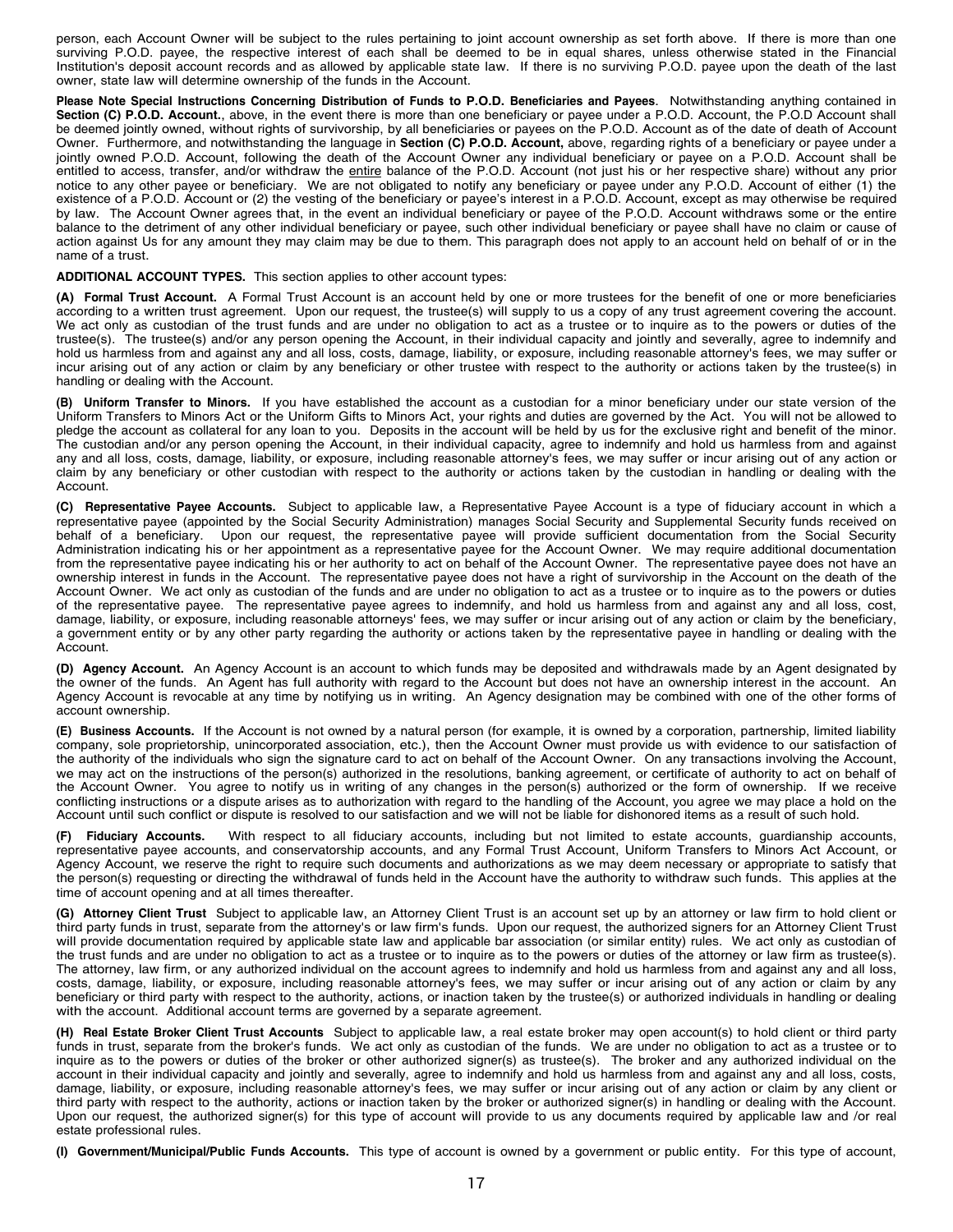you agree to provide us with authorization document(s) (in a form acceptable to us) stating that we are designated as a depository for the funds of the government or public entity and such documentation shall state the individual(s) authorized to act on behalf of the government or public entity and the extent of their authority. We may rely upon such documentation until we receive written notice of a change and new authorization documents. We are not responsible for any transaction conducted by a previously authorized individual until we actually receive written notice that the authorized individual's authority has been revoked. Unless specifically stated otherwise in the authorization document(s), we can rely on one authorization for all accounts owned by the government or public entity. If required by law, you agree to enter into a Collateral Security Agreement regarding this type of account.

**(J) Health Savings Account.** A Health Savings Account (HSA) is a tax preferred account that you agree: a) you are eligible to open and maintain, b) to notify us when you are no longer eligible to maintain, c) will be used for contributions, withdrawals, and earnings for qualified medical expenses or as allowed by law, and d) you will execute and comply with the terms and conditions in the Health Savings Account Trust or Custodial Agreement. Consult your tax advisor about the tax treatment of contributions, withdrawals and earnings.

**ASSIGNABILITY.** The account established under this Agreement is not assignable or transferable except with our consent. We must approve any pledge of the Account and any such pledge remains subject to any right we have under the Agreement and applicable state and federal law. If ownership is proposed to be transferred, we may require the Account be closed and a new account opened in the name of the transferee or pledgee.

**CREDIT UNION LIABILITY.** You agree that if we do not properly complete a transaction according to the Agreement, we will not be liable in any event for losses or damages in excess of the amount of the transaction, and we will not be liable if circumstances beyond our control prevent the transaction, or the funds in your Account are or may be subject to legal process or other claim. In no event will we be liable for consequential damages. In receiving items from you for withdrawal or deposit, we act only as your agent. You are responsible for the condition of a check or item when you issue it. If a check or item is returned or payment is delayed as a result of any writing or marking that you or a prior endorser placed on the front or back of the check or item, you will be responsible for any cost and liabilities associated with such return or delay. We reserve the right to refuse any item for deposit or to reverse credit for any deposited items or to charge your Account for items should they become lost in the collection process.

**CREDIT UNION LIEN.** To the extent permitted by applicable law and to the extent of your financial obligations to us, we shall have a lien on all shares and accumulated dividends in all of your accounts (except as prohibited by law) at our credit union. This credit union lien also extends to joint accounts that you hold with another person. Shares and deposits in an Individual Retirement Account and any other account that would lose special tax treatment under state or federal law if given as security are not subject to the credit union lien. In the event that you fail to make any payments due to us pursuant to the terms of this or other agreements, you authorize us to immediately exercise the lien and apply the balance in these accounts towards amounts you owe us. We may not exercise our lien if prohibited by the Military Lending Act.

**DORMANT ACCOUNTS.** If you have not made a withdrawal from, or a deposit to, your Account for an extended period of time and we have been unable to contact you, your Account may be classified by us as dormant. Subject to applicable law, we may charge a dormant account fee on the Account, and the Account will be presumed to be abandoned. In accordance with state law, funds in abandoned accounts will be remitted to the custody of the applicable state agency, and we will have no further liability to you for such funds. We reserve the right not to send statements on accounts we consider dormant, subject to applicable law.

**ACCOUNT STATEMENTS.** You are responsible for promptly examining your statement each statement period and reporting any irregularities to us. Each account statement will be considered to correctly reflect your transactions, such as deposits, withdrawals, credits, refunds, imposition of fees, interest or dividends, and other additions and subtractions to your Account, unless you notify us in writing within certain time limits after the statement that incorrectly reflects your transactions is made available to you. We will not be liable for any draft that is altered or any signature that is forged unless you notify us within Thirty-three (33) calendar days after the statement and the altered or forged item(s) are made available. Also, we will not be liable for any subsequent items paid, in good faith, containing an unauthorized signature or alteration by the same wrongdoer unless you notify us within Thirty (30) calendar days after the statement and first altered or forged items were made available. You must report any other Account problem including encoding errors, and errors involving additions or subtractions (debits and credits) not otherwise covered herein, including electronic transactions not covered by the Electronic Fund Transfer Act, within Sixty (60) calendar days. If the suspected account problem involves a substitute check that you receive, you may (under some circumstances) be entitled to make a claim for an expedited refund. Such a claim may be subject to different notification timeframes. See the Substitute Check Policy Disclosure (if applicable) for further information. If you have requested us to hold your Account statements, we have the right to mail your statements if you have not claimed them within Thirty (30) calendar days. If we truncate your drafts, you understand that your original drafts will not be returned to you with your statement. You agree that our retention of drafts does not alter or waive your responsibility to examine your statements or change the time limits for notifying us of any errors.

**WHOLESALE WIRE AND ACH TRANSACTIONS.** With respect to wire transfers or other transfers of funds not governed by the Electronic Funds Transfer Act, you agree to enter into and comply with our wire transfer (if applicable) agreement and to comply with our security procedures and this section. We advise you that any receiving financial institution (including us) is entitled to rely on any account or credit union number you have provided even though that account or credit union number may identify a party different from the person or entity you have described by name in any transfer order.

**(A) Provisional Payment.** Credit given by us to you with respect to an ACH credit or wholesale (wire) funds transfer entry is provisional until we receive final settlement for such entry through a Federal Reserve Bank. If we do not receive final settlement, you are hereby notified and agree that we are entitled to a refund of the amount credited to your Account in connection with such entry, and the party (the originator of the entry) making payment to you via such entry shall not be deemed to have paid you the amount of such entry.

**(B) Notice of Receipt.** We will notify you of the receipt of payments in the periodic account statements we provide to you. You acknowledge that we will not give next day notice to you of receipt of an ACH or wholesale (wire) funds transfer item.

**UNLAWFUL INTERNET GAMBLING TRANSACTIONS PROHIBITED.** If you are a commercial customer, you certify that you are not now engaged in, and during the life of this Agreement will not engage in, any activity or business that is unlawful under the Unlawful Internet Gambling Enforcement Act of 2006, 31 USC 5361, et seq., (the "UIGEA"). You may not use your Account or any other service we offer to receive any funds, transfer, credit, instrument or proceeds that arise out of a business that is unlawful under the UIGEA. You agree that if anyone asks us to process a transaction that we believe is restricted under the UIGEA, we may block the transaction and take any other action we deem to be reasonable under the UIGEA and this Agreement.

**NOTICES.** The following terms apply to notices relating to your Account. **(A) Notice of Amendments.** You agree that the terms and conditions of the Agreement, including without limitation all rates, fees, and charges, may be amended by us from time to time. We will notify you of amendments as required by applicable law. Your continued use of the Account evidences your agreement to any amendment. Notices will be sent to the most recent address shown on our records for your Account. Only one notice will be given in the case of joint account owners. **(B) Account Changes.** Any account owner or person authorized to sign on an account is required to notify us in writing if any account owner or other person authorized to sign on an account dies or is declared incompetent by a court. It is your responsibility to notify us of any change in your address or name. We are required to honor items drawn only on the listed Account name. Further, we are required to attempt to communicate with you only at the most recent address provided to us.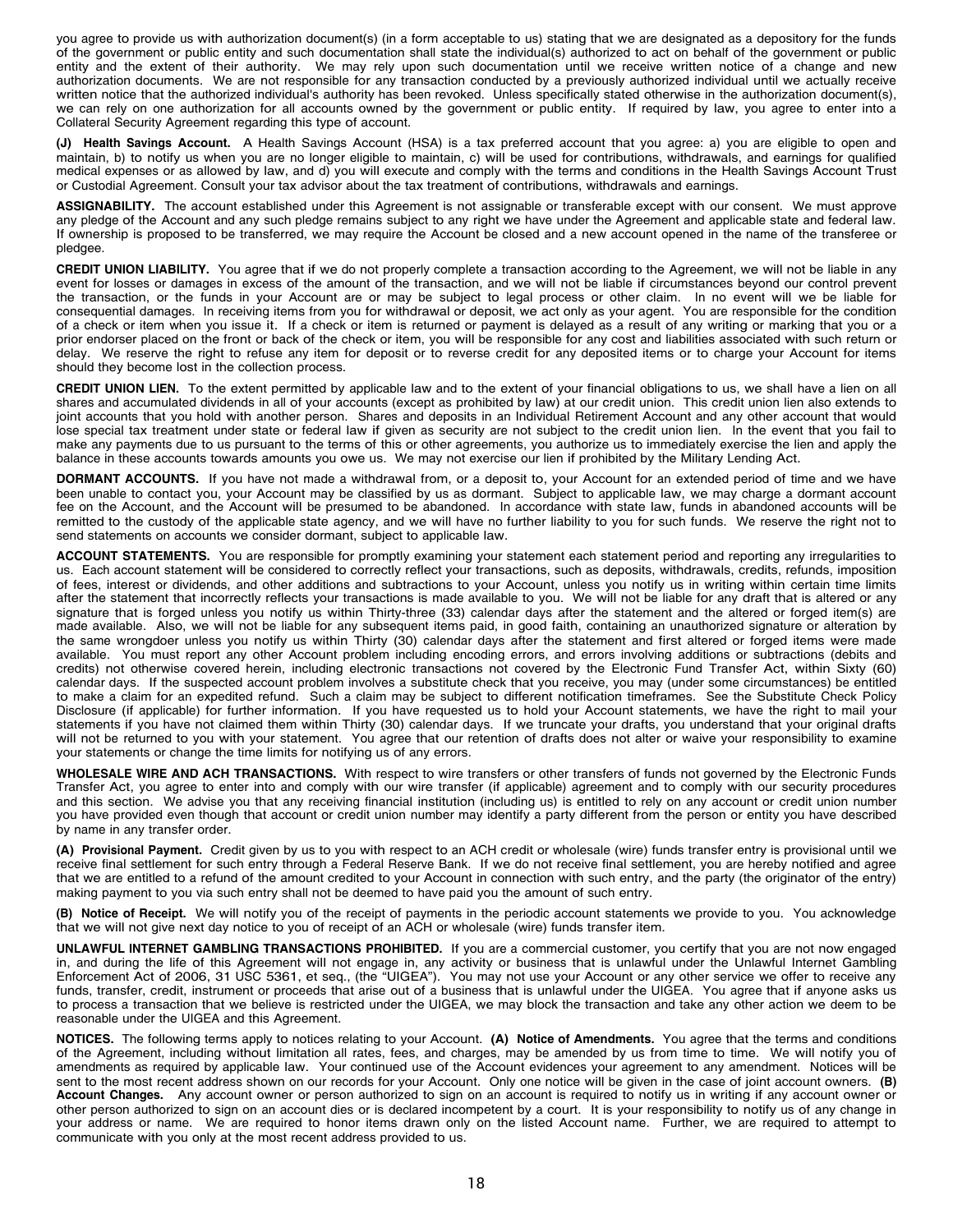**ACCOUNT TERMINATION.** You and we agree that either of us may close your Account and terminate this Agreement at any time with or without cause. We will provide written notice to you in advance if we decide to terminate your Account relationship for any reason other than abuse of the account relationship or to prevent a loss. You agree that advance written notice from us will be reasonable if it is mailed to your statement mailing address immediately upon account closure. You agree that in instances of account abuse or to prevent a loss, notice is reasonably given by us if mailed immediately upon account closure. You may close any of your accounts by notifying us in writing. We will consider your Account closed if we receive written notice from you or if you withdraw your minimum required share amount. When a dividend bearing account is closed, there may be accrued dividends that have not been credited to the account. In that case, we will pay you the dividends UNLESS we have told you otherwise. Further, for security reasons, we may require you to close your Account and to open a new account if: there is a change in authorized signers; there has been a forgery or fraud reported or committed involving your Account; any Account drafts are lost or stolen; you have too many transfers from your Account; or, any other provision of our Agreement with you is violated. After the Account is closed, we have no obligation to accept deposits or pay any outstanding drafts. You agree to hold us harmless for refusing to honor any draft drawn on a closed account. In the event that we close your Account, we may mail you a Cashier's Check for the applicable remaining Account balance. The termination of this Agreement and closing of an account will not release you from any fees or other obligations incurred prior to the date upon which this Agreement is terminated and an account closed, any fees assessed by us in the process of closing an account, or from your responsibility to maintain sufficient funds in an account to cover any outstanding drafts or other debit items.

**GOVERNING LAW.** This Agreement shall be governed by and construed in accordance with all applicable federal laws and all applicable substantive laws of the State of Iowa in which we are located, and the Bylaws of the Credit Union as they now exist or may be hereafter amended. In addition, we are subject to certain federal and state regulations and local clearing house rules governing the subject matter of the Agreement. You understand that we must comply with these laws, regulations, and rules. You agree that if there is any inconsistency between the terms of the Agreement and any applicable law, regulation, or rule, the terms of the Agreement will prevail to the extent any such law, regulation, or rule may be modified by agreement.

**SYSTEMS AND SOFTWARE.** We shall not be responsible to you for any loss or damages suffered by you as a result of the failure of systems and software used by you to interface with our systems or systems and software utilized by you to initiate or process banking transactions whether such transactions are initiated or processed directly with our systems or through a third party service provider. You acknowledge that you are solely responsible for the adequacy of systems and software utilized by you to process banking transactions and the ability of such systems and software to do so accurately.

**IMPORTANT INFORMATION ABOUT PROCEDURES FOR OPENING A NEW ACCOUNT.** To help the government fight the funding of terrorism and money laundering activities, Federal law requires all financial institutions to obtain, verify, and record information that identifies each person who opens an account. What this means for you: When you open an account, we will ask for your name, address, date of birth, and other information that will allow us to identify you. We may also ask to see your driver's license or other identifying documents.

**CREDIT VERIFICATION.** You authorize us to request and obtain one or more credit reports about you from one or more credit reporting agencies for the purposes of considering your application for the Account, reviewing or collecting any Account opened for you, or for any other legitimate business purpose. You authorize us to disclose information about your account to a credit reporting agency if your Account was closed because you have abused it.

**MISCELLANEOUS PROVISIONS.** If you or your Account becomes involved in any legal proceedings, your use of the Account may be restricted. You agree not to use the Account in any illegal activity. We shall be entitled to act upon any legal process served upon us which we reasonably believe to be binding, with no liability to you for doing so. You understand that supervisory personnel may randomly monitor customer service telephone conversations to ensure that you receive accurate, courteous, and fair treatment. If you ask us to follow instructions that we believe might expose us to any claim, liability, or damages, we may refuse to follow your instructions or may require a bond or other protection, including your agreement to indemnify us. You agree to be liable to us, to the extent permitted by law, for any loss, costs, or expenses that we may incur as a result of any dispute or legal proceeding involving your Account. You authorize us to deduct any such loss, costs, or expenses from your Account without prior notice to you or to bill you separately. This obligation includes disputes between you and us involving your Account and situations where we become involved in disputes between you and an authorized signer, a joint owner, or a third party claiming an interest in your Account. It also includes situations where any action taken on your Account by you, an authorized signer, a joint owner, or a third party causes us to seek the advice of an attorney, whether or not we actually become involved in a dispute. Any action by us for reimbursement from you for any costs or expenses may also be made against your estate, heirs and legal representatives, who shall be liable for any claims made against and expenses incurred by us. If a court finds any provision of the Agreement to be invalid or unenforceable, such finding shall not make the rest of the Agreement invalid or unenforceable. If feasible, any such offending provision shall be deemed to be modified to be within the limits of enforceability or validity; however, if the offending provision cannot be so modified, it shall be stricken and all other provisions of the Agreement in all other respects shall remain valid and enforceable.

### **Electronic Storage of Documents.**

The Credit Union and the undersigned hereby acknowledge and agree that: (1) all the documents that are part of this transaction and any future transactions, and are retained by the credit Union will be retained electronically in the form of an imaged copy, and (2) the original copies of the documents will be destroyed. Both parties further agree that the imaged copies of these documents shall be recognized and serve as the originals for all purposes, including but not limited to disputes, litigation or collection efforts that arise from the transaction.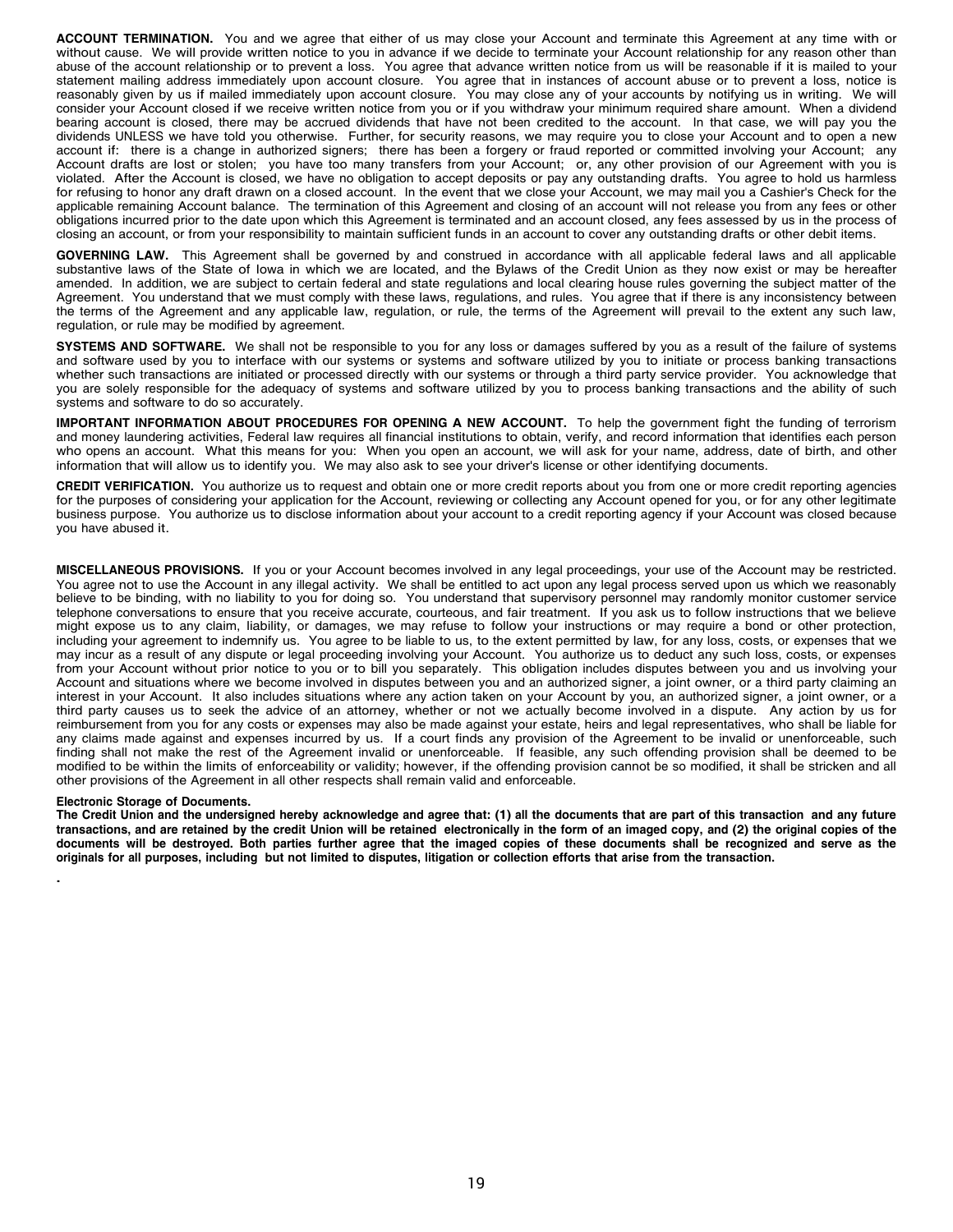## **FUNDS AVAILABILITY**

<span id="page-19-0"></span>Regulation CC applies only to transaction accounts. Funds availability refers to the time that passes before funds deposited to your account are actually available to you for check writing and cash withdrawals. Our policy has been designed to give you quality service, meet regulatory requirements and protect both you and ourselves from loss. This information should take some of the "guesswork" out of the management of your personal finances. We recommend that you keep this disclosure with your other account records so that you may refer to it in the future. If we decide to change or further improve any of the availability schedules listed in this disclosure, we will notify you within thirty (30) days of any such change. Please let us know if you have any questions or concerns about our funds availability policy.

### **FUNDS AVAILABILITY POLICY DISCLOSURE**

**YOUR ABILITY TO WITHDRAW FUNDS AT DUPACO COMMUNITY CREDIT UNION.** Our policy is to delay the availability of funds from your cash and check deposits. During the delay, you may not withdraw the funds in cash and we will not use the funds to pay checks that you have written.

**Determining the Availability of a Deposit.** The length of the delay is counted in business days from the day of your deposit. Everyday is a business day, except Saturdays, Sundays, and federal holidays. If you make a deposit before 7:00 PM on a business day that we are open, we will consider that day to be the day of your deposit. However, if you make a deposit after 7:00 PM or on a day we are not open, we will consider that the deposit was made on the next business day we are open. The length of the delay varies depending on the type of deposit and is explained below.

**Same-Day Availability.** Funds from electronic direct deposits will be available on the day we receive the deposit.

**Next-Day Availability.** Funds from the following deposits are available on the first business day after the day we receive your deposit:

- U.S. Treasury checks that are payable to you.
- \* Wire transfers.
- Checks drawn on Dupaco Community Credit Union.

If you make the deposit in person to one of our employees, funds from the following deposits are also available on the first business day after the day we receive your deposit:

- Cash.
- State and local government checks that are payable to you.
- Cashier's, certified, and teller's checks that are payable to you.
- Federal Reserve Bank checks, Federal Home Loan Bank checks, and postal money orders, if these items are payable to you.

If you do not make your deposit in person to one of our employees (for example, if you mail the deposit), funds from these deposits will be available on the second business day after the day we receive your deposit.

**Availability of Other Check Deposits.**The first \$225.00 from a deposit of checks that do not trigger next-day availability will be available on the first business day after the day of your deposit. The remaining funds will be available on the 2nd business day after the day of your deposit.

**Longer Delays May Apply.** We may delay your ability to withdraw funds deposited by check into your account an additional number of days for these reasons:

- \* You deposit checks totaling more than \$5,525.00 on any one day.
- \* You redeposit <sup>a</sup> check that has been returned unpaid.
- \* You have overdrawn your account repeatedly in the last six months.
- \* We believe <sup>a</sup> check you deposit will not be paid.
- \* There is an emergency, such as failure of computer or communications equipment.

We will notify you if we delay your ability to withdraw funds for any of these reasons, and we will tell you when the funds will be available. They will generally be available no later than the seventh business day after the day of your deposit.

**Holds On Other Funds.** If we cash a check for you that is drawn on another financial institution, we may withhold the availability of a corresponding amount of funds that are already in your account. Those funds will be available at the time funds from the check we cashed would have been available if you had deposited it. If we accept for deposit a check that is drawn on another financial institution, we may make funds from the deposit available for withdrawal immediately but delay your availability to withdraw a corresponding amount of funds that you have on deposit in another account with us. The funds in the other account would then not be available for withdrawal until the time periods that are described elsewhere in this disclosure for the type of check that you deposited.

**Special Rules For New Accounts.** If you are a new member, the following special rules will apply during the first 30 days your account is open:

Funds from electronic direct deposits to your account will be available on the day we receive the deposit. Funds from deposits of cash, wire transfers, and the first \$5,525.00 of a day's total deposits of cashier's, certified, teller's, traveler's, and federal, state and local government checks will be available on the first business day after the day of your deposit if the deposit meets certain conditions. For example, the checks must be payable to you. The excess over \$5,525.00 will be available on the seventh business day after the day of your deposit. If your deposit of these checks (other than a U.S. Treasury check) is not made in person to one of our employees, the first \$5,525.00 will not be available until the second business day after the day of your deposit.

Funds from deposits of checks drawn on Dupaco Community Credit Union will be available on the same business day as the day of your deposit.

Funds from all other check deposits will be available on the seventh business day after the day of your deposit.

**Dividends Payment Policy.** No dividends are paid on the Free Checking Account. Dividends are paid monthly on the First Rate Checking Account on the daily balance from date of deposit.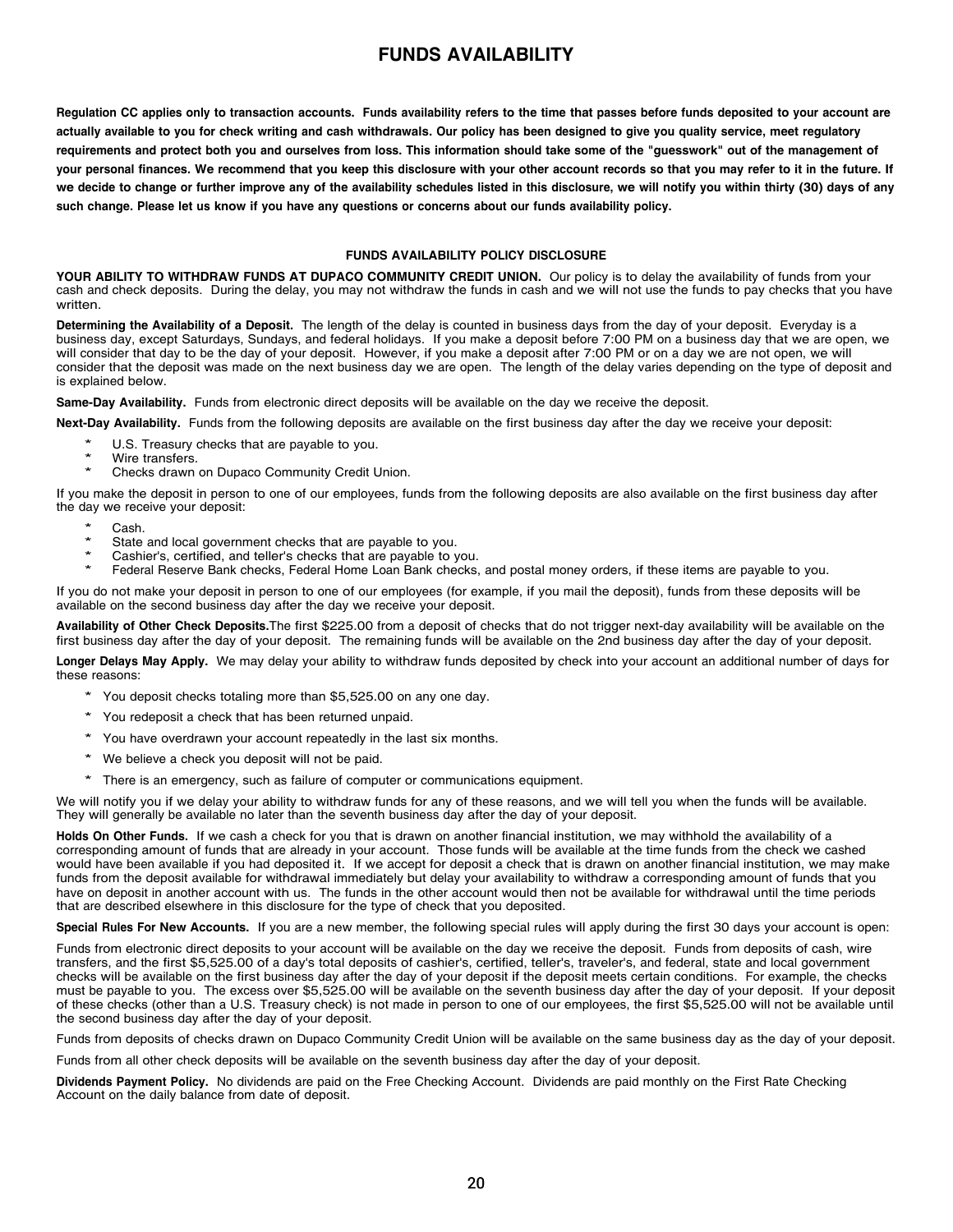**ATM Funds Availability.** As a general rule, funds from deposits(cash or checks) made at automated teller machines ( ATMs) will not be available until the second (2nd) business day after the day of your deposit. However the first \$225.00 of your deposit will be available on the day of your deposit. This rule applies only to proprietary ATMs. Proprietary ATMs are defined as machines owned and operated by Dupaco Community Credit Union. Any deposits made at nonproprietary ATMs which are defined as machines not owned by DCCU are subject to a five day hold before any funds become available.

### Regulation CC only applies to transaction accounts.

**Foreign Check Deposits:** Regulation CC applies to checks drawn on US Banks only. Availability of Deposits originating from checks drawn on non US banks are subject to hold periods based on the verification of the funds at the payor institution and on the individual depositor's qualifications which will include but are not limited to their relationship and history with the credit union, individual net worth etc. .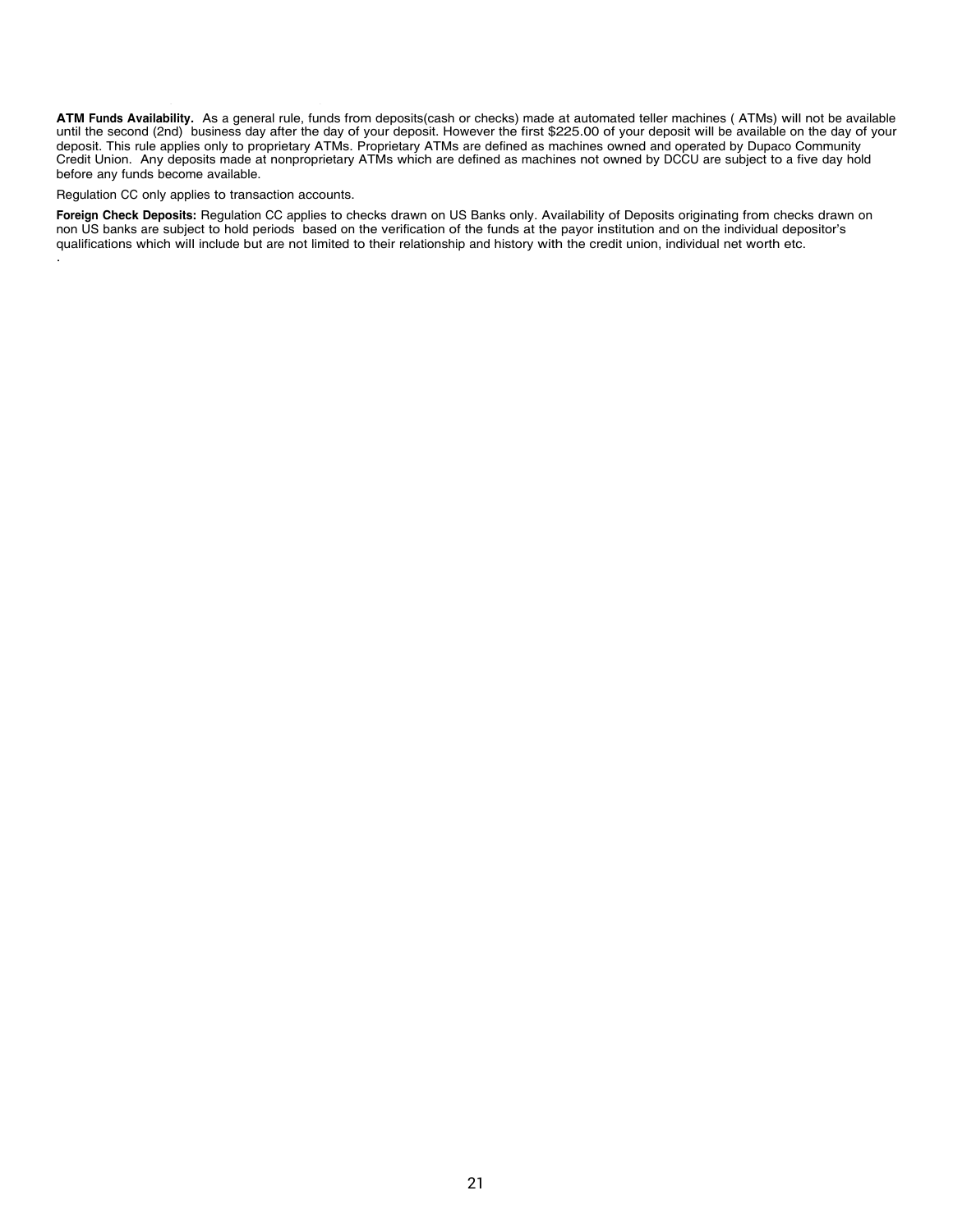## **ELECTRONIC FUNDS TRANSFER DISCLOSURE**

<span id="page-21-0"></span>The Purpose of this Disclosure Statement is to make you aware of your rights and responsibilities when using our Electronic Fund Transfer Services (EFTs). This disclosure contains important information about your use of EFTs provided by Dupaco Community Credit Union in relation to accounts established primarily for personal, family or household purposes. Read this document thoroughly and retain it for future reference. **Please let us know if you have any questions or concerns about our electronic funds transfer policy.**

### **ELECTRONIC FUNDS TRANSFER AGREEMENT AND DISCLOSURES**

This Agreement and Disclosure is made in compliance with federal law regulating electronic funds transfer (EFT) services. Electronic funds transfers are electronically initiated transfers of money involving an account at the Financial Institution. The following disclosures set forth your and our rights and responsibilities concerning the electronic funds transfers. In this Agreement, the words "you" and "your" mean those who sign as applicants or any authorized user(s). The words "we", "us" and "our" mean the Financial Institution. The abbreviation "PIN" or word "code" means a personal identification number.

### **ACH Transfer to Another Financial**

### **Types of Preauthorized Transfers:** You may arrange for us to complete the following preauthorized transfers to or from your accounts:

Pay certain recurring bills from your draft, checking or share account.

### **Fees and Charges:**

- We do not charge for any preauthorized EFTs.
- We will charge \$28.00 per item for each stop-payment order for preauthorized transfers.

### **Direct Deposit**

**Types of Preauthorized Transfers:** You may arrange for us to complete the following preauthorized transfers to your accounts:

Accept direct deposits from the U.S. Treasury Department to your draft, checking or share account.

### **Fees and Charges:**

- We do not charge for any preauthorized EFTs.
- We will charge \$28.00 plus tax for each stop-payment order for preauthorized transfers.

### **Money Card**

**Types of Transactions/Transfers:** You may use the card and PIN issued you to pay for purchases from merchants who have agreed to accept the card at Point of Sale (POS) terminals within the networks identified on your card and such other terminals as the Credit Union may designate from time to time. Point of Sale (POS) transactions will be deducted from your Primary Account. Point of Sale (POS) transactions involving a refund will be credited to your Primary Account. You may also use the card to pay for purchases from merchants that accept the POS debit card with a Mastercard symbol. You may use the automated teller machine (ATM) card and personal identification number (PIN) issued to you to initiate transactions at ATMs of ours, ATMs within the networks identified on your card and such other facilities as we may designate from time to time. Unless you specify a different account during Automated Teller Machine (ATM) transactions, your Primary Account will be used for your transactions. Your Primary Account number and information may be obtained from the Combined ATM/POS/Debit Card Request Form. At present you may use your card to (some of these services may not be available at all ATMs):

- Deposit funds to your draft or checking account.
- Withdraw cash from your draft or checking account.
- Deposit funds to your share account.
- Withdraw cash from your share account.
- Transfer funds between your draft or checking and share accounts.
- Obtain balance information on your accounts.
- Member can access overdraft protection with the money card.

### **Limitations on Frequency and Amount:**

- You may withdraw up to a maximum of \$1000.00 (if there are sufficient funds in your account) per day.
- For security purposes, there are limits on the frequency and amount of transfers you may make using ATMs and this Point of Sale service.
- You may make unlimited purchases at POS terminals per day (if there are sufficient funds in your account).

### **Fees and Charges:**

- There is no charge for ATM withdrawals at machines owned by us.
- There is no charge for ATM deposits at machines owned by us.
- 8 ATM withdrawals per month are allowed free of charge.
- After the eighth transaction we will assess a \$0.50 per transaction fee. Sales tax applies.
- We do not charge for any POS transactions.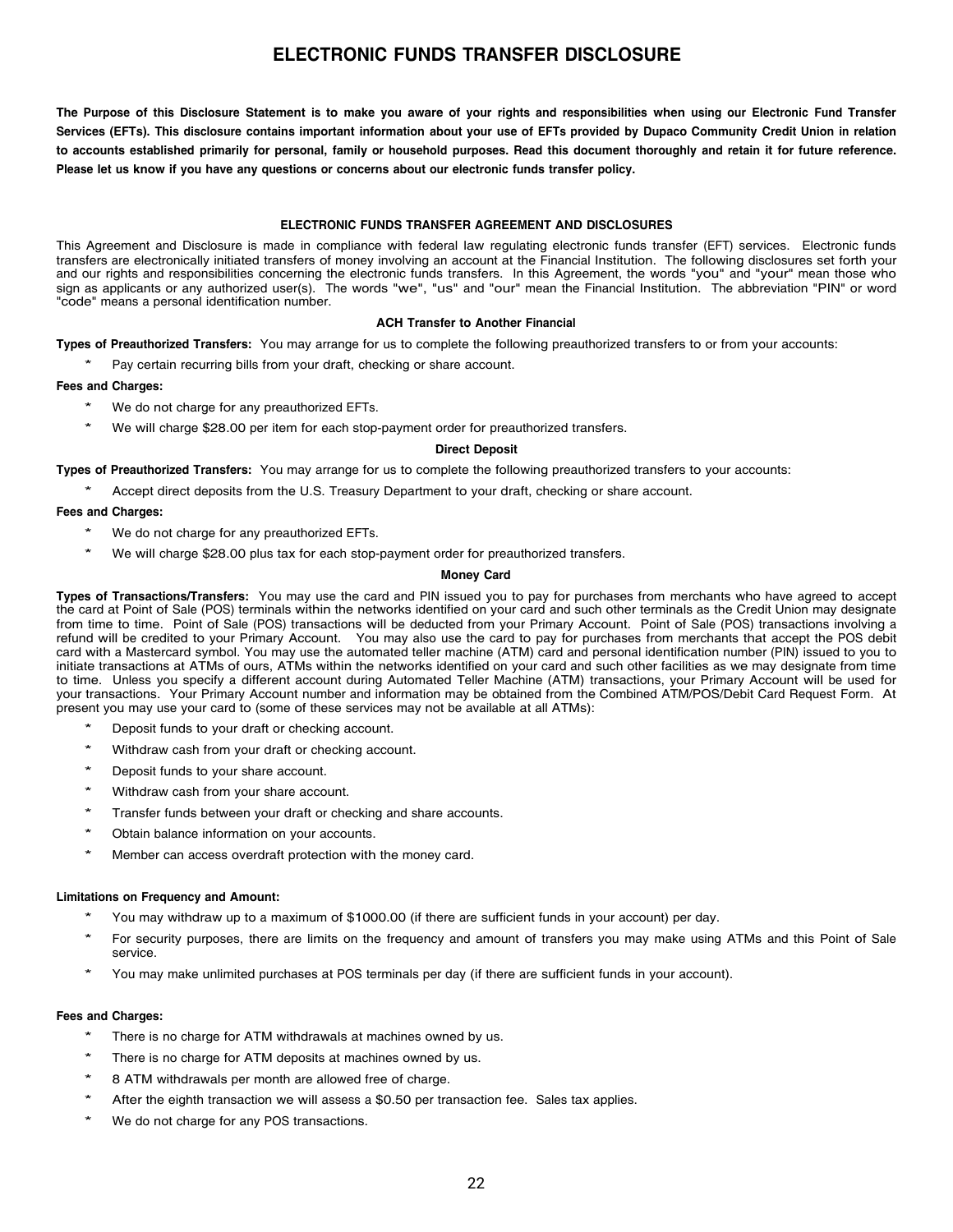**ATM Fees.** When you use an ATM not owned by us, you may be charged a fee by the ATM operator or any network used (and you may be charged a fee for a balance inquiry even if you do not complete a fund transfer).

**Other EFT Transactions.** You may access certain account(s) you maintain with us by other EFT transaction types as described below.

**Electronic Draft Conversion.** You may authorize a merchant or other payee to make a one-time electronic payment from your account using information from your draft to pay for purchases or pay bills. Electronic draft conversion is a payment process in which a merchant or other payee (after obtaining your authorization) uses your draft to gather routing, account, and draft number information to initiate a one-time EFT. When information from your draft is used to make an electronic fund transfer, funds may be withdrawn from your account as soon as the same day you make your payment. This type of EFT transaction involving a consumer account is covered by the Electronic Funds Transfer Act and this disclosure. A description of the transaction will appear on your statement.

**Re-presented Draft Transactions and Fees.** You may authorize a merchant to electronically collect a fee associated with the re-presentment of a draft that is returned due to insufficient or unavailable funds. The resulting fee transaction if debited as an EFT from a consumer account is covered by the Electronic Funds Transfer Act and this disclosure. When a merchant re-presents a draft electronically, that transaction is not covered by the Electronic Funds Transfer Act or this disclosure. A description of the transaction will appear on your statement.

### **The following limitations may be applicable to your accounts, except as provided by law:**

Liability for Unauthorized Mastercard Debit Card Transactions on Cards Issued to Certain Consumers and Small Businesses. The zero liability limit described below only applies to a United States-issued Mastercard branded debit card issued to: (i) a natural person, or (ii) a business or other entity only if the card is issued under a "small business" program described on Mastercard's website at www.mastercard.us/en-us.html. The zero liability limit described below does not apply if you are a business or an entity of any sort (corporation, limited liability company, partnership, etc.) unless the card issued to you is a "small business" card described above. The zero liability limit described below does not apply until your identity is registered by or on behalf of the card issuer. Under Mastercard's zero liability policy as described in the Mastercard Rules (as may be amended from time to time), the zero liability limitation described below may not apply for other reasons.

Tell us AT ONCE if you believe your Mastercard debit card has been lost or stolen or if you believe any unauthorized transactions have been made using your Mastercard debit card. Your liability for unauthorized use of your debit card with the Mastercard logo will not exceed zero dollars (\$0.00) if the following conditions have been met: (i) you have exercised reasonable care in safeguarding your card from risk of loss or theft; and (ii) upon becoming aware of such loss or theft you promptly reported the loss or theft to us. If the conditions set forth above have not been met, you may be liable for unauthorized transactions to the extent allowed under applicable law (for example, see **Liability for Unauthorized Transfers** paragraph below). To notify us of lost or stolen cards, or of unauthorized transactions, call or write to us at the telephone number or address set forth in the **Liability for Unauthorized Transfers** paragraph below. This will help prevent unauthorized access to your account and minimize any inconvenience.

Mastercard is a registered trademark of Mastercard Worldwide or its subsidiaries in the United States.

### In addition to the limitations set forth above, the following limitations may be applicable to your consumer accounts:

**Liability for Unauthorized Transfers.** Tell us AT ONCE if you believe your card, ATM PIN, or POS card or PIN has been lost or stolen or if you believe that an electronic fund transfer has been made without your permission using information from your draft. Telephoning is the best way of keeping your possible losses down. You could lose all the money in your account (plus your maximum overdraft line of credit). If you tell us within two (2) business days after you learn of the loss or theft of your card or code, you can lose no more than \$50.00 if someone used your card or code without your permission. If you do NOT tell us within two (2) business days after you learn of the loss or theft of your card or code, and we can prove that we could have stopped someone from using your card or code without your permission if you had told us, you could lose as much as \$500.00. Also, if your statement shows transfers that you did not make, including those made by card code or other such means, tell us at once. If you do not tell us within sixty (60) days after the statement was mailed to you, you may not get back any money lost after the sixty (60) days if we can prove that we could have stopped someone from taking the money if you had told us in time. If a good reason (such as a long trip or a hospital stay) kept you from telling us, we will extend the time periods. If you believe that your card or code has been lost or stolen or that someone has transferred or may transfer money from your account without your permission, call (563) 557-1700, or write us at Dupaco Community Credit Union,3299 Hillcrest, Dubuque, IA 52004-0179. You should also call the number or write this address if you believe a transfer has been made using the information from your draft without your permission.

The above limitations do not apply to business accounts, unless otherwise required by law. You accept responsibility for implementing commercially reasonable security measures to safeguard your business account card, ATM PIN, or POS card or PIN, Audio Response PIN, or online and/or mobile banking PIN from unauthorized use. If you authorize employees, agents, or others to use your card or code, you shall be liable for transactions conducted by such additional users. You are responsible for promptly examining your statement each statement period and reporting any unauthorized transaction within a reasonable time, not to exceed Sixty (60) calendar days after the statement is made available. If you believe that your card or code has been lost or stolen or that someone has transferred or may transfer money from your account without your permission, call (563) 557-1700.

**Illegal Transactions.** You may not use your ATM, POS, or Debit Card, or other access device for any illegal or unlawful transaction, and we may decline to authorize any transaction that we believe poses an undue risk of illegality or unlawfulness. Notwithstanding the foregoing, we may collect on any debt arising out of any illegal or unlawful transaction.

**Business Days.** For purposes of these electronic funds transfer disclosures, our business days are Monday through Friday. Holidays are not included.

**Stop Payments on ATM, POS, or Debit Card Transactions.** You may not place a stop payment order on any ATM, POS, or debit card transaction.

#### **Documentation.**

**Periodic Statement.** You will get a monthly account statement from us, unless there are no transactions in a particular month. In any case you will get a statement quarterly. You will get a quarterly statement from us on your savings account if this is the only account you maintain and the only possible electronic transfer to or from the account is a preauthorized deposit.

**Terminal Receipt.** You can get a receipt at the time you make a transfer to or from your account using one of our ATMs or a POS terminal. However, receipts for transactions of \$15.00 or less may not always be available.

**Direct Deposits.** If you have arranged to have direct deposits made to your account at least once every sixty (60) days from the same person or company, you can call us at (563) 557-7600 to find out whether or not the deposit has been made.

**Our Liability for Failure to Make Transfers.** For consumer accounts, if we do not complete a transfer to or from your account on time or in the correct amount according to our agreement with you, we will be liable for your losses or damages. However, there are some exceptions. We will **NOT** be liable for instance:

If, through no fault of ours, you do not have enough money in your account to make the transfer.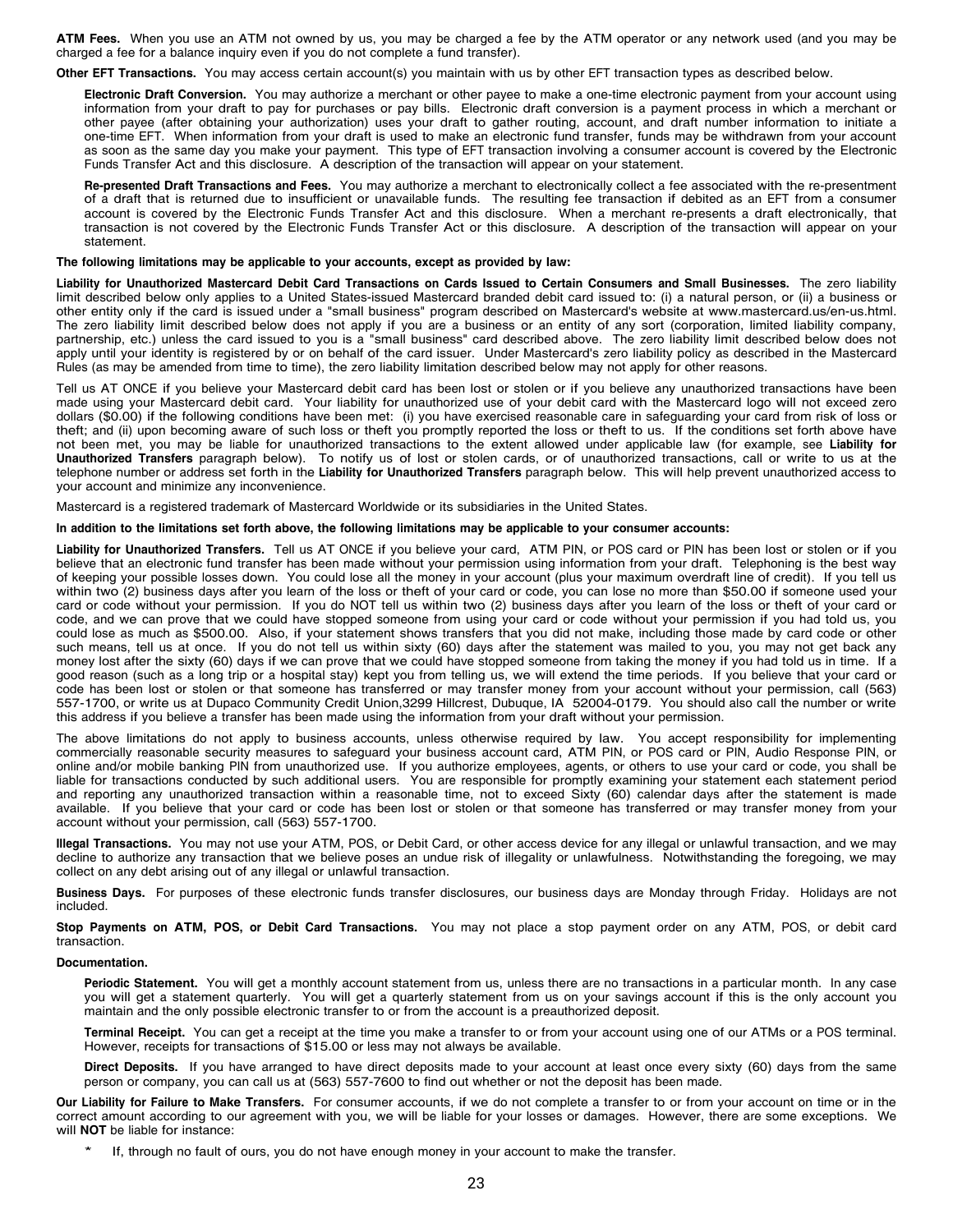- If the money in your account is subject to legal process or other claim restricting such transfer.
- If the transfer would go over the credit limit on your overdraft line.
- If the ATM where you are making the transfer does not have enough cash.
- If the terminal or system was not working properly and you knew about the breakdown when you started the transfer.
- If circumstances beyond our control (such as fire or flood) prevent the transaction, despite reasonable precautions that we have taken.
- \* Transactions for the DCCU Bill Pay service if the specific account information given by the member is incorrect (including but not limited to the payee, account number, etc.) .

For business accounts, refer to your account agreement(s) with us.

In Case of Errors or Questions About Your Electronic Transfers. For consumer accounts, telephone us at (563) 557-1700, write us at Dupaco **Community Credit Union,3299 Hillcrest, Dubuque, IA 52004-0179**, or E-mail us at **service@dupaco.com** as soon as you can, if you think your statement or receipt is wrong or if you need more information about a transfer listed on the statement or receipt. We must hear from you no later than sixty (60) days after we sent the FIRST statement on which the problem or error appeared.

- Tell us your name and account number (if any).
- \* Describe the error or the transfer you are unsure about, and explain as clearly as you can why you believe it is an error or why you need more information.
- Tell us the dollar amount of the suspected error.

If you tell us orally, we may require that you send us your complaint or question in writing within ten (10) business days.

We will determine whether an error occurred within ten (10) business days after we hear from you and will correct any error promptly. If we need more time, however, we may take up to forty five (45) days to investigate your complaint or question. If we decide to do this, we will credit your account within ten (10) business days for the amount you think is in error, so that you will have the use of the money during the time it takes us to complete our investigation. If we ask you to put your complaint or question in writing and we do not receive it within ten (10) business days, we may not credit your account.

If a notice of error involves an electronic fund transfer that occurred within thirty (30) days after the first deposit to the account was made, the error involves a new account. For errors involving new accounts, point of sale debit card transactions, or foreign-initiated transactions, we may take up to ninety (90) days to investigate your complaint or question. For new accounts, we may take up to twenty (20) business days to credit your account for the amount you think is in error.

We will tell you the results within three (3) business days after completing our investigation. If we decide that there was no error, we will send you a written explanation. You may ask for copies of the documents that we used in our investigation.

For business accounts, we will generally follow the procedures for error resolution described above, but we are not required to process a claim if you do not notify us within Thirty-three (33) calendar days after the statement is made available, to give provisional credit, or to investigate your claim within the time periods described above.

**Confidentiality.** We will disclose information to third parties about your account or the transfers you make:

- To complete transfers as necessary;
- \* To verify the existence and condition of your account upon the request of <sup>a</sup> third party, such as <sup>a</sup> credit bureau or merchant; or
- To comply with government agency or court orders; or
- If you give us your written permission.

**Personal Identification Number (PIN).** The ATM PIN or POS PIN issued to you is for your security purposes. The numbers are confidential and should not be disclosed to third parties or recorded on the card. You are responsible for safekeeping your PIN(s). You agree not to disclose or otherwise make your ATM PIN or POS PIN available to anyone not authorized to sign on your accounts.

**Notices.** All notices from us will be effective when we have mailed them or delivered them to your last known address on our records. Notices from you will be effective when received by us at the telephone number or the address specified in this Agreement. We reserve the right to change the terms and conditions upon which this service is offered. We will mail notice to you at least twenty one (21) days before the effective date of any change, as required by law. Use of this service is subject to existing regulations governing your account and any future changes to those regulations.

**Enforcement.** In the event either party brings a legal action to enforce this Agreement or collect amounts owing as a result of any Account transaction, the prevailing party shall be entitled to reasonable attorneys' fees and costs, including fees on any appeal, subject to any limits under applicable law.

**Termination of ATM and POS Services.** You agree that we may terminate this Agreement and your use of the ATM Card or POS services, if:

- You or any authorized user of your ATM PIN or POS card or PIN breach this or any other agreement with us;
- We have reason to believe that there has been an unauthorized use of your ATM PIN or POS card or PIN;
- We notify you or any other party to your account that we have cancelled or will cancel this Agreement. You or any other party to your account can terminate this Agreement by notifying us in writing.

Termination of service will be effective the first business day following receipt of your written notice. Termination of this Agreement will not affect the rights and responsibilities of the parties under this Agreement for transactions initiated before termination.

### **Preauthorized Electronic Fund Transfers.**

**Stop Payment Rights.** If you have told us in advance to make regular electronic fund transfers out of your account(s), you can stop any of these payments. Here's how: Call us or write to us at the telephone number or address set forth above, in time for us to receive your request three (3) business days or more before the payment is scheduled to be made. If you call, we may also require you to put your request in writing and get it to us within fourteen (14) days after you call. We will charge you \$ 28.00 for each stop payment order you give.

**Notice of Varying Amounts.** If these regular payments may vary in amount, the person you are going to pay will tell you, ten (10) days before each payment, when it will be made and how much it will be. You may choose instead to get this notice only when the payment would differ by more than a certain amount from the previous payment, or when the amount would fall outside certain limits that you set.

**Liability for Failure to Stop Payment of Preauthorized Transfers.** If you order us to stop one of these payments three (3) business days or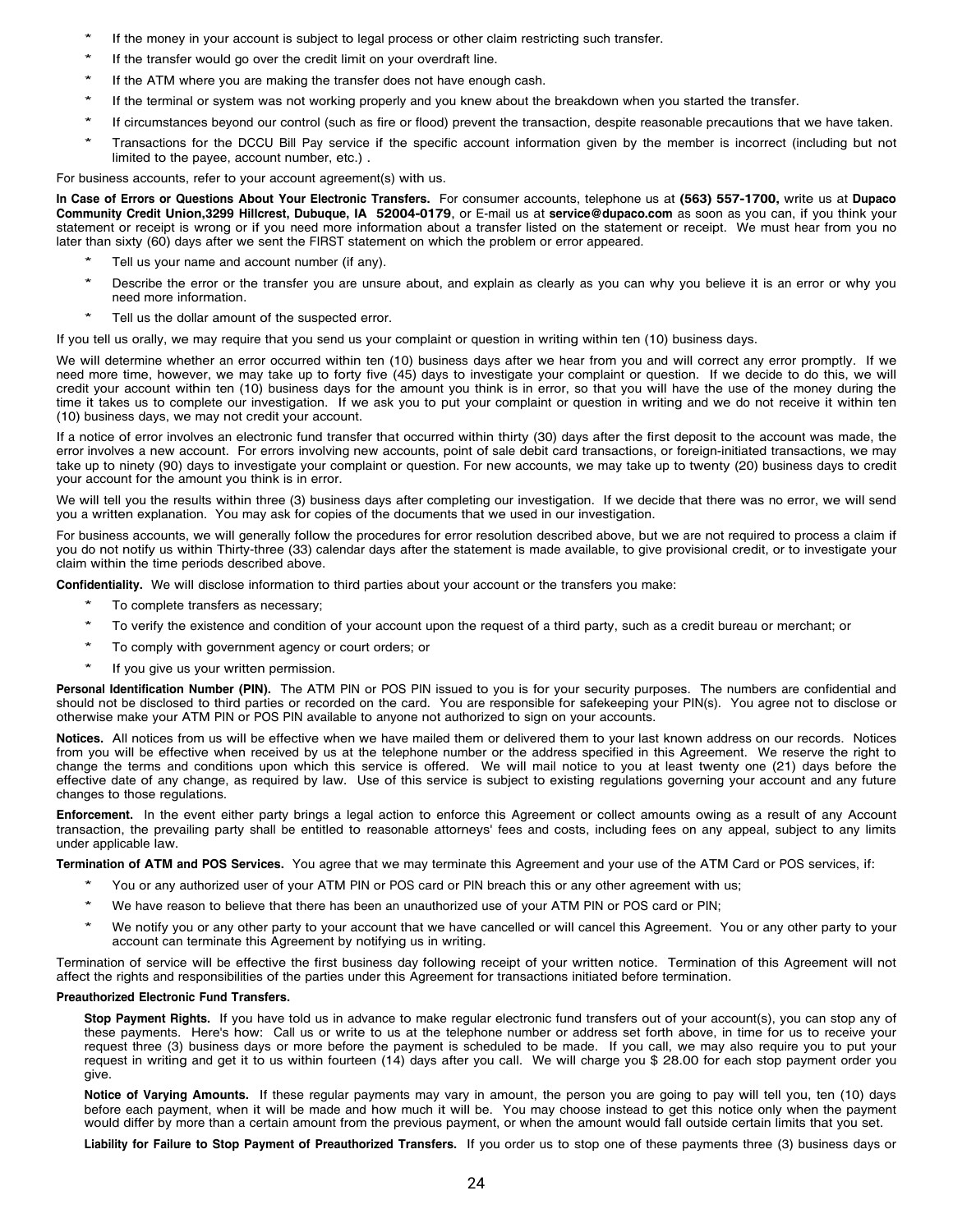more before the transfer is scheduled, and we do not do so, we will be liable for your losses or damages.

**Other Provisions.** There may be a delay between the time a deposit is made and when it will be available for withdrawal. You should review our Funds Availability Policy to determine the availability of the funds deposited at ATMs. We reserve the right to refuse any transaction which would draw upon insufficient funds, exceed a credit limit, lower an account below a required balance, or otherwise require us to increase our required reserve on the account.

**Account to account transactions**. Withdrawals or transfers between accounts are permitted using a means other than mail or in person requests. In those circumstances not governed by the EFT regulations, the identity of the authorized owner of the account from which the funds are being withdrawn will be verified. The credit union will not be liable for errors due to incorrect instructions by the authorized member requesting the withdrawal or transfer. In addition, the credit union will have up to 24 hours to make the requested transfer from the time it is received without liability.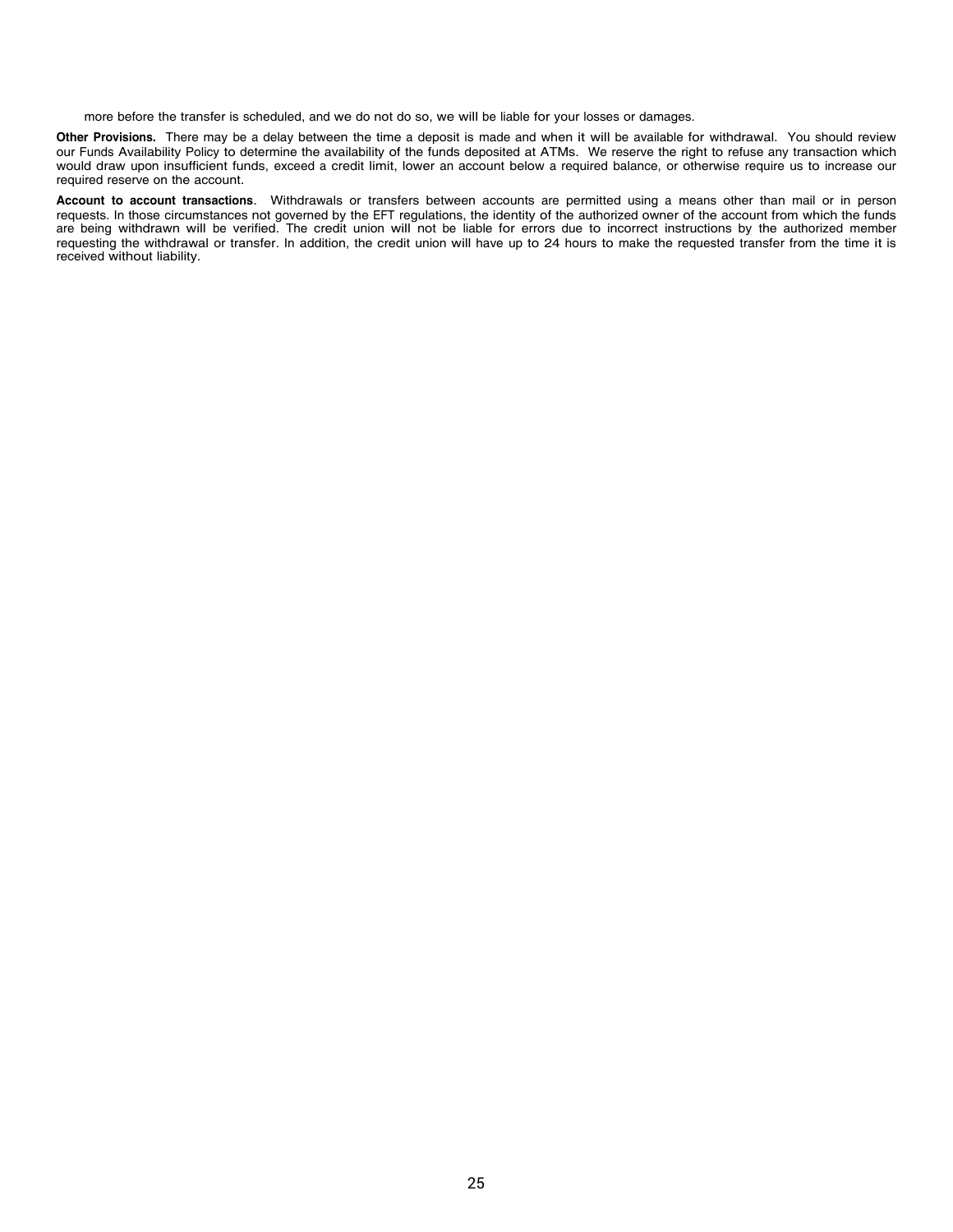# Privacy Policy

20

<span id="page-25-0"></span>

| <b>FACTS</b>                                                                                                                                                                                                                                                                                                                          | WHAT DOES DUPACO COMMUNITY CREDIT UNION<br>DO WITH YOUR PERSONAL INFORMATION?                                                                                     |                                                                                                                                                                                                                                                                                              | Rev. January 2020 |
|---------------------------------------------------------------------------------------------------------------------------------------------------------------------------------------------------------------------------------------------------------------------------------------------------------------------------------------|-------------------------------------------------------------------------------------------------------------------------------------------------------------------|----------------------------------------------------------------------------------------------------------------------------------------------------------------------------------------------------------------------------------------------------------------------------------------------|-------------------|
| Why?                                                                                                                                                                                                                                                                                                                                  | to understand what we do.                                                                                                                                         | Financial companies choose how they share your personal information. Federal law gives<br>consumers the right to limit some but not all sharing. Federal law also requires us to tell you<br>how we collect, share, and protect your personal information. Please read this notice carefully |                   |
| What?                                                                                                                                                                                                                                                                                                                                 | have with us. This information can include:<br>Social Security number and income<br>payment history and account balances<br>transaction history and credit scores | The types of personal information we collect and share depend on the product or service you                                                                                                                                                                                                  |                   |
| How?<br>All financial companies need to share members' personal information to run their everyday<br>business. In the section below, we list the reasons financial companies can share their<br>members' personal information; the reasons Dupaco Community Credit Union chooses to<br>share; and whether you can limit this sharing. |                                                                                                                                                                   |                                                                                                                                                                                                                                                                                              |                   |
| <b>Does Dupaco Community Credit</b><br>Reasons we can share your personal<br><b>Union share?</b><br>information                                                                                                                                                                                                                       |                                                                                                                                                                   | Can you limit this sharing?                                                                                                                                                                                                                                                                  |                   |
|                                                                                                                                                                                                                                                                                                                                       | For our everyday business purposes-<br>such as to process your transactions, maintain                                                                             | $V_{\mathbf{Q} \mathbf{C}}$                                                                                                                                                                                                                                                                  | NM.               |

| <u>al adl alalitadi baallised balbeede</u><br>such as to process your transactions, maintain<br>your account(s), respond to court orders and<br>legal investigations, or report to credit bureaus | Yes        | No             |
|---------------------------------------------------------------------------------------------------------------------------------------------------------------------------------------------------|------------|----------------|
| For our marketing purposes-<br>to offer our products and services to you                                                                                                                          | <b>Yes</b> | No             |
| For joint marketing with other financial<br>companies                                                                                                                                             | Yes        | No             |
| For our affiliates' everyday business purposes-<br>information about your transactions and<br>experiences                                                                                         | Yes        | Yes            |
| For our affiliates' everyday business purposes-<br>information about your creditworthiness                                                                                                        | No.        | We don't share |
| For our affiliates to market to you                                                                                                                                                               | Yes        | Yes            |
| For nonaffiliates to market to you                                                                                                                                                                | Yes        | Yes            |

| To limit our<br>sharing | • Call 563-557-7600 EXT 206 - our menu will prompt you through your choice(s)<br>Please note:                                                                                                                         |
|-------------------------|-----------------------------------------------------------------------------------------------------------------------------------------------------------------------------------------------------------------------|
|                         | If you are a new member, we can begin sharing your information 30 days from the date we<br>sent this notice. When you are no longer our member, we continue to share your information<br>as described in this notice. |
|                         | However, you can contact us at any time to limit our sharing.                                                                                                                                                         |
|                         |                                                                                                                                                                                                                       |
| <b>Questions?</b>       | Call 563-557-7600 EXT 206 or go to www.dupaco.com                                                                                                                                                                     |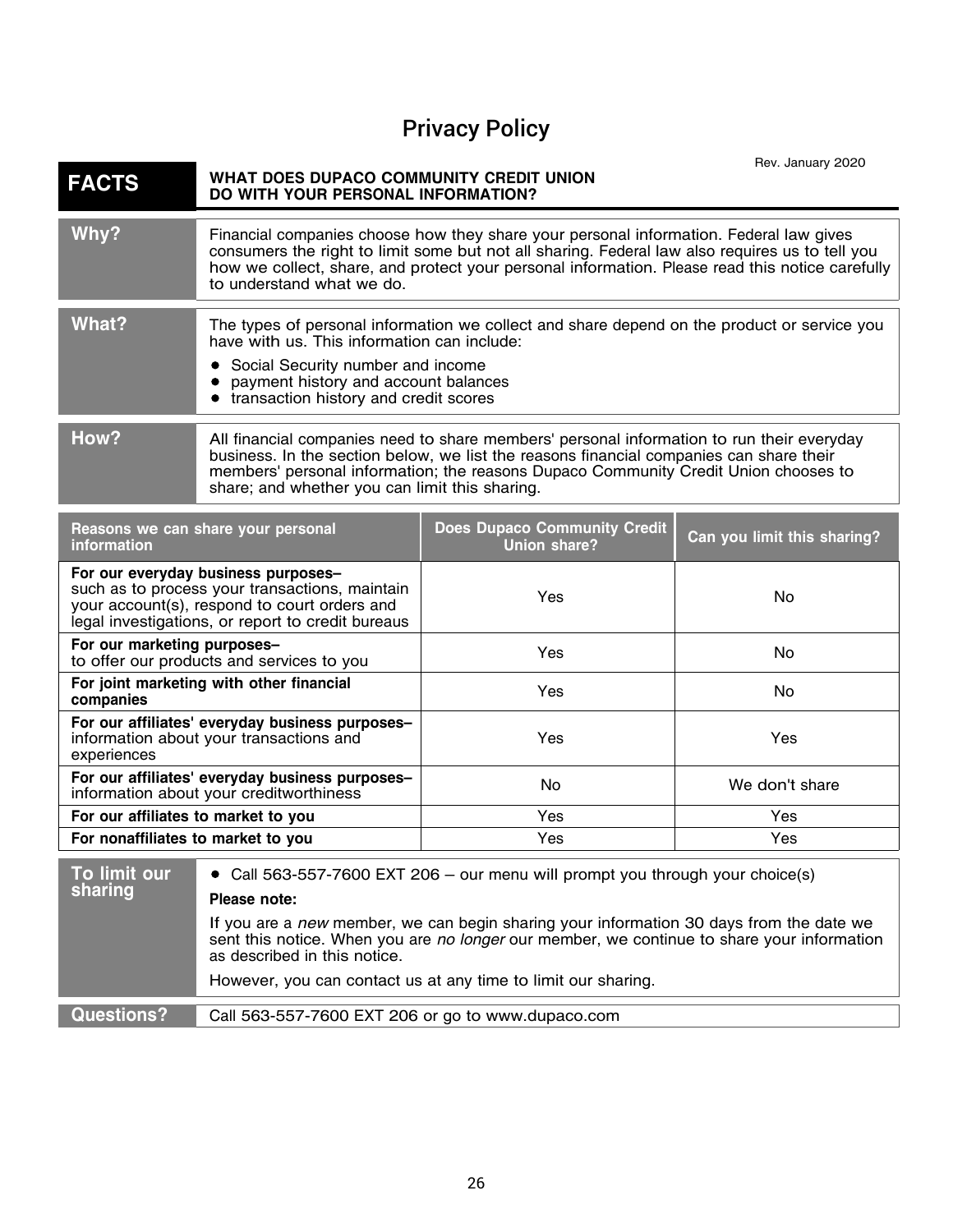## Privacy Policy Continued

## **PAGE 2**

| What we do                                                                                        |                                                                                                                                                                                                                                                                                                                                                     |
|---------------------------------------------------------------------------------------------------|-----------------------------------------------------------------------------------------------------------------------------------------------------------------------------------------------------------------------------------------------------------------------------------------------------------------------------------------------------|
| <b>How does Dupaco</b><br><b>Community Credit</b><br>Union protect my<br>personal<br>information? | To protect your personal information from unauthorized access and use, we use security<br>measures that comply with federal law. These measures include computer safeguards and<br>secured files and buildings.                                                                                                                                     |
| How does Dupaco<br><b>Community Credit</b><br>Union collect my<br>personal<br>information?        | We collect your personal information, for example, when you<br>apply for a loan or open an account<br>show your government-issued ID or make deposits or withdrawals from your account<br>$\bullet$<br>make a wire transfer<br>We also collect your personal information from others, such as credit bureaus, affiliates,<br>or other companies.    |
| Why can't I limit all<br>sharing?                                                                 | Federal law gives you the right to limit only<br>sharing for affiliates' everyday business purposes - information about your<br>creditworthiness<br>• affiliates from using your information to market to you<br>sharing for nonaffiliates to market to you<br>State laws and individual companies may give you additional rights to limit sharing. |
| What happens when<br>I limit sharing for an<br>account I hold jointly<br>with someone else?       | Your choices will apply to everyone on your account.                                                                                                                                                                                                                                                                                                |
| <b>Definitions</b>                                                                                |                                                                                                                                                                                                                                                                                                                                                     |
| <b>Affiliates</b>                                                                                 | Companies related by common ownership or control. They can be financial and<br>nonfinancial companies.<br>• Our affiliates include financial companies such as Dupaco Financial Services and<br>Dupaco Insurance Services.                                                                                                                          |
| <b>Nonaffiliates</b>                                                                              | Companies not related by common ownership or control. They can be financial and<br>nonfinancial companies.<br>Nonaffiliates we share with can include CUNA Mutual Group, First Community Trust<br>and Affinion Group.                                                                                                                               |
| Joint marketing                                                                                   | A formal agreement between nonaffiliated financial companies that together market<br>financial products or services to you.                                                                                                                                                                                                                         |

*Our joint marketing partners include Affinion Group, First Community Trust and CUNA Mutual Group.*

**Other important information**

DEPOSIT PRO, Ver. 21.2.10.008 Copr. Finastra USA Corporation 1996, 2022. All Rights Reserved. IA - - K:\CFI\TIS\PRIVDIS2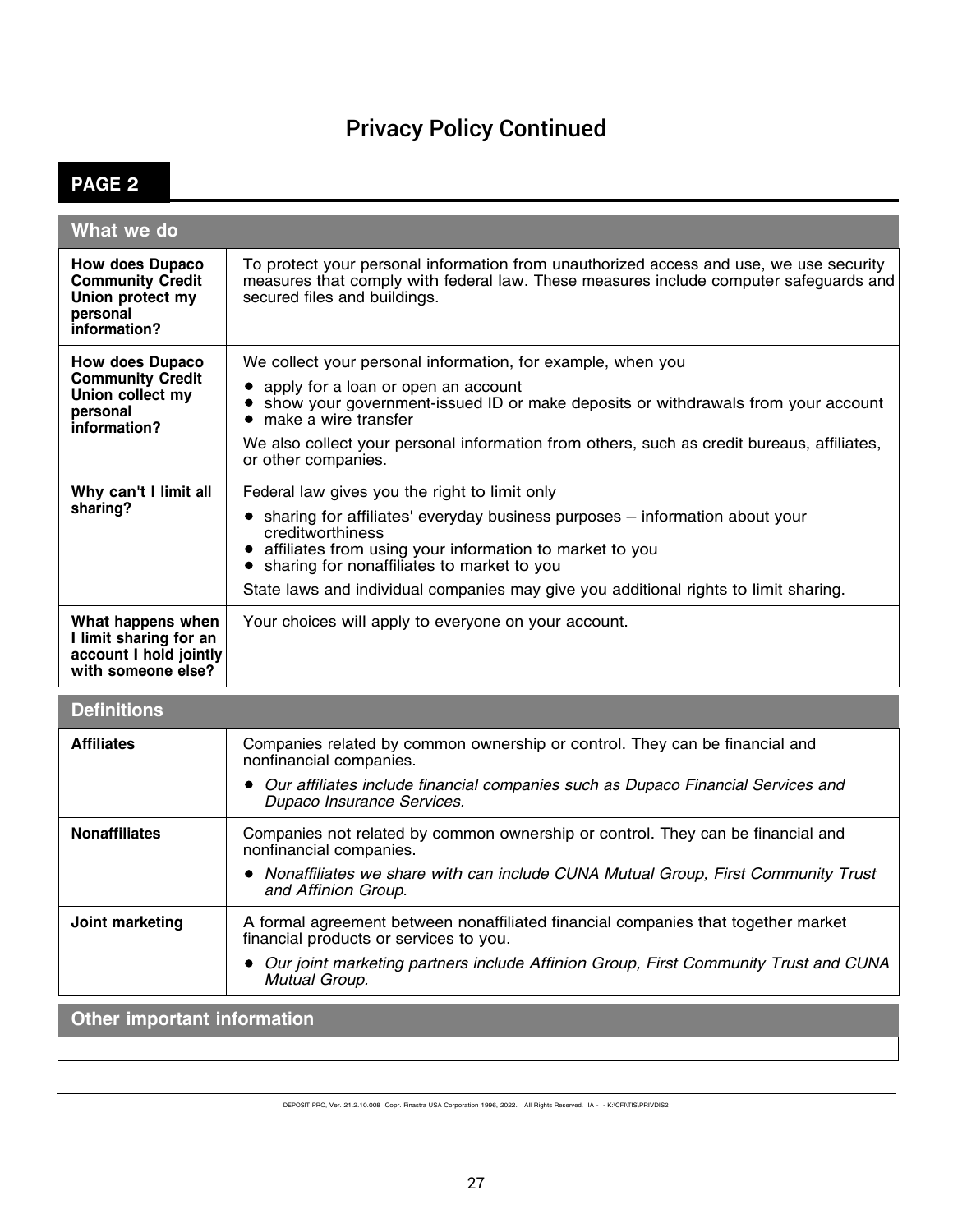### <span id="page-27-0"></span>**ARBITRATION AND WAIVER OF CLASS ACTION**

You and the credit union agree that we shall attempt to informally settle any and all disputes arising out of, affecting, or relating to your accounts at the credit union or any predecessor of the credit union, or the products or services the credit union or any predecessor has provided or offered to provide to you, or in the future will provide to you, and/or any aspect of your relationship with the credit union or any predecessor of the credit union (hereafter referred to as the "Claims"). If that cannot be done, then you agree that any and all Claims that are threatened, made, filed or initiated after the Effective Date (defined below) of this Arbitration and Waiver of Class Action provision ("Arbitration Agreement"), even if the Claims arise out of, affect or relate to conduct that occurred prior to the Effective Date, shall, at the election of either you or us, be resolved by binding arbitration administered by the American Arbitration Association ("AAA") in accordance with its applicable rules and procedures for consumer disputes ("Rules"), whether such Claims are in contract, tort, statute, or otherwise. The Rules can be obtained on the AAA website free of charge at www.adr.org; or, a copy of the Rules can be obtained at any credit union branch upon request. Either you or we may elect to resolve a particular Claim through arbitration, even if one of us has already initiated litigation in court related to the Claim, by: (a) making written demand for arbitration upon the other party, (b) initiating arbitration against the other party, or (c) filing a motion to compel arbitration in court. AS A RESULT, IF EITHER YOU OR WE ELECT TO RESOLVE A PARTICULAR CLAIM THROUGH ARBITRATION, YOU WILL GIVE UP YOUR RIGHT TO GO TO COURT TO ASSERT OR DEFEND YOUR RIGHTS. This Arbitration Agreement shall be interpreted and enforced in accordance with the Federal Arbitration Act set forth in Title 9 of the U.S. Code to the fullest extent possible, notwithstanding any state law to the contrary, regardless of the origin or nature of the Claims at issue. This Arbitration Agreement does not prevent you from submitting any issue relating to your accounts for review or consideration by a federal, state, or local governmental agency or entity, nor does it prevent such agency or entity from seeking relief on your behalf. This Arbitration Agreement shall not apply to: (1) claims that are initiated in or transferred to small claims court; and (2) claims that arise out of or relate exclusively to any secured or unsecured loan agreement you may have with Dupaco. Exclusion number (2) shall not include credit card and debit card agreements, both of which are subject to this Arbitration Agreement.

1. Selection of Arbitrator. The Claims shall be resolved by a single arbitrator. The arbitrator shall be selected in accordance with the Rules, and must have experience in the types of financial transactions at issue in the Claims. In the event of a conflict between the Rules and this Arbitration Agreement, this Arbitration Agreement shall supersede the conflicting Rules only to the extent of the inconsistency. If AAA is unavailable to resolve the Claims, and if you and we do not agree on a substitute forum, then you can select the forum for the resolution of the Claims.

2. Effective Date. This Arbitration Agreement is effective at the time and on the date (1) an account is opened in your name at Dupaco, or (2) you become a member of Dupaco, whichever is earlier.

3. Arbitration Proceedings. The arbitration shall be conducted within 50 miles of your residence at the time the arbitration is commenced. Any claims and defenses that can be asserted in court can be asserted in the arbitration. The Arbitrator shall be entitled to award the same remedies that a court can award, including any kind of injunctive relief that could be awarded by a court. Discovery shall be available for non-privileged information to the fullest extent permitted under the Rules. The Arbitrator's award can be entered as a judgment in court. Except as provided in applicable statutes, the arbitrator's award is not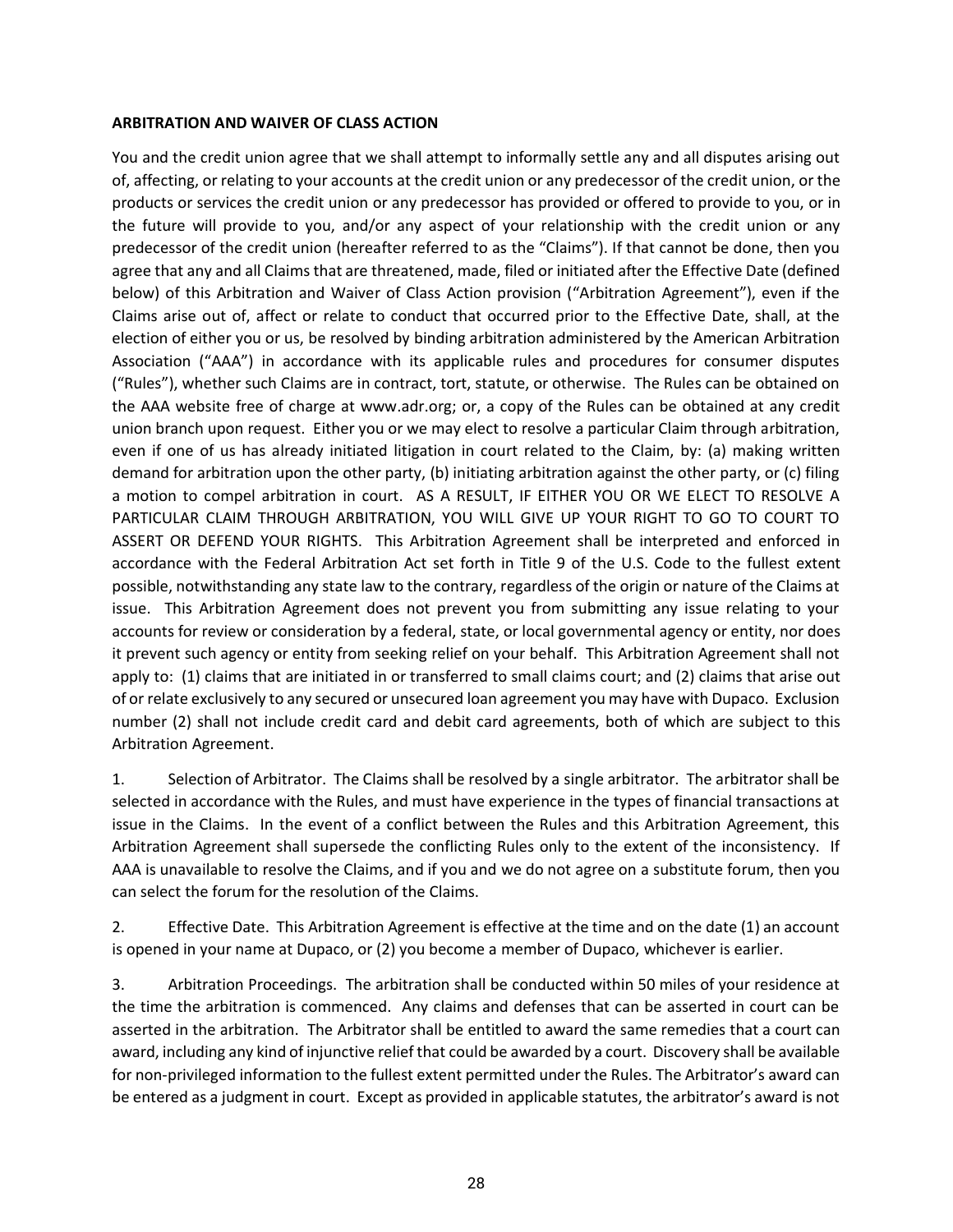subject to review by the court and it cannot be appealed. The credit union shall pay for any filing, administration, and arbitrator fees imposed on you by the AAA or any other applicable arbitration forum. However, you will be responsible for your own attorneys' fees, unless you prevail on your Claim in the arbitration, in which case, we will pay your attorneys' fees. Conversely, if the credit union prevails, then you will not be required to pay its attorneys' fees and costs. Nothing contained in this Arbitration Agreement shall prevent either you or the credit union from applying to any court of competent jurisdiction for provisional prejudgment relief, such as a temporary restraining order, a temporary protective order, an attachment or any other pre-judgment remedies. Nor shall it preclude applicable self-help remedies, such as set-off and repossession.

Any determination as to whether this Arbitration Agreement is valid or enforceable in part or in its entirety will be made solely by the arbitrator, including without limitation any issues relating to whether a Claim is subject to arbitration; provided, however, the enforceability of the Class Action Waiver set forth below shall be determined by the Court.

4. Class Action Waiver. ANY ARBITRATION OF A CLAIM SHALL BE ON AN INDIVIDUAL BASIS. YOU UNDERSTAND AND AGREE THAT YOU ARE WAIVING THE RIGHT TO PARTICIPATE AS A CLASS REPRESENTATIVE OR CLASS MEMBER IN A CLASS ACTION LAWSUIT.

5. Severability. In the event the Class Action Waiver in this Arbitration Agreement is found to be unenforceable for any reason, the remainder of this Arbitration Agreement shall also be unenforceable. If any provision in this Arbitration Agreement, other than the Class Action Waiver, is found to be unenforceable, then the remaining provisions shall remain fully enforceable.